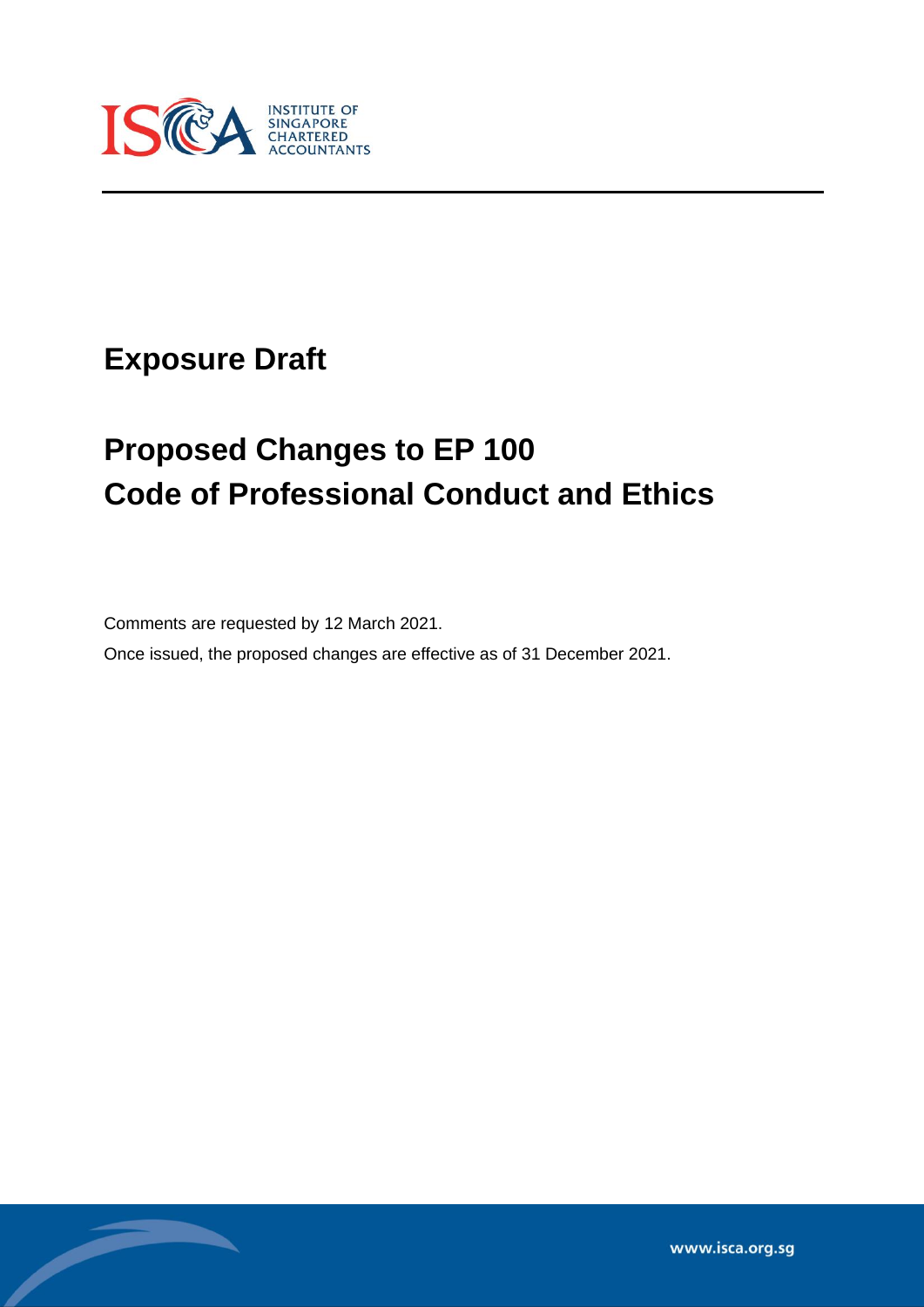## **REQUEST FOR COMMENTS**

This Exposure Draft of ISCA was approved for publication in February 2021. This Exposure Draft may be modified in light of comments received before being issued in its final form. Comments should be submitted so as to be received by 12 March 2021, preferably by e-mail. All comments will be considered a matter of public record. Email responses should be sent to [technical@isca.org.sg.](mailto:technical@isca.org.sg)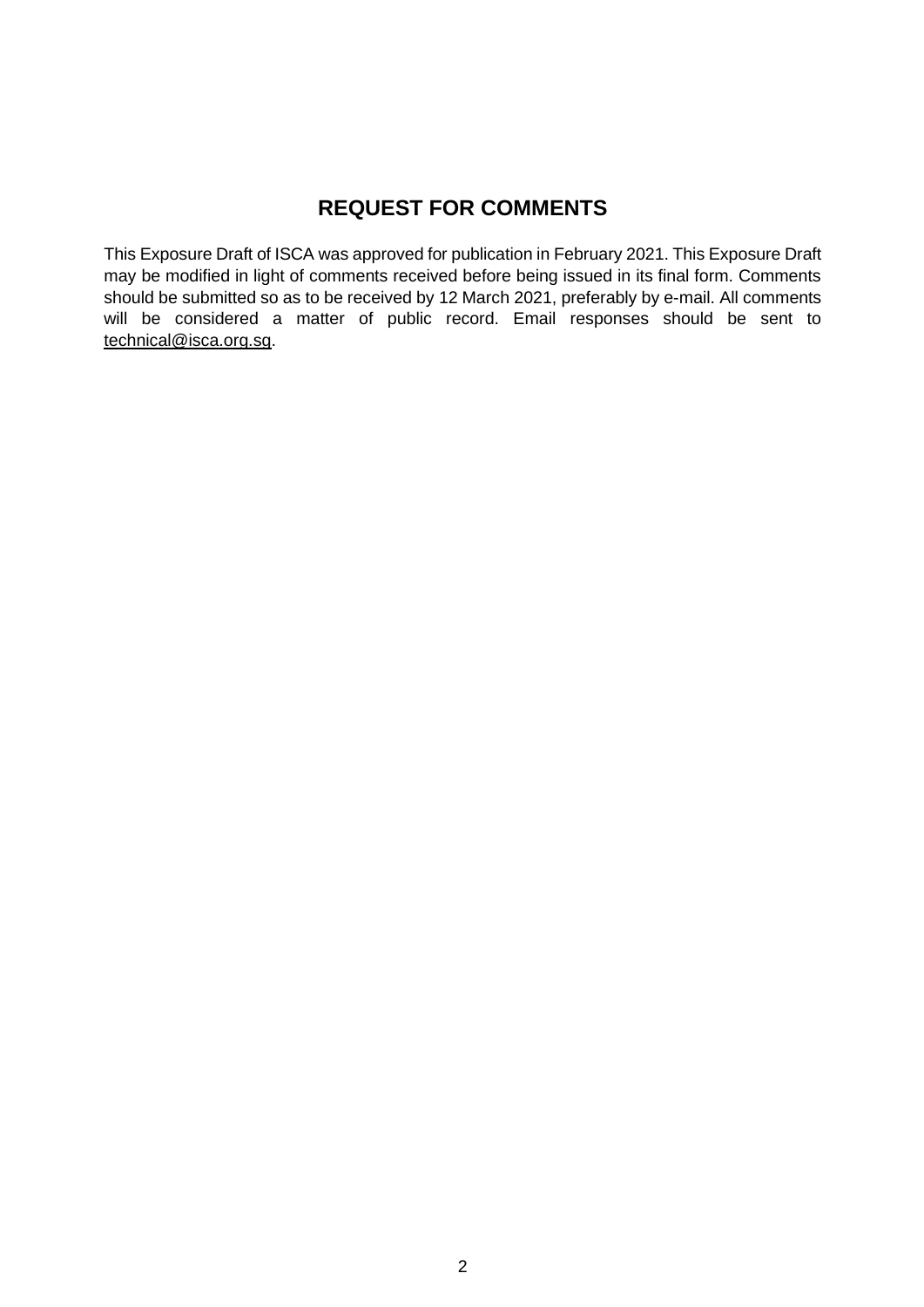## **PROPOSED CHANGES TO EP 100 CODE OF PROFESSIONAL CONDUCT AND ETHICS**

## **TABLE OF CONTENTS**

|     |                                                                          | Page |  |
|-----|--------------------------------------------------------------------------|------|--|
|     |                                                                          | 4    |  |
|     |                                                                          |      |  |
|     |                                                                          | 6    |  |
| 100 |                                                                          | 6    |  |
| 110 |                                                                          | 8    |  |
| 120 |                                                                          | 13   |  |
| 200 | Applying the Conceptual Framework - Professional Accountants in Business | 21   |  |
| 220 |                                                                          | 22   |  |
| 900 | Applying the Conceptual Framework to Independence for Assurance          |      |  |
|     | Engagements Other than Audit and Review Engagements                      | 23   |  |
| 920 |                                                                          | 30   |  |
| 921 |                                                                          | 31   |  |
| 922 |                                                                          | 33   |  |
| 923 |                                                                          | 34   |  |
| 924 |                                                                          | 35   |  |
| 940 |                                                                          | 36   |  |
| 950 |                                                                          | 37   |  |
| 39  |                                                                          |      |  |
|     |                                                                          |      |  |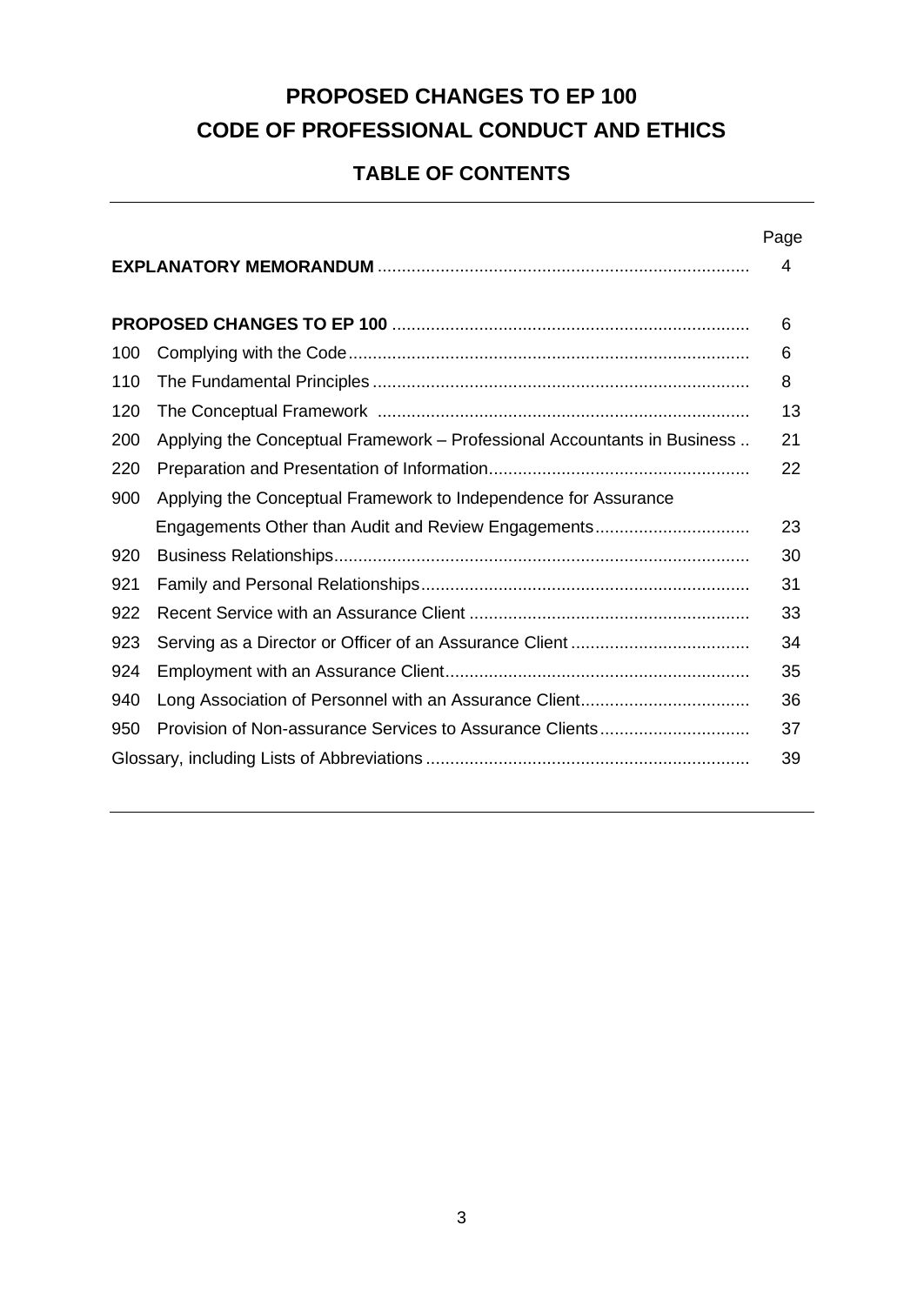## **EXPLANATORY MEMORANDUM**

#### **Introduction**

- 1. All members of the Institute of Singapore Chartered Accountants (ISCA) must adhere to the EP 100 *Code of Professional Conduct and Ethics* (the Code or EP 100). EP 100 is modelled after the *International Code of Ethics for Professional Accountants (including International Independence Standards)* issued by the International Ethics Standards Board for Accountants (IESBA) of the International Federation of Accountants (IFAC).
- 2. EP 100 also encompasses the SG provisions included in the *Code of Professional Conduct and Ethics for Public Accountants and Accounting Entities* issued by the Accounting and Corporate Regulatory Authority (ACRA). SG provisions are local adaptations to serve the public interest in Singapore and to conform to Singapore's regulatory environment and statutory requirements.
- 3. This memorandum provides background to ISCA's Exposure Draft (ED), and an explanation of the proposed changes to EP 100.

#### **Background**

- 4. EP 100, revised on 14 August 2020 and effective 1 March 2021, is based on the *Handbook of the International Code of Ethics for Professional Accountants (including International Independence Standards), 2018 Edition,* published by the IFAC in August 2018.
- 5. In January 2020, IFAC published the final pronouncement, *Revisions to Part 4B of the Code to Reflect Terms and Concepts Used in International Standard on Assurance Engagements 3000 (Revised)* (Revisions to Part 4B). If adopted, the Code would contain revised sections 900, 920, 921, 922, 923, 924, 940 and 950 within Part 4B of EP 100 and revised Glossary, including Lists of Abbreviations.
- 6. In October 2020, IFAC published the final pronouncement, *Revisions to the Code to Promote the Role and Mindset Expected of Professional Accountants* (Role and Mindset). If adopted, the Code would contain revised sections 100, 110 and 120 within Part 1 of EP 100, revised sections 200 and 220 within Part 2 of EP 100 and revised Glossary.

#### **Consultation**

7. This consultation seeks feedback on the revisions to Part 1, Part 2 and Part 4B of EP 100 in this ED to adopt the final pronouncements on Revisions to Part 4B and Role and Mindset. The key elements of the proposed changes to EP 100 are highlighted in the section that follows below.

#### **Key Elements of the Proposed Changes to EP 100**

- 8. Revisions to Part 4B of EP 100 seek to align Part 4B with the assurance terms and concepts used in International Standard on Assurance Engagements 3000 (Revised). Key revisions to Part 4B include:
	- Changes in key terminology, including a revised definition of the term "assurance client".
	- Amendments to certain independence requirements in light of the revised assurance client definition.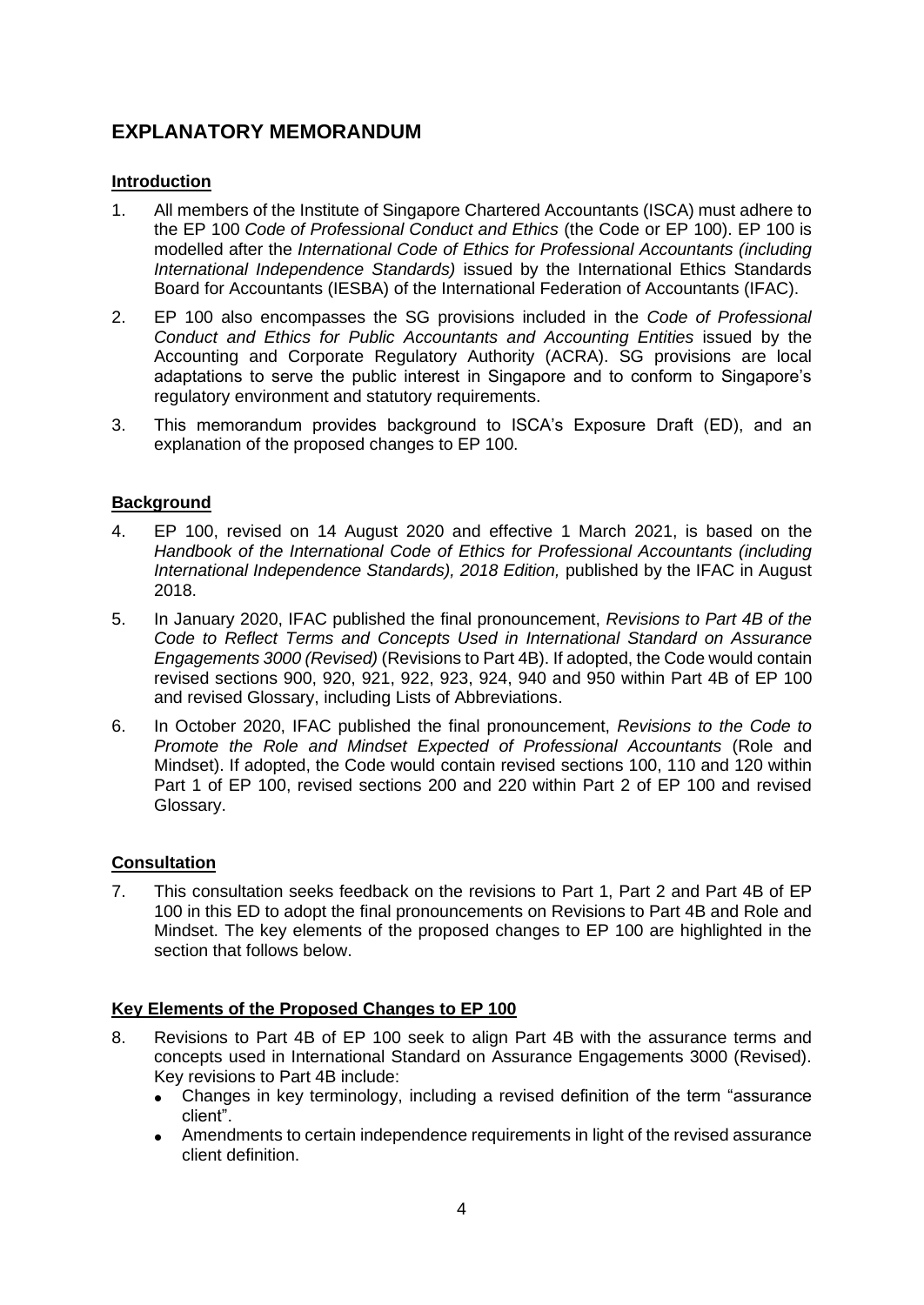- Greater clarity as to the parties to an assurance engagement and their roles and responsibilities, and the related independence requirements that apply.
- Clearer distinction between the types of assurance engagement covered in Part 4A (addressing independence for audit and review engagements) and Part 4B.
- 9. Revisions to Part 1 and Part 2 of EP 100 reaffirm the responsibility of professional accountants (PAs) to act in the public interest and the fundamental role of the Code in meeting that responsibility. Key revisions to Part 1 include:
	- Reinforce aspects of the fundamental principles of integrity, objectivity and professional behaviour.
	- Raise behavioural expectations of all PAs through requiring them to have an inquiring mind as they undertake their professional activities.
	- Emphasize the importance of PAs being aware of the potential influence of bias in their judgments and decisions.
	- Highlight the supportive role that a positive organizational culture can play in promoting ethical conduct and business.

#### **Effective Date**

- 10. The proposed changes to Part 1 and Part 2 of EP 100 in this ED will be effective as of 31 December 2021. Early adoption is permitted.
- 11. The proposed changes to Part 4B of EP 100 in this ED relating to independence for assurance engagements with respect to underlying subject matter covering periods will be effective for periods beginning on or [after 3](file:///G:/IFAC/x-apple-data-detectors:/4)1 December 2021; otherwise, it will be effective as of 31 December 2021. Early adoption is permitted.

#### **Useful Resource**

- 12. The Staff of IESBA has issued Basis for Conclusions which relate to but does not form part of the final pronouncements on Revisions to Part 4B and Role and Mindset. These Basis for Conclusions explain how the IESBA has addressed the significant matters raised on exposure.
- 13. The Basis for Conclusions relating to *Revisions to Part 4B of the Code to Reflect Terms and Concepts Used in International Standard on Assurance Engagements 3000 (Revised)* issued in January 2020 may be downloaded from the IESBA website using this [link.](https://www.ethicsboard.org/publications/final-pronouncement-alignment-part-4b-code-isae-3000-revised)
- 14. The Basis for Conclusions relating to *Revisions to the Code to Promote the Role and Mindset Expected of Professional Accountants* issued in October 2020 may be downloaded from the IESBA website using this [link.](https://www.ethicsboard.org/publications/final-pronouncement-revisions-code-promote-role-and-mindset-expected-professional-accountants)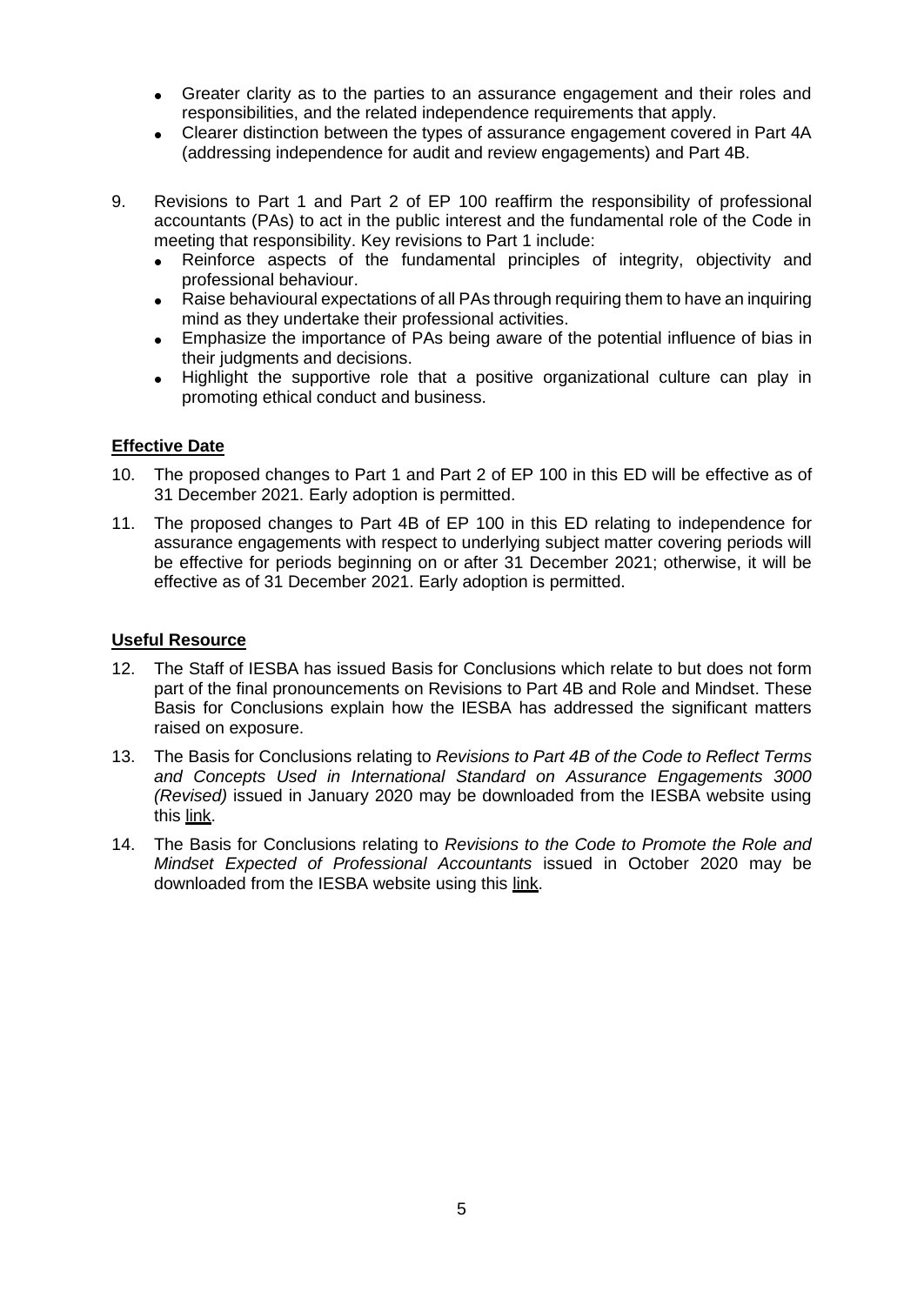## **PROPOSED CHANGES TO EP 100 MARK-UP FROM EXTANT VERSION**

## **SECTION 100**

## **COMPLYING WITH THE CODE**

#### **Introduction General**

- 100.1 A1 A distinguishing mark of the accountancy profession is its acceptance of the responsibility to act in the public interest. A professional accountant's responsibility is not exclusively to satisfy the needs of an individual client or employing organisation. Therefore, the Code contains requirements and application material to enable professional accountants to meet their responsibility to act in the public interest.
- 100.2 Confidence in the accountancy profession is a reason why businesses, governments and other organisations involve professional accountants in a broad range of areas, including financial and corporate reporting, assurance and other professional activities. Accountants understand and acknowledge that such confidence is based on the skills and values that accountants bring to the professional activities they undertake, including:
	- (a) Adherence to ethical principles and professional standards;
	- (b) Use of business acumen;
	- (c) Application of expertise on technical and other matters; and
	- (d) Exercise of professional judgement.
	- The application of these skills and values enables accountants to provide advice or other output that meets the purpose for which it was provided, and which can be relied upon by the intended users of such output.
- 100.3 The Code sets out high quality standards of ethical behaviour expected of professional accountants for adoption by professional accountancy organisations which are members of the International Federation of Accountants (IFAC), or for use by such members as a basis for their codes of ethics. The Code may also be used or adopted by those responsible for setting ethics standards for professional accountants in particular sectors or jurisdictions and by firms in developing their ethics and independence policies.
- 100.4 The Code establishes five fundamental principles to be complied with by all professional accountants. It also includes a conceptual framework that sets out the approach to be taken to identify, evaluate and address threats to compliance with those fundamental principles and, for audits and other assurance engagements, threats to independence. The Code also applies the fundamental principles and the conceptual framework to a range of facts and circumstances that accountants might encounter, whether in business or in public practice.

#### **Requirements and Application Material**

- 100.2-5 A1 The requirements in the Code, designated with the letter "R," impose obligations.
- 100.2 5 A2 Application material, designated with the letter "A," provides context, explanations, suggestions for actions or matters to consider, illustrations and other guidance relevant to a proper understanding of the Code. In particular, the application material is intended to help a professional accountant to understand how to apply the conceptual framework to a particular set of circumstances and to understand and comply with a specific requirement. While such application material does not of itself impose a requirement, consideration of the material is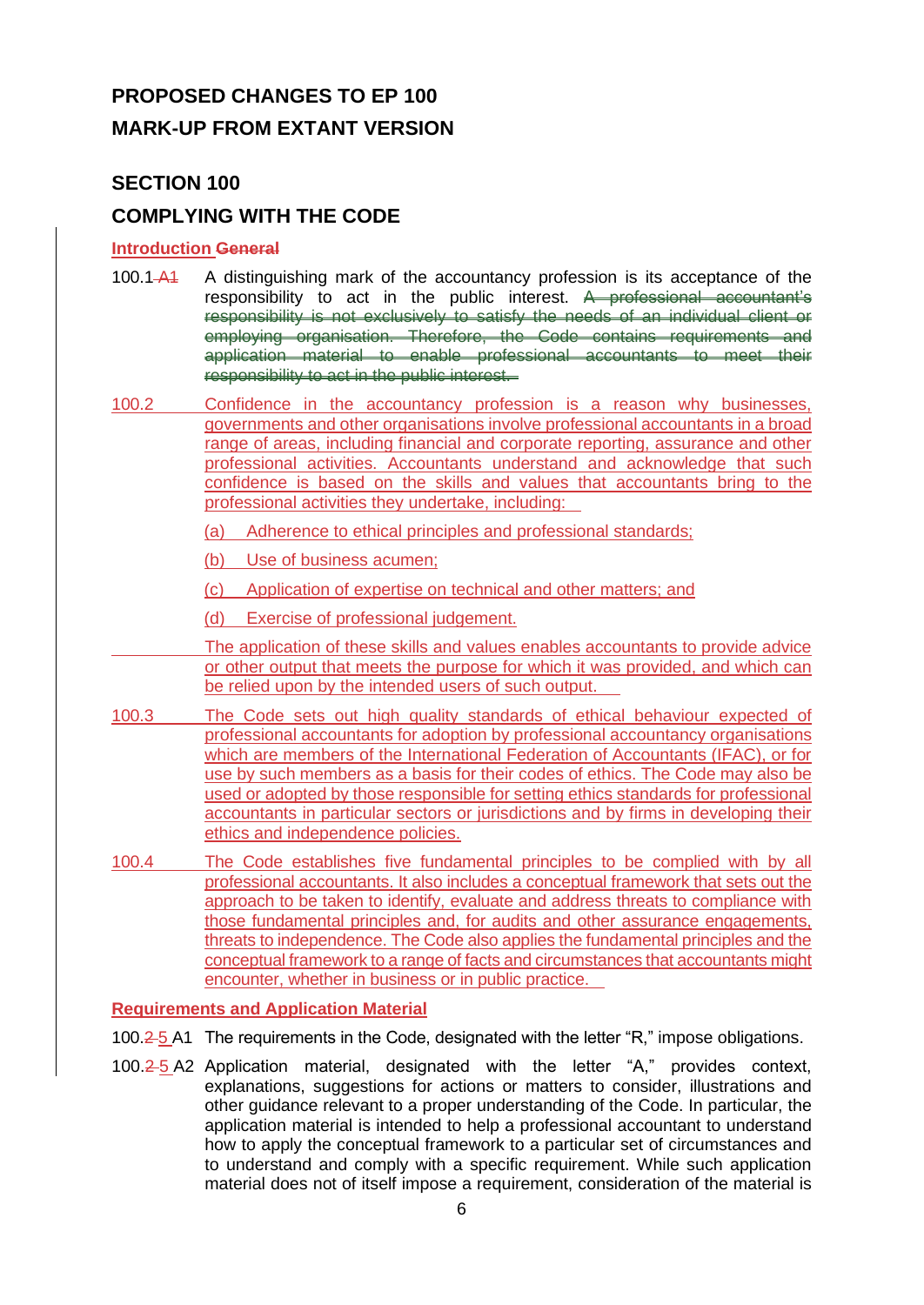necessary to the proper application of the requirements of the Code, including application of the conceptual framework.

- **R100.36** A professional accountant shall comply with the Code. There might be circumstances where laws or regulations preclude an accountant from complying with certain parts of the Code. In such circumstances, those laws and regulations prevail, and the accountant shall comply with all other parts of the Code.
- 100.6 A1 Upholding the fundamental principles and compliance with the specific requirements of the Code enable professional accountants to meet their responsibility to act in the public interest.
- 100.6 A2 Complying with the Code includes giving appropriate regard to the aim and intent of the specific requirements.
- 100.6 A3 Compliance with the requirements of the Code does not mean that professional accountants will have always met their responsibility to act in the public interest. There might be unusual or exceptional circumstances in which an accountant believes that complying with a requirement or requirements of the Code might not be in the public interest or would lead to a disproportionate outcome. In those circumstances, the accountant is encouraged to consult with an appropriate body such as a professional or regulatory body.
- 100.6 A4 In acting in the public interest, Aa professional accountant's considers not only the preferences or requirements responsibility is not exclusively to satisfy the needs of an individual client or employing organisation, but also the interests of other stakeholders when performing professional activities.. Therefore, the Code contains requirements and application material to enable professional accountants to meet their responsibility to act in the public interest.
- **R100.7** There might belf there are circumstances where laws or regulations preclude a anprofessional accountant from complying with certain parts of the Code. In such circumstances, those laws and regulations prevail, and the accountant shall comply with all other parts of the Code.
- 100.3 7 A1 The principle of professional behaviour requires a professional accountant to comply with relevant laws and regulations. Some jurisdictions might have provisions that differ from or go beyond those set out in the Code. Accountants in those jurisdictions need to be aware of those differences and comply with the more stringent provisions unless prohibited by law or regulation.
- 100.3 A2 A professional accountant might encounter unusual circumstances in which the accountant believes that the result of applying a specific requirement of the Code would be disproportionate or might not be in the public interest. In those circumstances, the accountant is encouraged to consult with a professional or regulatory body.

#### **Breaches of the Code**

- **R100.48** Paragraphs R400.80 to R400.89 and R900.50 to R900.55 address a breach of *Independence Standards*. A professional accountant who identifies a breach of any other provision of the Code shall evaluate the significance of the breach and its impact on the accountant*'*s ability to comply with the fundamental principles. The accountant shall also:
	- **(a)** Take whatever actions might be available, as soon as possible, to address the consequences of the breach satisfactorily; and
	- **(b)** Determine whether to report the breach to the relevant parties.
- 100.4 8 A1 Relevant parties to whom such a breach might be reported include those who might have been affected by it, a professional or regulatory body or an oversight authority.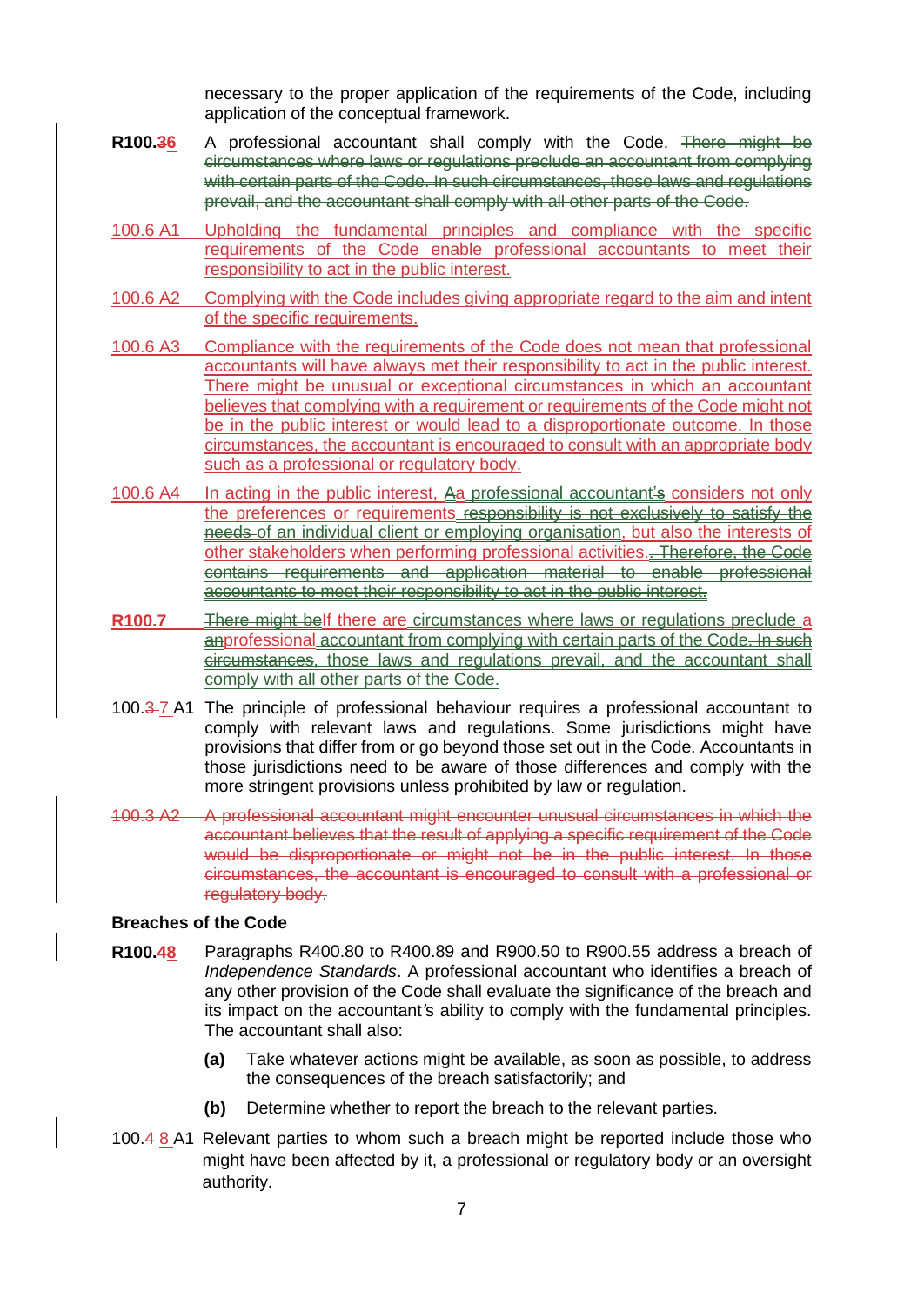## **THE FUNDAMENTAL PRINCIPLES**

#### **General**

- 110.1 A1 There are five fundamental principles of ethics for professional accountants:
	- (a) Integrity to be straightforward and honest in all professional and business relationships.
	- (b) Objectivity  $\frac{1}{100}$  not to compromise exercise professional or business judgements judgement without being compromised by: because of

 $(i)$  Bbias:

(ii) conflict Conflict of interest; or

- (iii) undue Undue influence of, othersor undue reliance on, individuals, organisations, technology or other factors.
- (c) Professional Competence and Due Care to:
	- (i) Attain and maintain professional knowledge and skill at the level required to ensure that a client or employing organisation receives competent professional service, based on current technical and professional standards and relevant legislation; and
	- (ii) Act diligently and in accordance with applicable technical and professional standards.
- (d) Confidentiality to respect the confidentiality of information acquired as a result of professional and business relationships.
- (e) Professional Behaviour to:
	- $(i)$   $\epsilon$ Comply with relevant laws and regulations; and
	- (ii) Behave in a manner consistent with the profession's responsibility to act in the public interest in all professional activities and business relationships; and
	- (iii) avoid Avoid any conduct that the professional accountant knows or should know might discredit the profession.
- **R110.2** A professional accountant shall comply with each of the fundamental principles.
- 110.2 A1 The fundamental principles of ethics establish the standard of behaviour expected of a professional accountant. The conceptual framework establishes the approach which an accountant is required to apply  $t\theta$  assist in complying with those fundamental principles. Subsections 111 to 115 set out requirements and application material related to each of the fundamental principles.
- 110.2 A2 A professional accountant might face a situation in which complying with one fundamental principle conflicts with complying with one or more other fundamental principles. In such a situation, the accountant might consider consulting, on an anonymous basis if necessary, with:
	- Others within the firm or employing organisation.
	- Those charged with governance.
	- A professional body.
	- A regulatory body.
	- Legal counsel.

However, such consultation does not relieve the accountant from the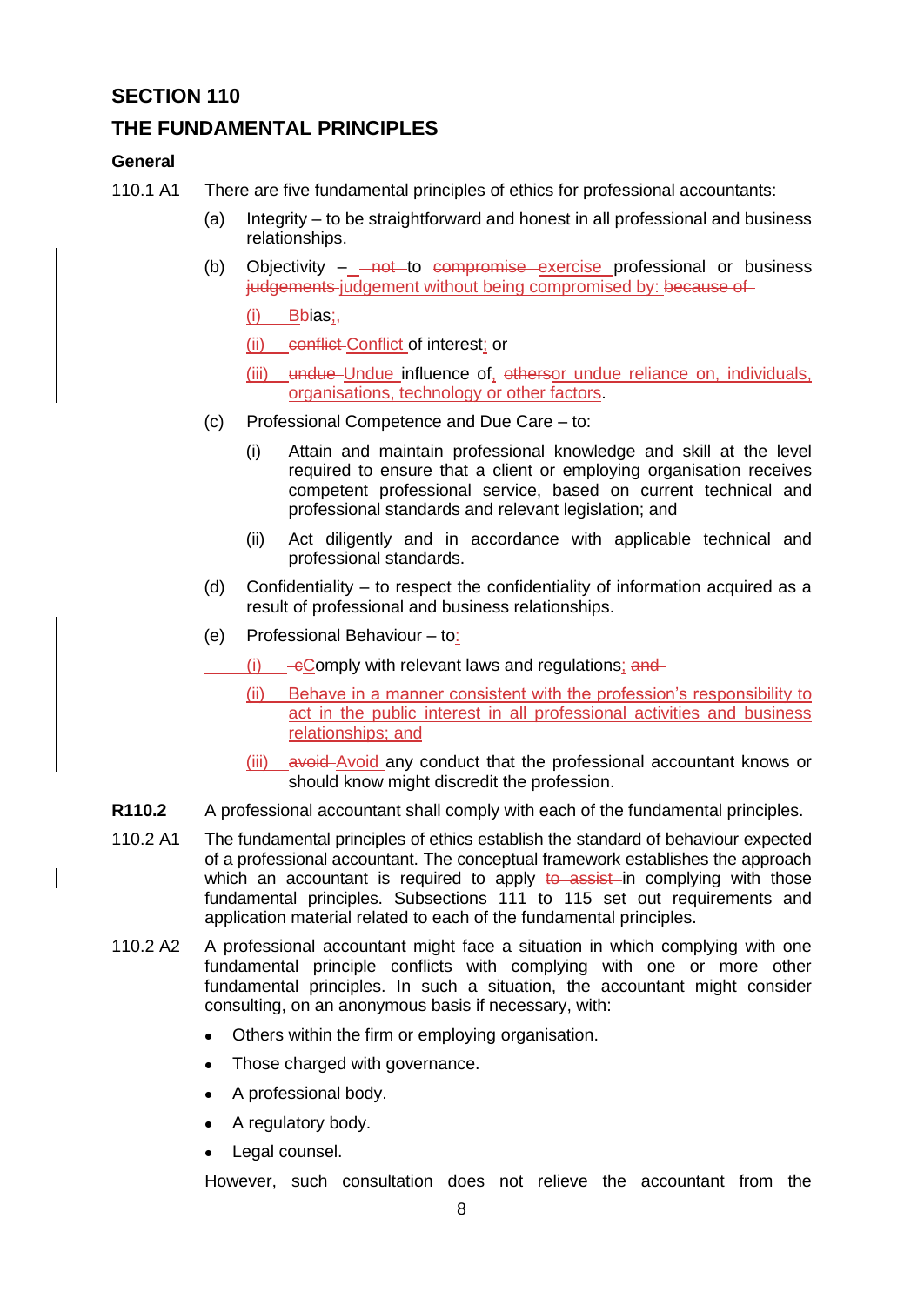responsibility to exercise professional judgement to resolve the conflict or, if necessary, and unless prohibited by law or regulation, disassociate from the matter creating the conflict.

110.2 A3 The professional accountant is encouraged to document the substance of the issue, the details of any discussions, the decisions made and the rationale for those decisions.

#### **SUBSECTION 111 – INTEGRITY**

- **R111.1** A professional accountant shall comply with the principle of integrity, which requires an accountant to be straightforward and honest in all professional and business relationships.
- 111.1 A1 Integrity implies involves fair dealing, and truthfulness- and having the strength of character to act appropriately, even when facing pressure to do otherwise or when doing so might create potential adverse personal or organisational consequences.
- 111.1 A2 Acting appropriately involves:
	- (a) Standing one's ground when confronted by dilemmas and difficult situations; or
	- (b) Challenging others as and when circumstances warrant,

in a manner appropriate to the circumstances.

- **R111.2** A professional accountant shall not knowingly be associated with reports, returns, communications or other information where the accountant believes that the information:
	- **(a)** Contains a materially false or misleading statement;
	- **(b)** Contains statements or information provided recklessly; or
	- **(c)** Omits or obscures required information where such omission or obscurity would be misleading.
- 111.2 A1 If a professional accountant provides a modified report in respect of such a report, return, communication or other information, the accountant is not in breach of paragraph R111.2.
- **R111.3** When a professional accountant becomes aware of having been associated with information described in paragraph R111.2, the accountant shall take steps to be disassociated from that information.

#### **SUBSECTION 112 – OBJECTIVITY**

- **R112.1** A professional accountant shall comply with the principle of objectivity, which requires an accountant not to compromise exercise professional or business judgement because of without being compromised by:
	- (a) biasBias;-
	- **(b)** conflict Conflict of interest; or
	- **(c)** undue Undue influence of, others.or undue reliance on, individuals, organisations, technology or other factors.
- **R112.2** A professional accountant shall not undertake a professional activity if a circumstance or relationship unduly influences the accountant's professional judgement regarding that activity.

#### **SUBSECTION 113 – PROFESSIONAL COMPETENCE AND DUE CARE**

**R113.1** A professional accountant shall comply with the principle of professional competence and due care, which requires an accountant to: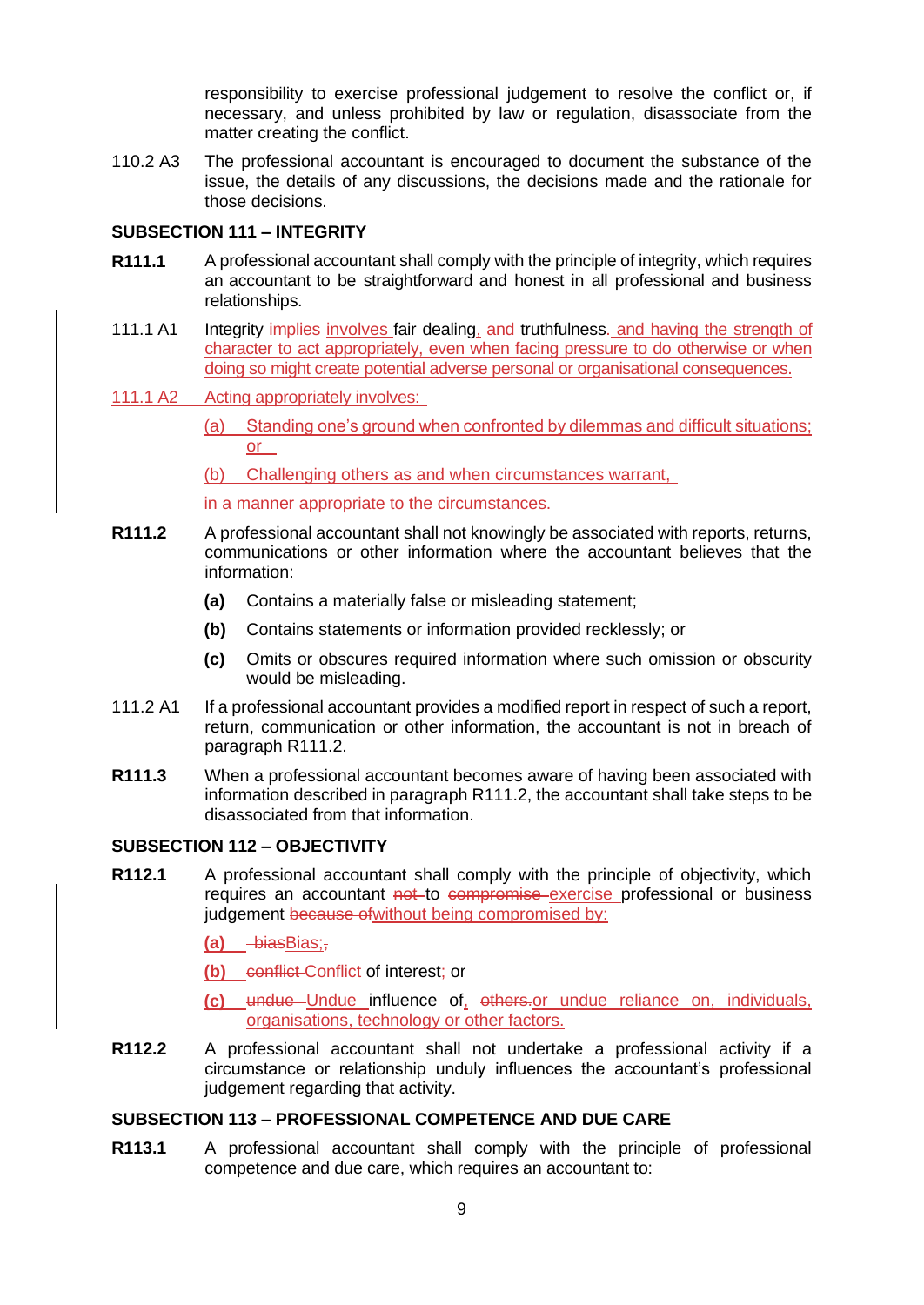- **(a)** Attain and maintain professional knowledge and skill at the level required to ensure that a client or employing organisation receives competent professional service, based on current technical and professional standards and relevant legislation; and
- **(b)** Act diligently and in accordance with applicable technical and professional standards.
- 113.1 A1 Serving clients and employing organisations with professional competence requires the exercise of sound judgement in applying professional knowledge and skill when undertaking professional activities.
- 113.1 A2 Maintaining professional competence requires a continuing awareness and an understanding of relevant technical, professional, and business and technologyrelated developments. Continuing professional development enables a professional accountant to develop and maintain the capabilities to perform competently within the professional environment.
- 113.1 A3 Diligence encompasses the responsibility to act in accordance with the requirements of an assignment, carefully, thoroughly and on a timely basis.
- **R113.2** In complying with the principle of professional competence and due care, a professional accountant shall take reasonable steps to ensure that those working in a professional capacity under the accountant's authority have appropriate training and supervision.
- **R113.3** Where appropriate, a professional accountant shall make clients, the employing organisation, or other users of the accountant's professional services or activities, aware of the limitations inherent in the services or activities.

#### **SUBSECTION 114 – CONFIDENTIALITY**

- **R114.1** A professional accountant shall comply with the principle of confidentiality, which requires an accountant to respect the confidentiality of information acquired as a result of professional and business relationships. An accountant shall:
	- **(a)** Be alert to the possibility of inadvertent disclosure, including in a social environment, and particularly to a close business associate or an immediate or a close family member;
	- **(b)** Maintain confidentiality of information within the firm or employing organisation;
	- **(c)** Maintain confidentiality of information disclosed by a prospective client or employing organisation;
	- **(d)** Not disclose confidential information acquired as a result of professional and business relationships outside the firm or employing organisation without proper and specific authority, unless there is a legal or professional duty or right to disclose;
	- **(e)** Not use confidential information acquired as a result of professional and business relationships for the personal advantage of the accountant or for the advantage of a third party;
	- **(f)** Not use or disclose any confidential information, either acquired or received as a result of a professional or business relationship, after that relationship has ended; and
	- **(g)** Take reasonable steps to ensure that personnel under the accountant's control, and individuals from whom advice and assistance are obtained, respect the accountant's duty of confidentiality.
- 114.1 A1 Confidentiality serves the public interest because it facilitates the free flow of information from the professional accountant's client or employing organisation to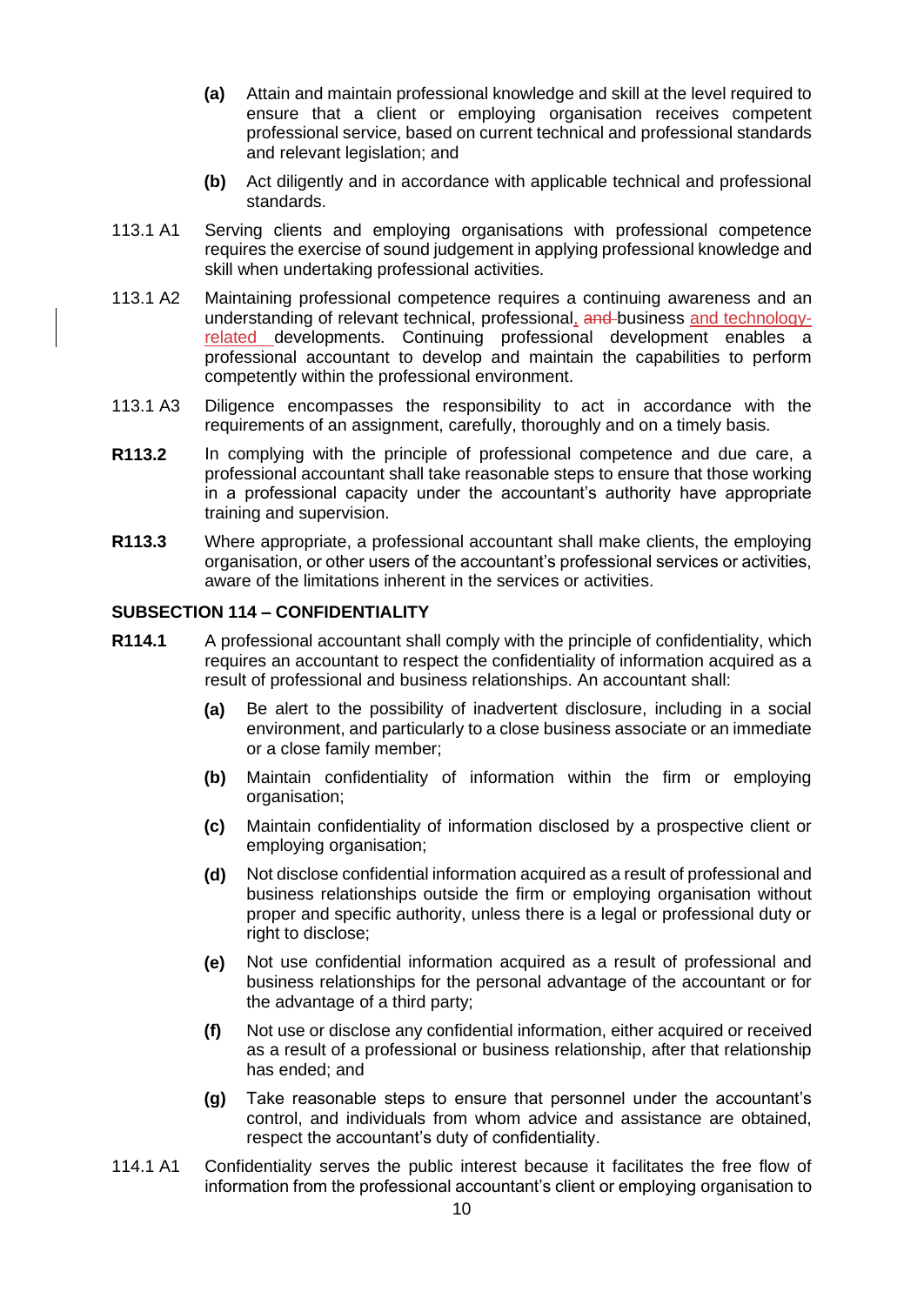the accountant in the knowledge that the information will not be disclosed to a third party. Nevertheless, the following are circumstances where professional accountants are or might be required to disclose confidential information or when such disclosure might be appropriate:

- (a) Disclosure is required by law, for example:
	- (i) Production of documents or other provision of evidence in the course of legal proceedings; or
	- (ii) Disclosure to the appropriate public authorities of infringements of the law that come to light;
- (b) Disclosure is permitted by law and is authorised by the client or the employing organisation; and
- (c) There is a professional duty or right to disclose, when not prohibited by law:
	- (i) To comply with the quality review of a professional body;
	- (ii) To respond to an inquiry or investigation by a professional or regulatory body;
	- (iii) To protect the professional interests of a professional accountant in legal proceedings; or
	- (iv) To comply with technical and professional standards, including ethics requirements.
- 114.1 A2 In deciding whether to disclose confidential information, factors to consider, depending on the circumstances, include:
	- Whether the interests of any parties, including third parties whose interests might be affected, could be harmed if the client or employing organisation consents to the disclosure of information by the professional accountant.
	- Whether all the relevant information is known and substantiated, to the extent practicable. Factors affecting the decision to disclose include:
		- o Unsubstantiated facts.
		- o Incomplete information.
		- o Unsubstantiated conclusions.
	- The proposed type of communication, and to whom it is addressed.
	- Whether the parties to whom the communication is addressed are appropriate recipients.
- **R114.2** A professional accountant shall continue to comply with the principle of confidentiality even after the end of the relationship between the accountant and a client or employing organisation. When changing employment or acquiring a new client, the accountant is entitled to use prior experience but shall not use or disclose any confidential information acquired or received as a result of a professional or business relationship.

#### **SUBSECTION 115 – PROFESSIONAL BEHAVIOUR**

- **R115.1** A professional accountant shall comply with the principle of professional behaviour, which requires an accountant to:
	- **(a)**  $-e$ Comply with relevant laws and regulations and;
	- **(b)** Behave in a manner consistent with the profession's responsibility to act in the public interest in all professional activities and business relationships; and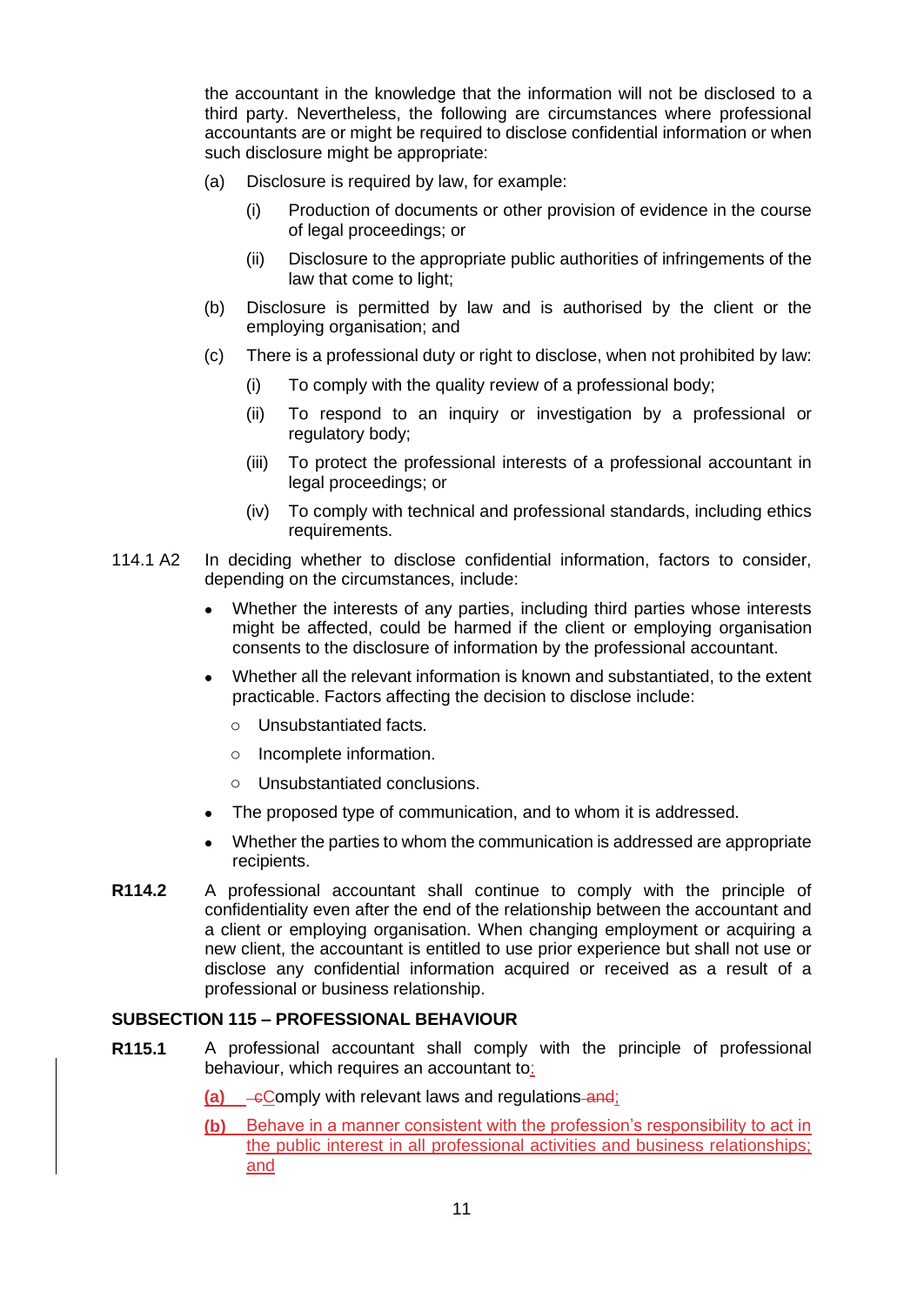**(c)** avoid Avoid any conduct that the accountant knows or should know might discredit the profession.

A professional accountant shall not knowingly engage in any business, occupation or activity that impairs or might impair the integrity, objectivity or good reputation of the profession, and as a result would be incompatible with the fundamental principles.

- 115.1 A1 Conduct that might discredit the profession includes conduct that a reasonable and informed third party would be likely to conclude adversely affects the good reputation of the profession.
- **R115.2** When undertaking marketing or promotional activities, a professional accountant shall not bring the profession into disrepute. A professional accountant shall be honest and truthful and shall not make:
	- **(a)** Exaggerated claims for the services offered by, or the qualifications or experience of, the accountant; or
	- **(b)** Disparaging references or unsubstantiated comparisons to the work of others.
- 115.2 A1 If a professional accountant is in doubt about whether a form of advertising or marketing is appropriate, the accountant is encouraged to consult with the relevant professional body.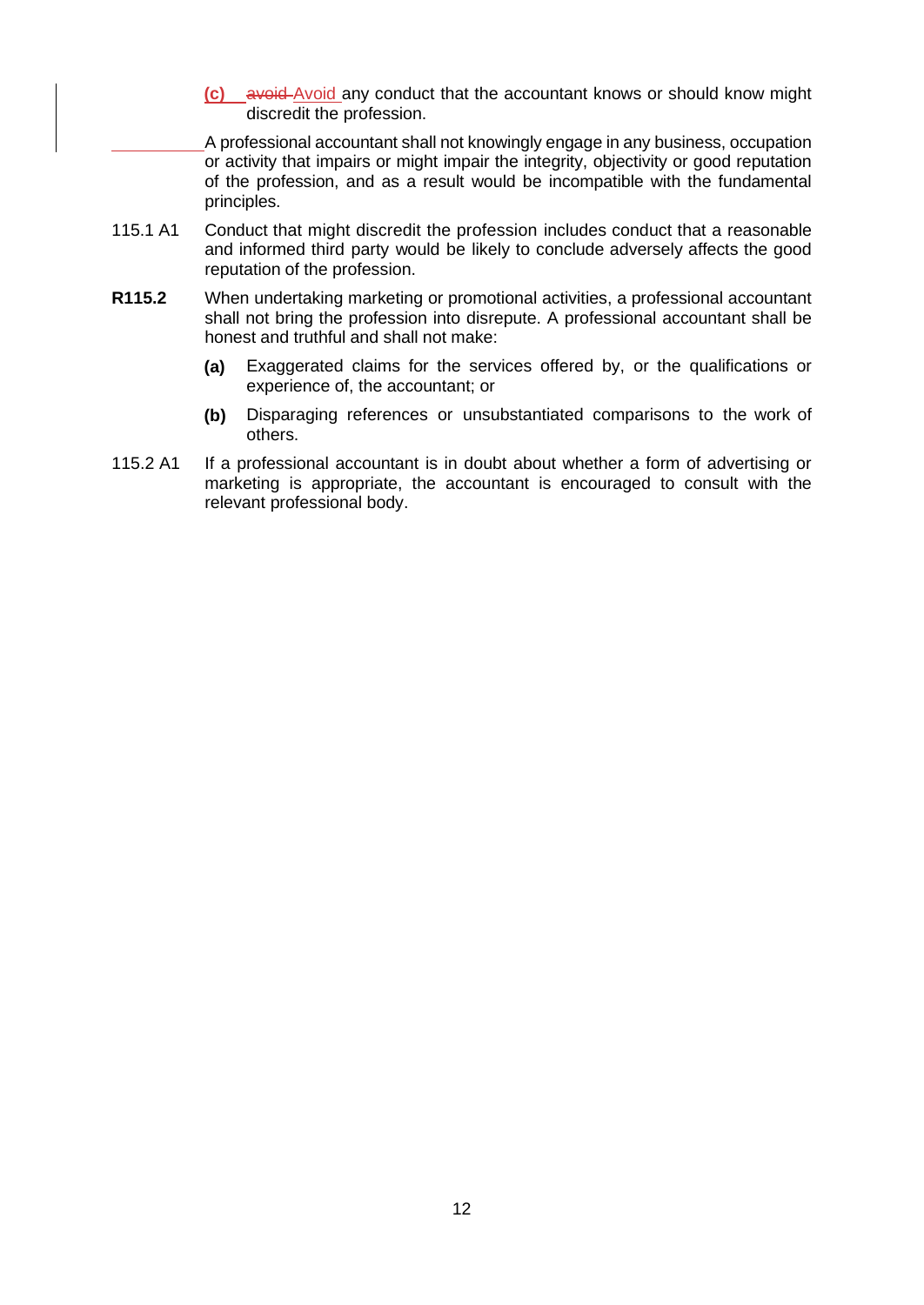## **THE CONCEPTUAL FRAMEWORK**

#### **Introduction**

- 120.1 The circumstances in which professional accountants operate might create threats to compliance with the fundamental principles. Section 120 sets out requirements and application material, including a conceptual framework, to assist accountants in complying with the fundamental principles and meeting their responsibility to act in the public interest. Such requirements and application material accommodate the wide range of facts and circumstances, including the various professional activities, interests and relationships, that create threats to compliance with the fundamental principles. In addition, they deter accountants from concluding that a situation is permitted solely because that situation is not specifically prohibited by the Code.
- 120.2 The conceptual framework specifies an approach for a professional accountant to:
	- (a) Identify threats to compliance with the fundamental principles;
	- (b) Evaluate the threats identified; and
	- (c) Address the threats by eliminating or reducing them to an acceptable level.

#### **Requirements and Application Material**

#### **General**

- **R120.3** The professional accountant shall apply the conceptual framework to identify, evaluate and address threats to compliance with the fundamental principles set out in Section 110.
- 120.3 A1 Additional requirements and application material that are relevant to the application of the conceptual framework are set out in:
	- (a) Part 2 *Professional Accountants in Business*;
	- (b) Part 3 *Professional Accountants in Public Practice*; and
	- (c) *Independence Standards*, as follows:
		- (i) Part 4A *Independence for Audit and Review Engagements*; and
		- (ii) Part 4B *Independence for Assurance Engagements Other than Audit and Review Engagements*.
- **R120.4** When dealing with an ethics issue, the professional accountant shall consider the context in which the issue has arisen or might arise. Where an individual who is a professional accountant in public practice is performing professional activities pursuant to the accountant's relationship with the firm, whether as a contractor, employee or owner, the individual shall comply with the provisions in Part 2 that apply to these circumstances.
- **R120.5** When applying the conceptual framework, the professional accountant shall:
	- **(a)** Have an inquiring mind;
	- **(b)** Exercise professional judgement; and
	- **(b)** Remain alert for new information and to changes in facts and circumstances; and
	- **(c)** Use the reasonable and informed third party test described in paragraph 120.5 A4A6.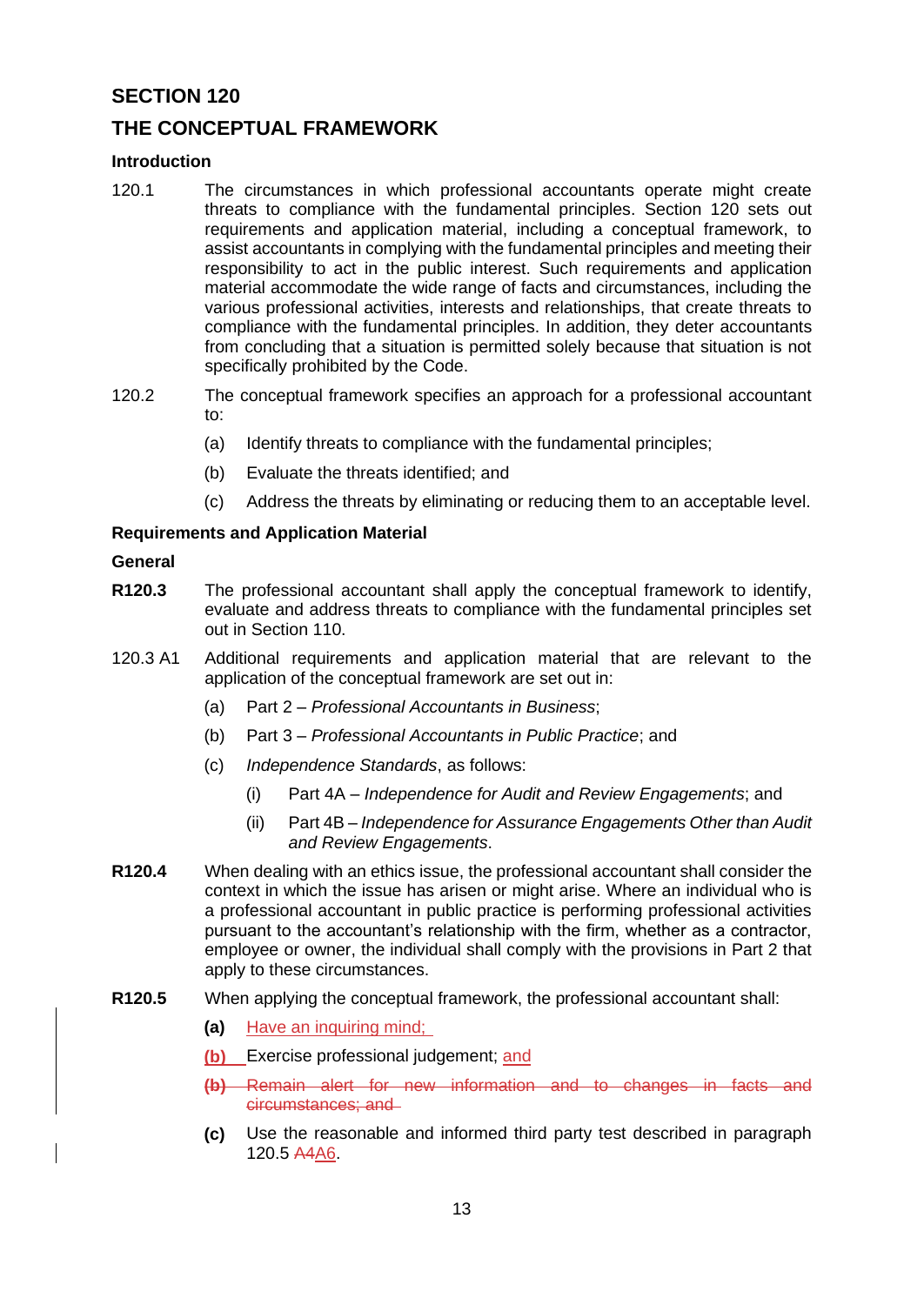#### *Having an Inquiring Mind*

|          | <u>r iaving an mgainng ivinia</u>                                                                                                                                                                                                                                                                                                                                                                                                                                                                                                            |
|----------|----------------------------------------------------------------------------------------------------------------------------------------------------------------------------------------------------------------------------------------------------------------------------------------------------------------------------------------------------------------------------------------------------------------------------------------------------------------------------------------------------------------------------------------------|
|          | 120.5 A21 An inquiring mind is a prerequisite to obtaining Aan understanding of known facts<br>and circumstances is a prerequisite tonecessary for the proper application of the<br>conceptual framework. Determining the actions necessary to obtain this<br>understanding and coming to a conclusion about whether the fundamental<br>principles have been complied with also require the exercise of professional<br>iudgement. Having an inquiring mind involves:                                                                        |
|          | Considering the source, relevance and sufficiency of information obtained,<br>(a)<br>taking into account the nature, scope and outputs of the professional activity<br>being undertaken; and                                                                                                                                                                                                                                                                                                                                                 |
|          | Being open and alert to a need for further investigation or other action.<br>(b)                                                                                                                                                                                                                                                                                                                                                                                                                                                             |
| 120.5 A2 | When considering the source, relevance and sufficiency of information obtained,<br>the professional accountant might consider, among other matters, whether:                                                                                                                                                                                                                                                                                                                                                                                 |
|          | New information has emerged or there have been changes in facts and                                                                                                                                                                                                                                                                                                                                                                                                                                                                          |
|          | circumstances.                                                                                                                                                                                                                                                                                                                                                                                                                                                                                                                               |
|          | The information or its source might be influenced by bias or self-interest.                                                                                                                                                                                                                                                                                                                                                                                                                                                                  |
|          | There is reason to be concerned that potentially relevant information might be<br>missing from the facts and circumstances known to the accountant.                                                                                                                                                                                                                                                                                                                                                                                          |
|          | There is an inconsistency between the known facts and circumstances and<br>the accountant's expectations.                                                                                                                                                                                                                                                                                                                                                                                                                                    |
|          | The information provides a reasonable basis on which to reach a conclusion.                                                                                                                                                                                                                                                                                                                                                                                                                                                                  |
|          | There might be other reasonable conclusions that could be reached from the<br>$\bullet$<br>available-information obtained.                                                                                                                                                                                                                                                                                                                                                                                                                   |
| 120.5 A3 | Paragraph R120.5 requires all professional accountants to have an inquiring mind<br>when identifying, evaluating and addressing threats to the fundamental principles.<br>This prerequisite for applying the conceptual framework applies to all accountants<br>regardless of the professional activity undertaken. Under auditing, review and<br>other assurance standards, including those issued by the IAASB, accountants are<br>also required to exercise professional scepticism, which includes a critical<br>assessment of evidence. |
|          | .                                                                                                                                                                                                                                                                                                                                                                                                                                                                                                                                            |

#### *Exercisinge of Professional Judgement*

- 120.5 A<sub>1</sub>A<sub>4</sub> Professional judgement involves the application of relevant training, professional knowledge, skill and experience commensurate with the facts and circumstances, including taking into account the nature and scope of the particular professional activities, and the interests and relationships involved.
- 120.5 A5 In relation to undertaking professional activities, the exercise of pProfessional judgement is required when the professional accountant applies the conceptual framework in order to make informed decisions about the courses of actions available, and to determine whether such decisions are appropriate in the circumstances. In making this determination, the accountant might consider matters such as whether:
- 120.5 A2 An understanding of known facts and circumstances is a prerequisite to the proper application of the conceptual framework. Determining the actions necessary to obtain this understanding and coming to a conclusion about whether the fundamental principles have been complied with also require the exercise of professional judgement.
- 120.5 A3 In exercising professional judgement to obtain this understanding, the professional accountant might consider, among other matters, whether: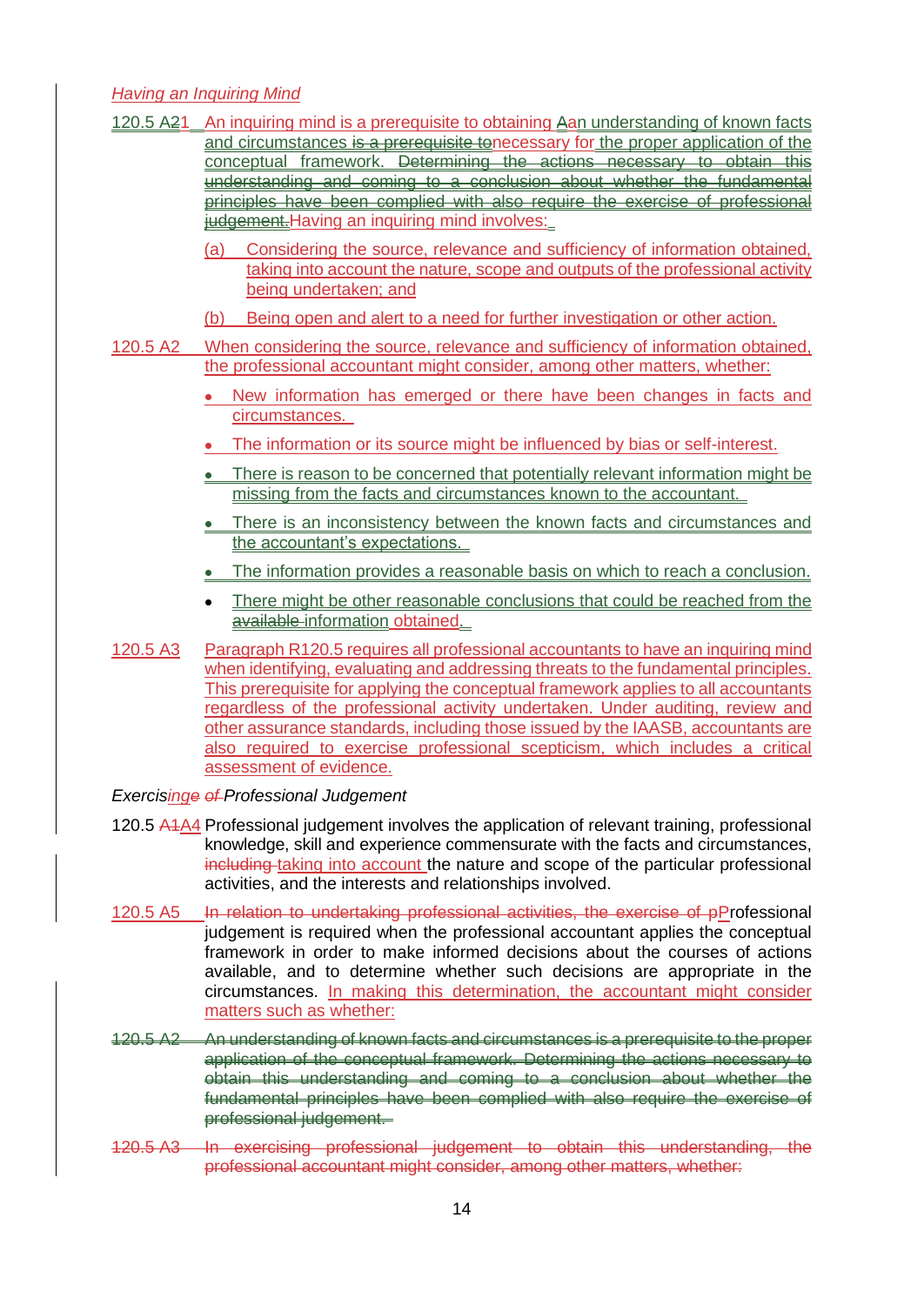- There is reason to be concerned that potentially relevant information might be missing from the facts and circumstances known to the accountant.
- There is an inconsistency between the known facts and circumstances and the accountant's expectations.
- The accountant's expertise and experience are sufficient to reach a conclusion.
- There is a need to consult with others with relevant expertise or experience.
- The information provides a reasonable basis on which to reach a conclusion.
- The accountant's own preconception or bias might be affecting the accountant's exercise of professional judgement.
- There might be other reasonable conclusions that could be reached from the available information.

#### *Reasonable and Informed Third Party*

120.5 A4A6 The reasonable and informed third party test is a consideration by the professional accountant about whether the same conclusions would likely be reached by another party. Such consideration is made from the perspective of a reasonable and informed third party, who weighs all the relevant facts and circumstances that the accountant knows, or could reasonably be expected to know, at the time the conclusions are made. The reasonable and informed third party does not need to be an accountant, but would possess the relevant knowledge and experience to understand and evaluate the appropriateness of the accountant's conclusions in an impartial manner.

#### **Identifying Threats**

- **R120.6** The professional accountant shall identify threats to compliance with the fundamental principles.
- 120.6 A1 An understanding of the facts and circumstances, including any professional activities, interests and relationships that might compromise compliance with the fundamental principles, is a prerequisite to the professional accountant's identification of threats to such compliance. The existence of certain conditions, policies and procedures established by the profession, legislation, regulation, the firm, or the employing organisation that can enhance the accountant acting ethically might also help identify threats to compliance with the fundamental principles. Paragraph 120.8 A2 includes general examples of such conditions, policies and procedures which are also factors that are relevant in evaluating the level of threats.
- 120.6 A2 Threats to compliance with the fundamental principles might be created by a broad range of facts and circumstances. It is not possible to define every situation that creates threats. In addition, the nature of engagements and work assignments might differ and, consequently, different types of threats might be created.
- 120.6 A3 Threats to compliance with the fundamental principles fall into one or more of the following categories:
	- (a) Self-interest threat the threat that a financial or other interest will inappropriately influence a professional accountant's judgement or behaviour;
	- (b) Self-review threat the threat that a professional accountant will not appropriately evaluate the results of a previous judgement made; or an activity performed by the accountant, or by another individual within the accountant's firm or employing organisation, on which the accountant will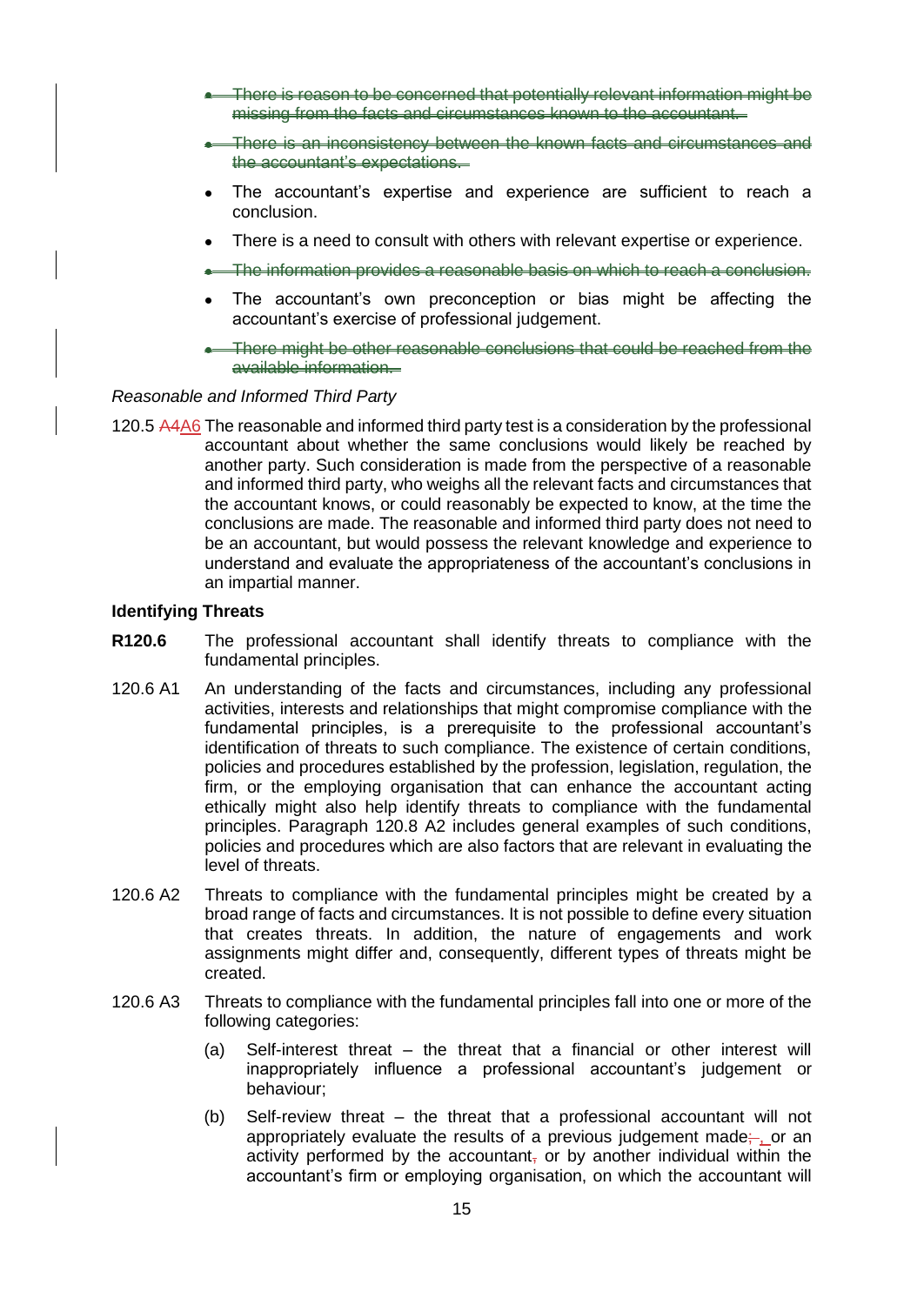rely when forming a judgement as part of performing a current activity;

- (c) Advocacy threat the threat that a professional accountant will promote a client's or employing organisation's position to the point that the accountant's objectivity is compromised;
- (d) Familiarity threat the threat that due to a long or close relationship with a client, or employing organisation, a professional accountant will be too sympathetic to their interests or too accepting of their work; and
- (e) Intimidation threat the threat that a professional accountant will be deterred from acting objectively because of actual or perceived pressures, including attempts to exercise undue influence over the accountant.
- 120.6 A4 A circumstance might create more than one threat, and a threat might affect compliance with more than one fundamental principle.

#### **Evaluating Threats**

**R120.7** When the professional accountant identifies a threat to compliance with the fundamental principles, the accountant shall evaluate whether such a threat is at an acceptable level.

#### *Acceptable Level*

120.7 A1 An acceptable level is a level at which a professional accountant using the reasonable and informed third party test would likely conclude that the accountant complies with the fundamental principles.

#### *Factors Relevant in Evaluating the Level of Threats*

- 120.8 A1 The consideration of qualitative as well as quantitative factors is relevant in the professional accountant's evaluation of threats, as is the combined effect of multiple threats, if applicable.
- 120.8 A2 The existence of conditions, policies and procedures described in paragraph 120.6 A1 might also be factors that are relevant in evaluating the level of threats to compliance with the fundamental principles. Examples of such conditions, policies and procedures include:
	- Corporate governance requirements.
	- Educational, training and experience requirements for the profession.
	- Effective complaint systems which enable the professional accountant and the general public to draw attention to unethical behaviour.
	- An explicitly stated duty to report breaches of ethics requirements.
	- Professional or regulatory monitoring and disciplinary procedures.

#### *Consideration of New Information or Changes in Facts and Circumstances*

- **R120.9** If the professional accountant becomes aware of new information or changes in facts and circumstances that might impact whether a threat has been eliminated or reduced to an acceptable level, the accountant shall re-evaluate and address that threat accordingly.
- 120.9 A1 Remaining alert throughout the professional activity assists the professional accountant in determining whether new information has emerged or changes in facts and circumstances have occurred that:
	- (a) Impact the level of a threat; or
	- (b) Affect the accountant's conclusions about whether safeguards applied continue to be appropriate to address identified threats.
- 120.9 A2 If new information results in the identification of a new threat, the professional accountant is required to evaluate and, as appropriate, address this threat. (Ref: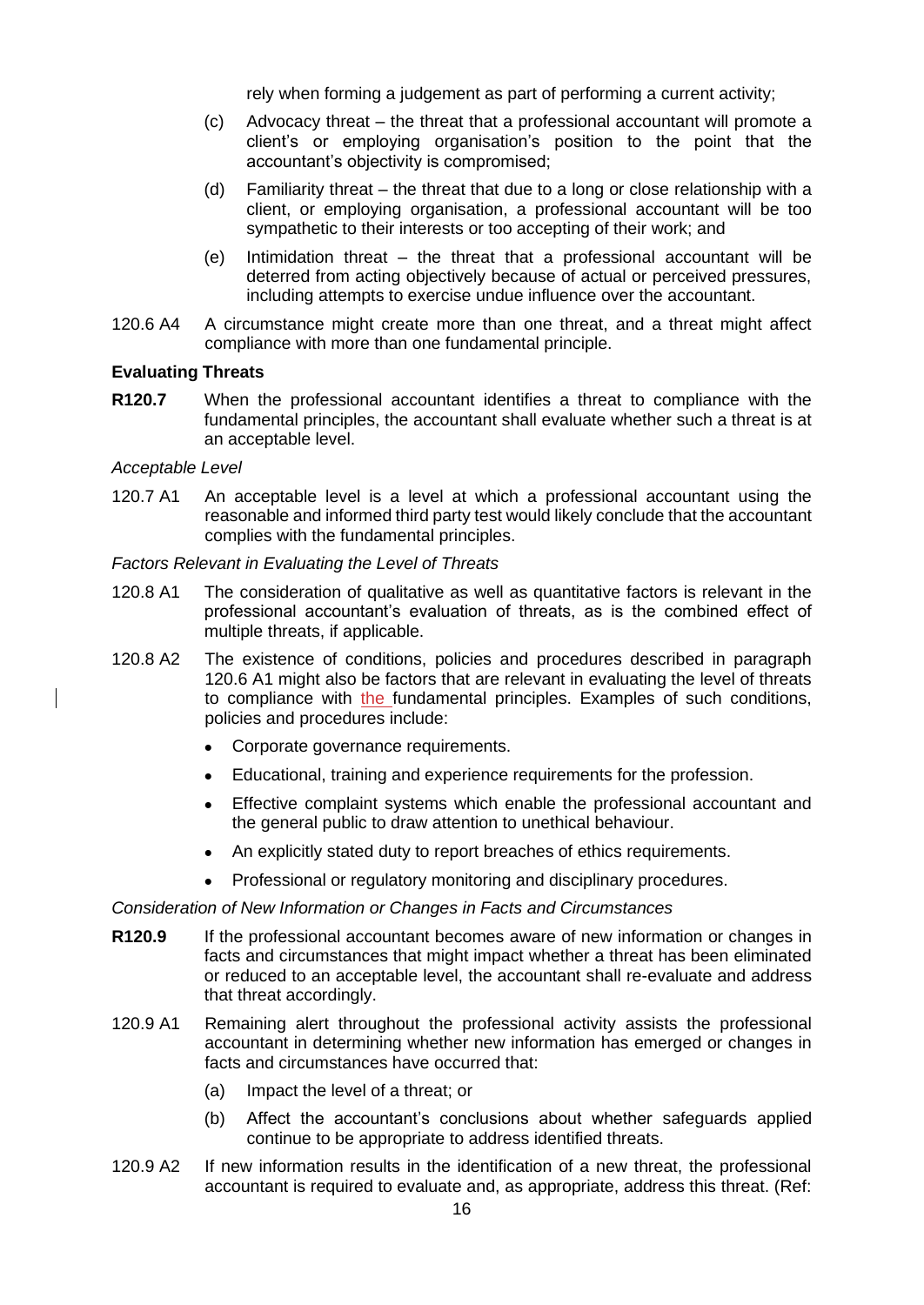Paras. R120.7 and R120.10).

#### **Addressing Threats**

- **R120.10** If the professional accountant determines that the identified threats to compliance with the fundamental principles are not at an acceptable level, the accountant shall address the threats by eliminating them or reducing them to an acceptable level. The accountant shall do so by:
	- **(a)** Eliminating the circumstances, including interests or relationships, that are creating the threats;
	- **(b)** Applying safeguards, where available and capable of being applied, to reduce the threats to an acceptable level; or
	- **(c)** Declining or ending the specific professional activity.

#### *Actions to Eliminate Threats*

120.10 A1 Depending on the facts and circumstances, a threat might be addressed by eliminating the circumstance creating the threat. However, there are some situations in which threats can only be addressed by declining or ending the specific professional activity. This is because the circumstances that created the threats cannot be eliminated and safeguards are not capable of being applied to reduce the threat to an acceptable level.

#### *Safeguards*

120.10 A2 Safeguards are actions, individually or in combination, that the professional accountant takes that effectively reduce threats to compliance with the fundamental principles to an acceptable level.

*Consideration of Significant Judgements Made and Overall Conclusions Reached* 

- **R120.11** The professional accountant shall form an overall conclusion about whether the actions that the accountant takes, or intends to take, to address the threats created will eliminate those threats or reduce them to an acceptable level. In forming the overall conclusion, the accountant shall:
	- **(a)** Review any significant judgements made or conclusions reached; and
	- **(b)** Use the reasonable and informed third party test.

**Other Considerations when Applying the Conceptual Framework**

#### *Bias*

- 120.12 A1 Conscious or unconscious bias affects the exercise of professional judgement when identifying, evaluating and addressing threats to compliance with the fundamental principles.
- 120.12 A2 Examples of potential bias to be aware of when exercising professional judgement include:
	- Anchoring bias, which is a tendency to use an initial piece of information as an anchor against which subsequent information is inadequately assessed.
	- Automation bias, which is a tendency to favor output generated from automated systems, even when human reasoning or contradictory information raises questions as to whether such output is reliable or fit for purpose.
	- Availability bias, which is a tendency to place more weight on events or experiences that immediately come to mind or are readily available than on those that are not.
	- Confirmation bias, which is a tendency to place more weight on information that corroborates an existing belief than information that contradicts or casts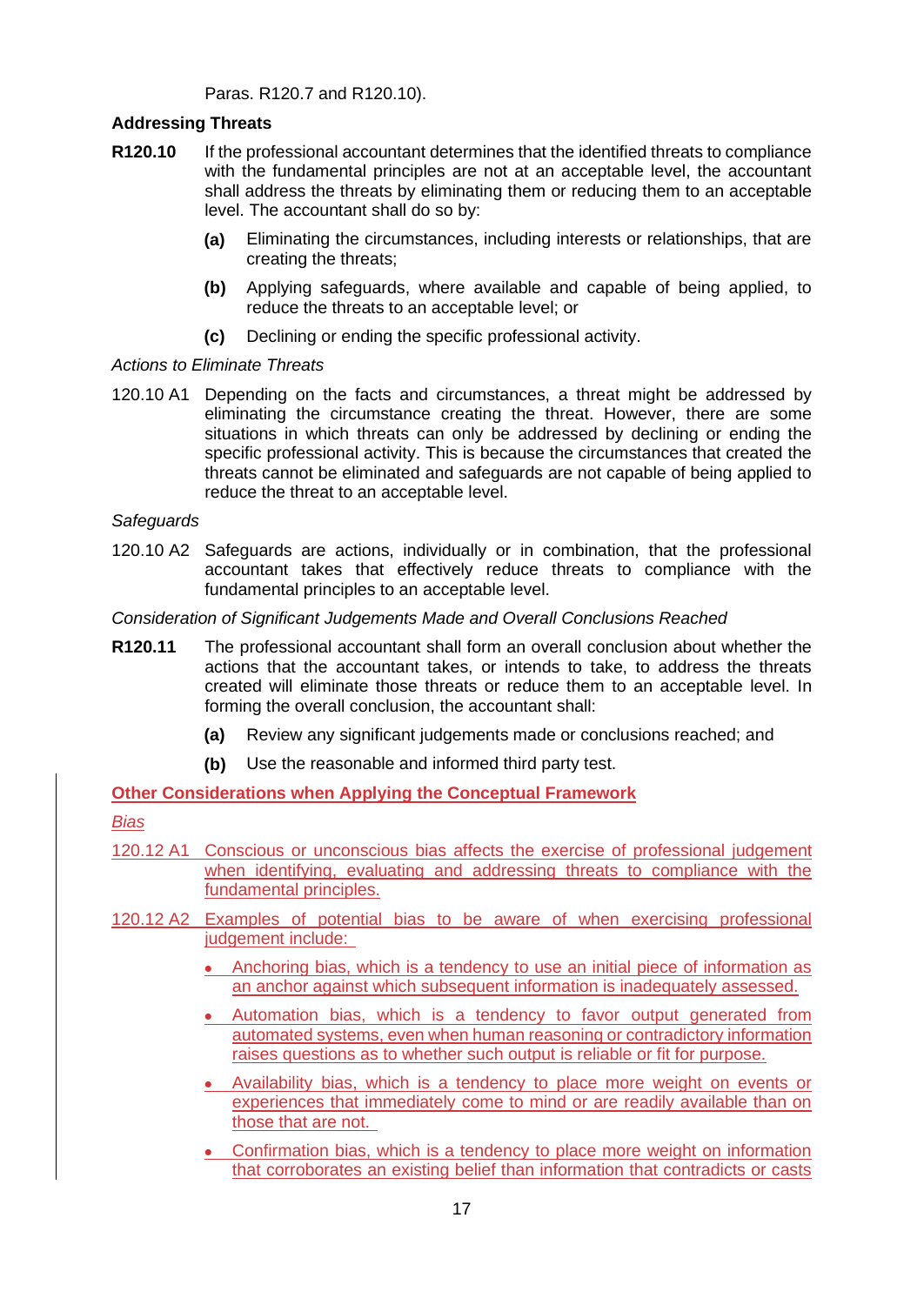doubt on that belief.

- Groupthink, which is a tendency for a group of individuals to discourage individual creativity and responsibility and as a result reach a decision without critical reasoning or consideration of alternatives.
- Overconfidence bias, which is a tendency to overestimate one's own ability to make accurate assessments of risk or other judgements or decisions.
- Representation bias, which is a tendency to base an understanding on a pattern of experiences, events or beliefs that is assumed to be representative.
- Selective perception, which is a tendency for a person's expectations to influence how the person views a particular matter or person.
- 120.12 A3 Actions that might mitigate the effect of bias include:
	- Seeking advice from experts to obtain additional input.
	- Consulting with others to ensure appropriate challenge as part of the evaluation process.
	- Receiving training related to the identification of bias as part of professional development.

*Organisational Culture*

- 120.13 A1 The effective application of the conceptual framework by a professional accountant is enhanced when the importance of ethical values that align with the fundamental principles and other provisions set out in the Code is promoted through the internal culture of the accountant's organisation.
- 120.13 A2 The promotion of an ethical culture within an organisation is most effective when:
	- (a) Leaders and those in managerial roles promote the importance of, and hold themselves and others accountable for demonstrating, the ethical values of the organisation:
	- (b) Appropriate education and training programs, management processes, and performance evaluation and reward criteria that promote an ethical culture are in place;
	- (c) Effective policies and procedures are in place to encourage and protect those who report actual or suspected illegal or unethical behaviour, including whistle-blowers; and
	- (d) The organisation adheres to ethical values in its dealings with third parties.
- 120.13 A3 Professional accountants are expected to encourage and promote an ethicsbased culture in their organisation, taking into account their position and seniority.

#### **Considerations for Audits, Reviews, and Other Assurance and Related Services Engagements**

#### *Firm Culture*

120.14 A1 ISQM 1 sets out requirements and application material relating to firm culture in the context of a firm's responsibilities to design, implement and operate a system of quality management for audits or reviews of financial statements, or other assurance or related services engagements.

#### *Independence*

120.152 A1 Professional accountants in public practice are required by *Independence Standards* to be independent when performing audits, reviews, or other assurance engagements. Independence is linked to the fundamental principles of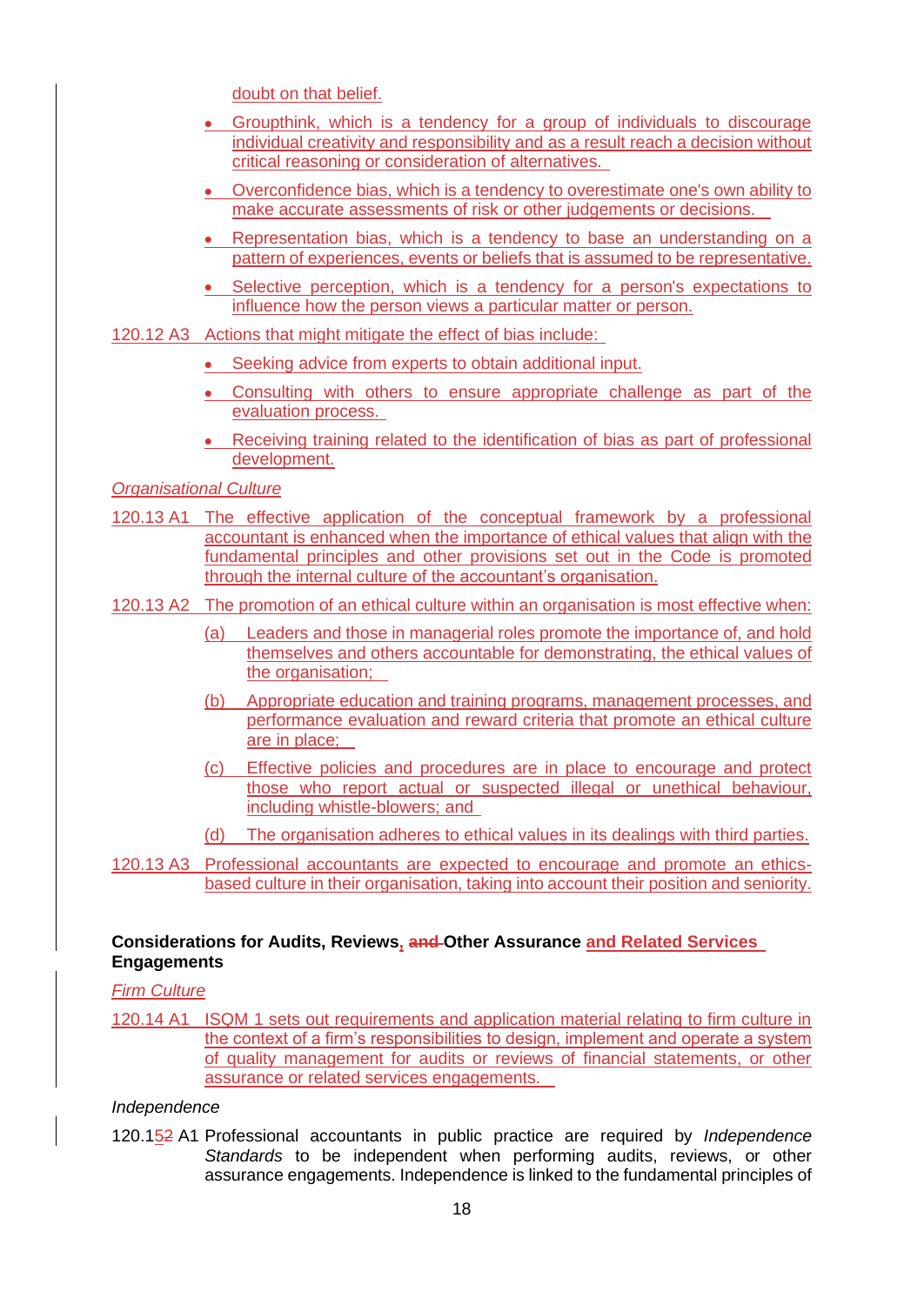objectivity and integrity. It comprises:

- (a) Independence of mind the state of mind that permits the expression of a conclusion without being affected by influences that compromise professional judgement, thereby allowing an individual to act with integrity, and exercise objectivity and professional scepticism.
- (b) Independence in appearance the avoidance of facts and circumstances that are so significant that a reasonable and informed third party would be likely to conclude that a firm's or an audit or assurance team member's integrity, objectivity or professional scepticism has been compromised.
- 120.12 15 A2 *Independence Standards* set out requirements and application material on how to apply the conceptual framework to maintain independence when performing audits, reviews or other assurance engagements. Professional accountants and firms are required to comply with these standards in order to be independent when conducting such engagements. The conceptual framework to identify, evaluate and address threats to compliance with the fundamental principles applies in the same way to compliance with independence requirements. The categories of threats to compliance with the fundamental principles described in paragraph 120.6 A3 are also the categories of threats to compliance with independence requirements.

#### *Professional Scepticism*

- 120.13 16 A1 Under auditing, review and other assurance standards, including those issued by ISCA, professional accountants in public practice are required to exercise professional scepticism when planning and performing audits, reviews and other assurance engagements. Professional scepticism and the fundamental principles that are described in Section 110 are inter-related concepts.
- 120.13 16 A2 In an audit of financial statements, compliance with the fundamental principles, individually and collectively, supports the exercise of professional scepticism, as shown in the following examples:
	- *Integrity* requires the professional accountant to be straightforward and honest. For example, the accountant complies with the principle of integrity by:
		- $(a)$  Being straightforward and honest when raising concerns about a position taken by a client.;  $\frac{1}{2}$  and
		- o (b) Pursuing inquiries about inconsistent information and seeking further audit evidence to address concerns about statements that might be materially false or misleading in order to make informed decisions about the appropriate course of action in the circumstances.
		- o Having the strength of character to act appropriately, even when facing pressure to do otherwise or when doing so might create potential adverse personal or organisational consequences. Acting appropriately involves:
			- (a) Standing one's ground when confronted by dilemmas and difficult situations; or
			- (b) Challenging others as and when circumstances warrant, in a manner appropriate to the circumstances.

In doing so, the accountant demonstrates the critical assessment of audit evidence that contributes to the exercise of professional scepticism.

**Objectivity requires the professional accountant not to compromise exercise** professional or business judgement because of without being compromised by: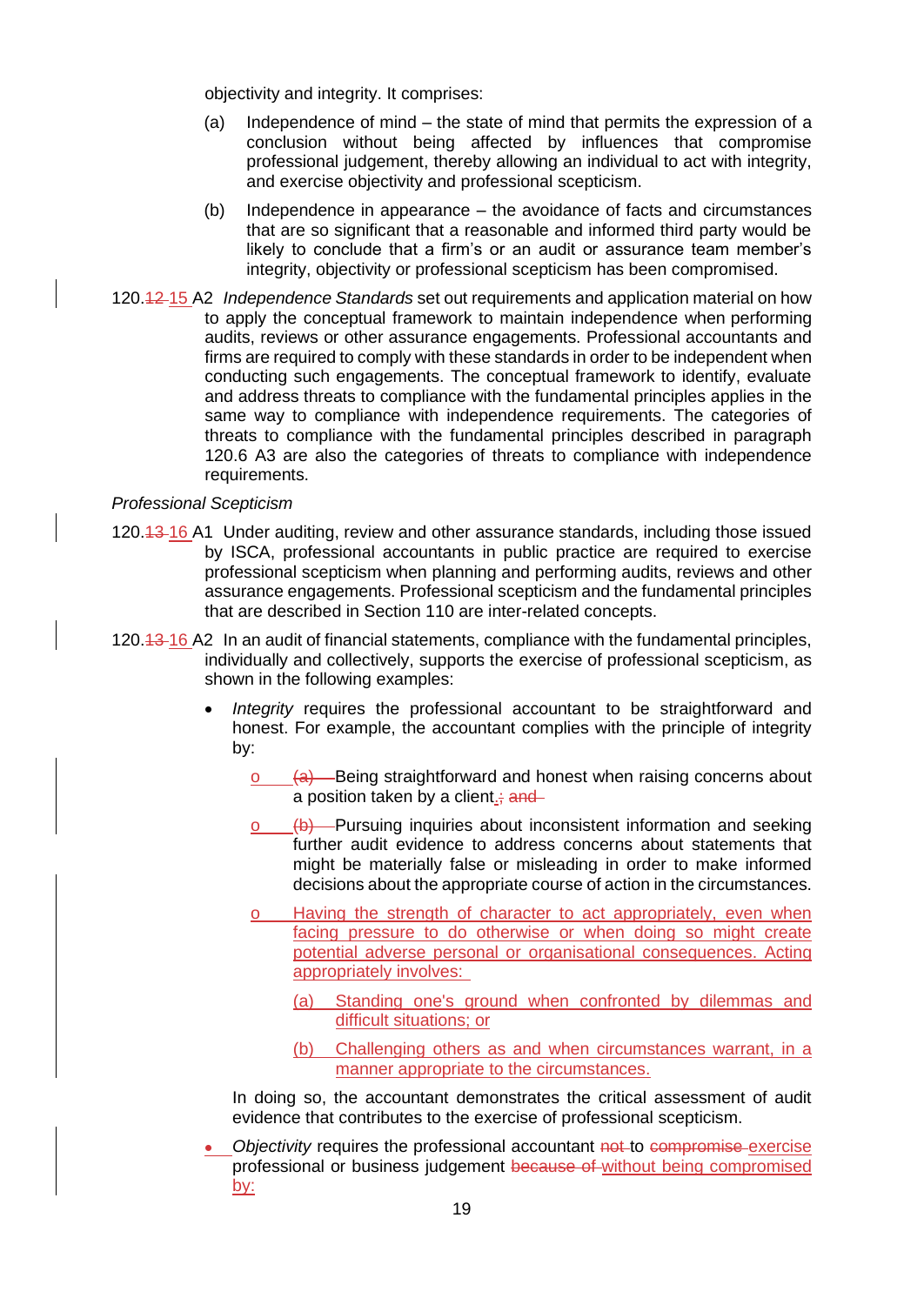(a) biasBias;

(b)  $\frac{1}{x}$  eConflict of interest; or

(c) the uUndue influence of, others. or undue reliance on, individuals, organisations, technology or other factors.

For example, the accountant complies with the principle of objectivity by:

- (a) Recognising circumstances or relationships such as familiarity with the client, that might compromise the accountant's professional or business judgement; and
- (b) Considering the impact of such circumstances and relationships on the accountant's judgement when evaluating the sufficiency and appropriateness of audit evidence related to a matter material to the client's financial statements.

In doing so, the accountant behaves in a manner that contributes to the exercise of professional scepticism.

- *Professional competence* and due care requires the professional accountant to have professional knowledge and skill at the level required to ensure the provision of competent professional service, and to act diligently in accordance with applicable standards, laws and regulations. For example, the accountant complies with the principle of professional competence and due care by:
	- (a) Applying knowledge that is relevant to a particular client's industry and business activities in order to properly identify risks of material misstatement;
	- (b) Designing and performing appropriate audit procedures; and
	- (c) Applying relevant knowledge when critically assessing whether audit evidence is sufficient and appropriate in the circumstances.

In doing so, the accountant behaves in a manner that contributes to the exercise of professional scepticism.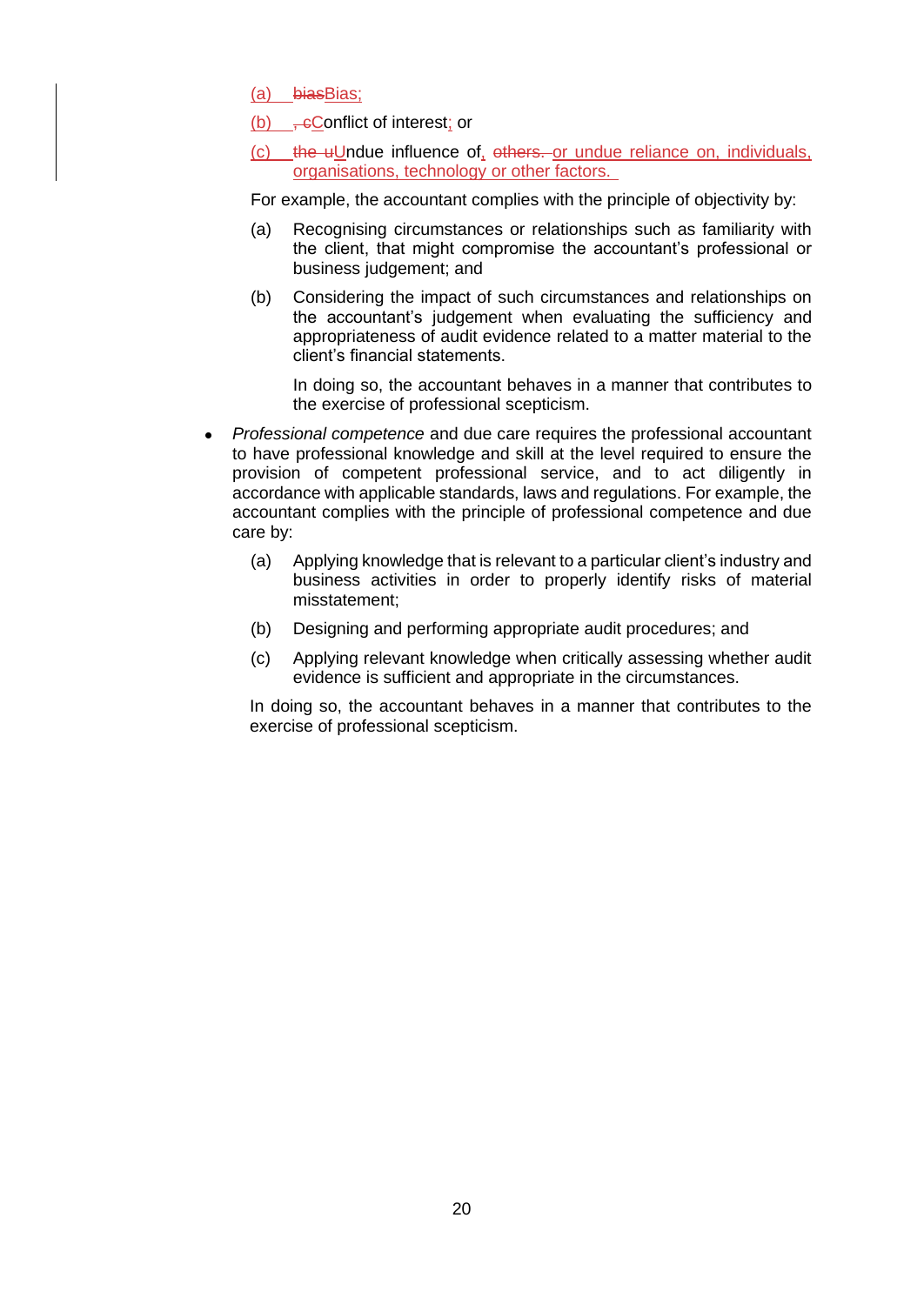# **ACCOUNTANTS IN BUSINESS**

**APPLYING THE CONCEPTUAL FRAMEWORK – PROFESSIONAL** 

## **Requirements and Application Material**

#### **General**

…

…

- 200.5 A3 The more senior the position of a professional accountant, the greater will be the ability and opportunity to access information, and to influence policies, decisions made and actions taken by others involved with the employing organisation. To the extent that they are able to do so, taking into account their position and seniority in the organisation, accountants are expected to encourage and promote an ethics-based culture in the organisation in accordance with paragraph 120.13 A3. Examples of actions that might be taken include the introduction, implementation and oversight of:
	- Ethics education and training programs.
	- Management processes and performance evaluation and reward criteria that promote an ethical culture.
	- Ethics and whistle-blowing policies.
	- Policies and procedures designed to prevent non-compliance with laws and regulations.

…

[Other paragraphs of extant Section 200 remain unchanged.]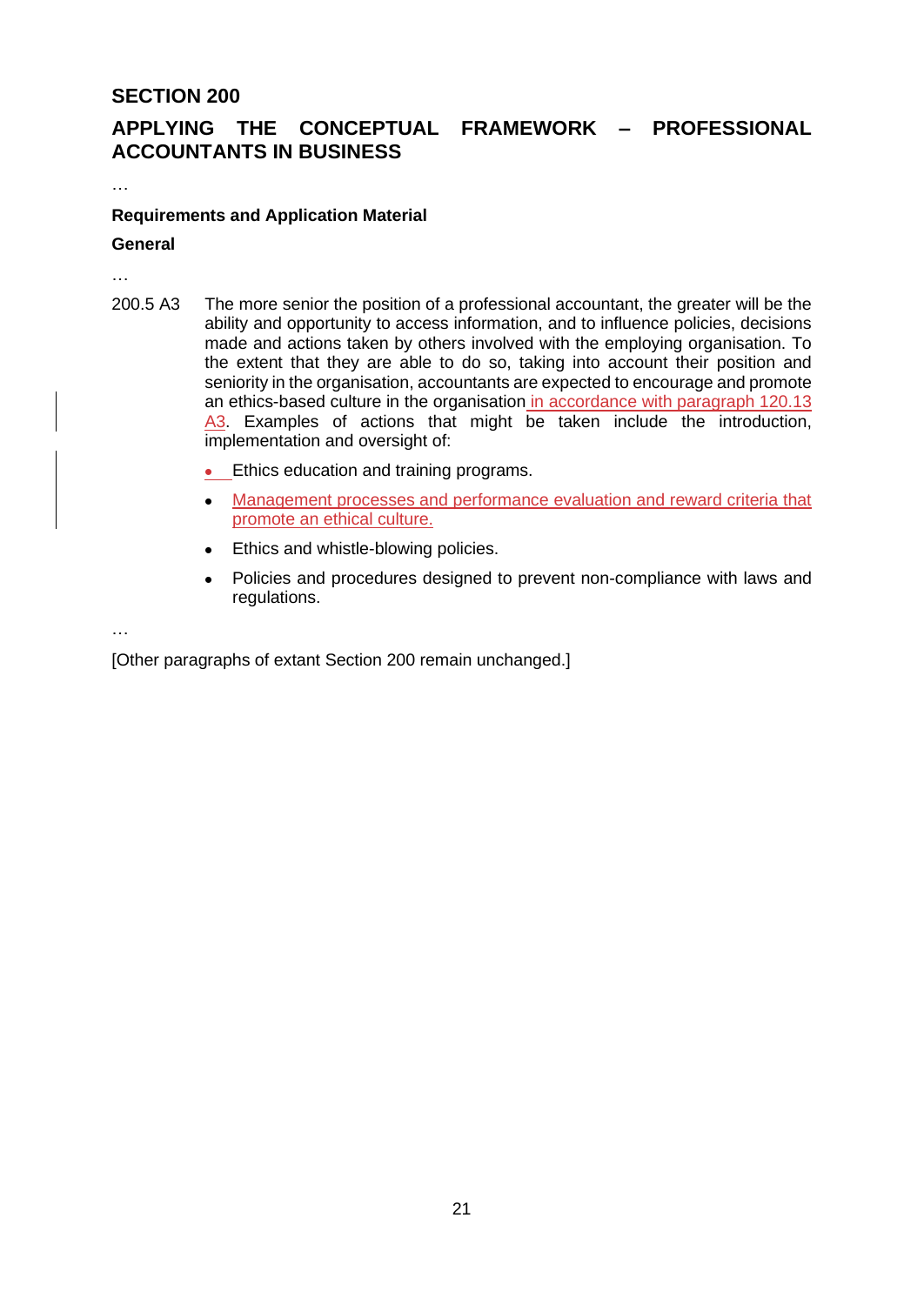## **PREPARATION AND PRESENTATION OF INFORMATION**

…

…

#### **Requirements and Application Material**

#### **General**

- **R220.4** When preparing or presenting information, a professional accountant shall:
	- **(a)** Prepare or present the information in accordance with a relevant reporting framework, where applicable;
	- **(b)** Prepare or present the information in a manner that is intended neither to mislead nor to influence contractual or regulatory outcomes inappropriately;
	- **(c)** Exercise professional judgement to:
		- **(i)** Represent the facts accurately and completely in all material respects;
		- **(ii)** Describe clearly the true nature of business transactions or activities; and
		- **(iii)** Classify and record information in a timely and proper manner; and
	- **(d)** Not omit anything with the intention of rendering the information misleading or of influencing contractual or regulatory outcomes inappropriately-;
	- **(e)** Avoid undue influence of, or undue reliance on, individuals, organisations or technology; and
	- **(f)** Be aware of the risk of bias.

…

#### **Relying on the Work of Others**

**R220.7** A professional accountant who intends to rely on the work of othersother individuals, either internal or external to the employing organisation, or other organisations shall exercise professional judgement to determine what steps to take, if any, in order to fulfill the responsibilities set out in paragraph R220.4.

…

[Other paragraphs of extant Section 220 remain unchanged.]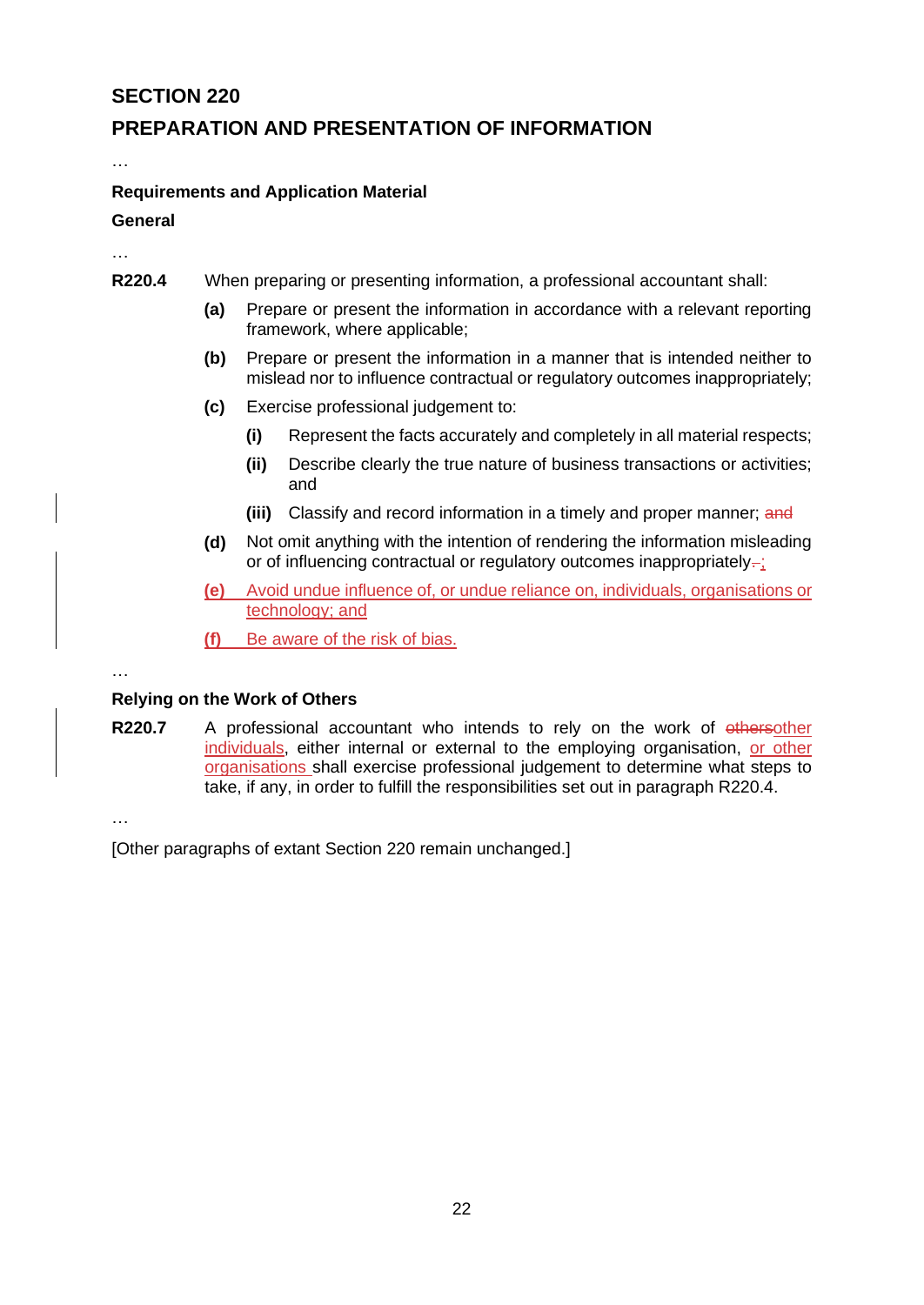## **APPLYING THE CONCEPTUAL FRAMEWORK TO INDEPENDENCE FOR ASSURANCE ENGAGEMENTS OTHER THAN AUDIT AND REVIEW ENGAGEMENTS**

#### **Introduction**

#### **General**

- 900.1 This Part applies to assurance engagements other than audit engagements and review engagements (referred to as "assurance engagements" in this Part). Examples of such engagements include:
	- An audit of specific elements, accounts or items of a financial statement.
	- Performance aAssurance on an entity company's key performance indicators.
	- Assurance on an entity's compliance with law or regulation.
	- Assurance on performance criteria, such as value for money, achieved by a public sector body.
	- Assurance on the effectiveness of an entity's system of internal control.
	- Assurance on an entity's greenhouse gas statement.
	- An audit of specific elements, accounts or items of a financial statement.
- 900.2 In this Part, the term "professional accountant" refers to individual professional accountants in public practice and their firms.
- 900.3 SSQC 1 requires a firm to establish policies and procedures designed to provide it with reasonable assurance that the firm, its personnel and, where applicable, others subject to independence requirements maintain independence where required by relevant ethics standards*.* In addition, *Singapore Standards on Assurance Engagements* (SSAEs) and SSAs establish responsibilities for engagement partners and engagement teams at the level of the engagement. The allocation of responsibilities within a firm will depend on its size, structure and organisation. Many of the provisions of Part 4B do not prescribe the specific responsibility of individuals within the firm for actions related to independence, instead referring to "firm" for ease of reference. Firms assign responsibility for a particular action to an individual or a group of individuals (such as an assurance team) in accordance with SSQC 1. In additionAdditionally, an individual professional accountant remains responsible for compliance with any provisions that apply to that accountant's activities, interests or relationships.
- 900.4 Independence is linked to the principles of objectivity and integrity. It comprises:
	- (a) Independence of mind the state of mind that permits the expression of a conclusion without being affected by influences that compromise professional judgement, thereby allowing an individual to act with integrity, and exercise objectivity and professional scepticism.
	- (b) Independence in appearance the avoidance of facts and circumstances that are so significant that a reasonable and informed third party would be likely to conclude that a firm's or an assurance team member's integrity, objectivity or professional scepticism has been compromised.

In this Part, references to an individual or firm being "independent" mean that the individual or firm has complied with the provisions of this Part.

900.5 When performing assurance engagements, the Code requires firms to comply with the fundamental principles and be independent. This Part sets out specific requirements and application material on how to apply the conceptual framework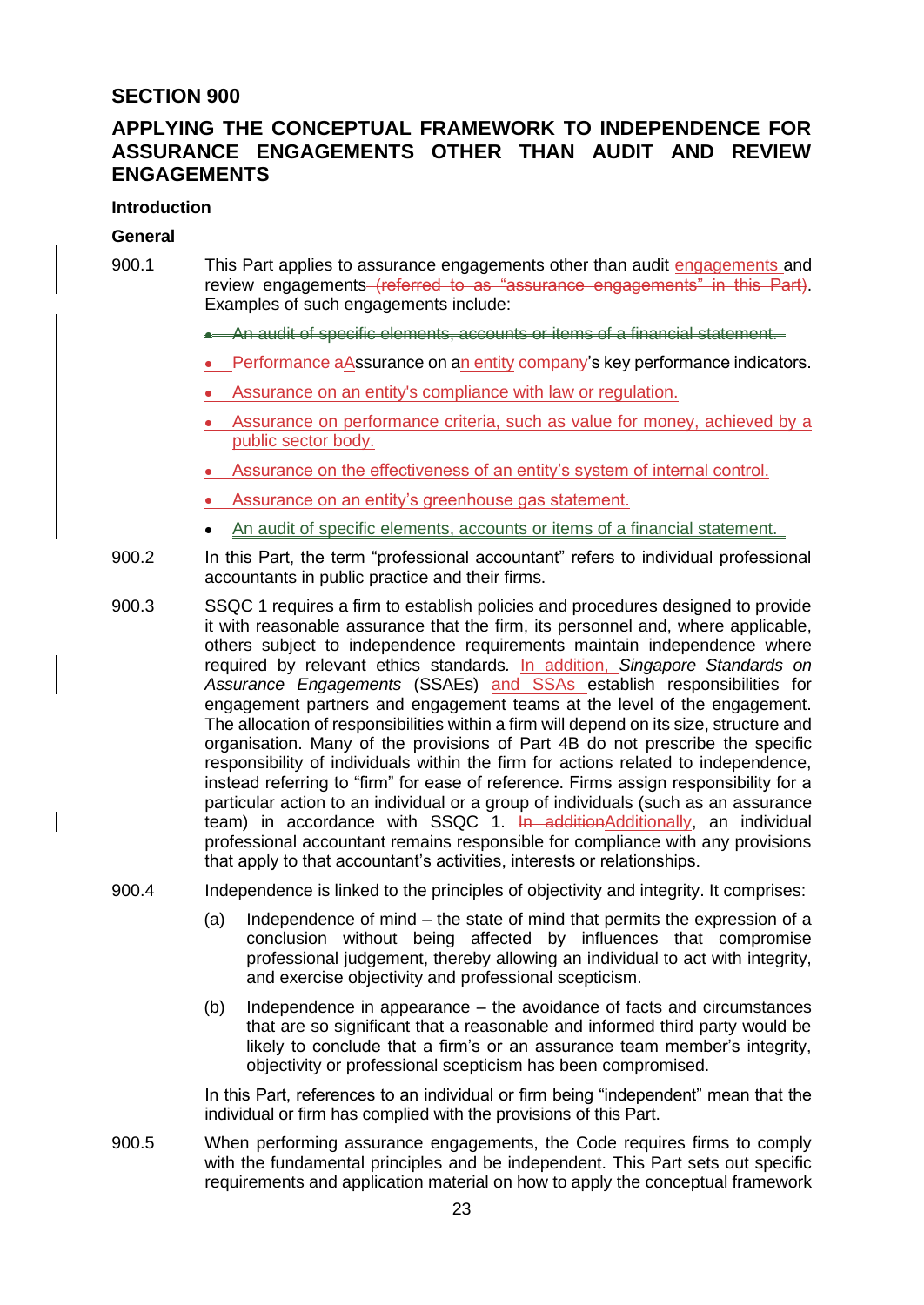to maintain independence when performing assurance engagements other than audit or reviewsuch engagements. The conceptual framework set out in Section 120 applies to independence as it does to the fundamental principles set out in Section 110.

- 900.6 This Part describes:
	- (a) Facts and circumstances, including professional activities, interests and relationships, that create or might create threats to independence;
	- (b) Potential actions, including safeguards, that might be appropriate to address any such threats; and
	- (c) Some situations where the threats cannot be eliminated or there can be no safeguards to reduce the threats to an acceptable level.

#### **Description of Other Assurance Engagements**

- 900.7 Assurance engagements are designed to enhance intended users' degree of confidence about the outcome of the evaluation or measurement of a subject matter against criteria. In an assurance engagement, the firm aims to obtain sufficient appropriate evidence in order to expresses a conclusion designed to enhance the degree of confidence of the intended users (other than the responsible party) about the outcome subject matter information. of the evaluation or measurement of a subject matter against criteria. The *Singapore Framework for Assurance Engagements* (Assurance Framework)SSAE 3000 (Revised) describes the elements and objectives of an assurance engagement conducted under that Standard, and the *Singapore Framework for Assurance Engagements* (Assurance Framework) and identifies engagements to which SSAEs apply. Forprovides a general description of the elements and objectives of an assurance engagements, refer to the Assurance Framework. An assurance engagement might either be an attestation engagement or a direct engagement.
- 900.8 In this Part, the term 'assurance engagement' refers to assurance engagements other than audit engagements or review engagements.The outcome of the evaluation or measurement of a subject matter is the information that results from applying the criteria to the subject matter. The term "subject matter information" is used to mean the outcome of the evaluation or measurement of a subject matter. For example, the Assurance Framework states that an assertion about the effectiveness of internal control (subject matter information) results from applying a framework for evaluating the effectiveness of internal control, such as COSO or CoCo (criteria), to internal control, a process (subject matter).
- 900.9 Assurance engagements might be assertion-based or direct reporting. In either case, they involve three separate parties: a firm, a responsible party and intended users.
- 900.10 In an assertion-based assurance engagement, the evaluation or measurement of the subject matter is performed by the responsible party. The subject matter information is in the form of an assertion by the responsible party that is made available to the intended users.
- 900.11 In a direct reporting assurance engagement, the firm:
	- (a) Directly performs the evaluation or measurement of the subject matter; or
	- (b) Obtains a representation from the responsible party that has performed the evaluation or measurement that is not available to the intended users. The subject matter information is provided to the intended users in the assurance report.

#### **Reports that Include a Restriction on Use and Distribution**

900.429 An assurance report might include a restriction on use and distribution. If it does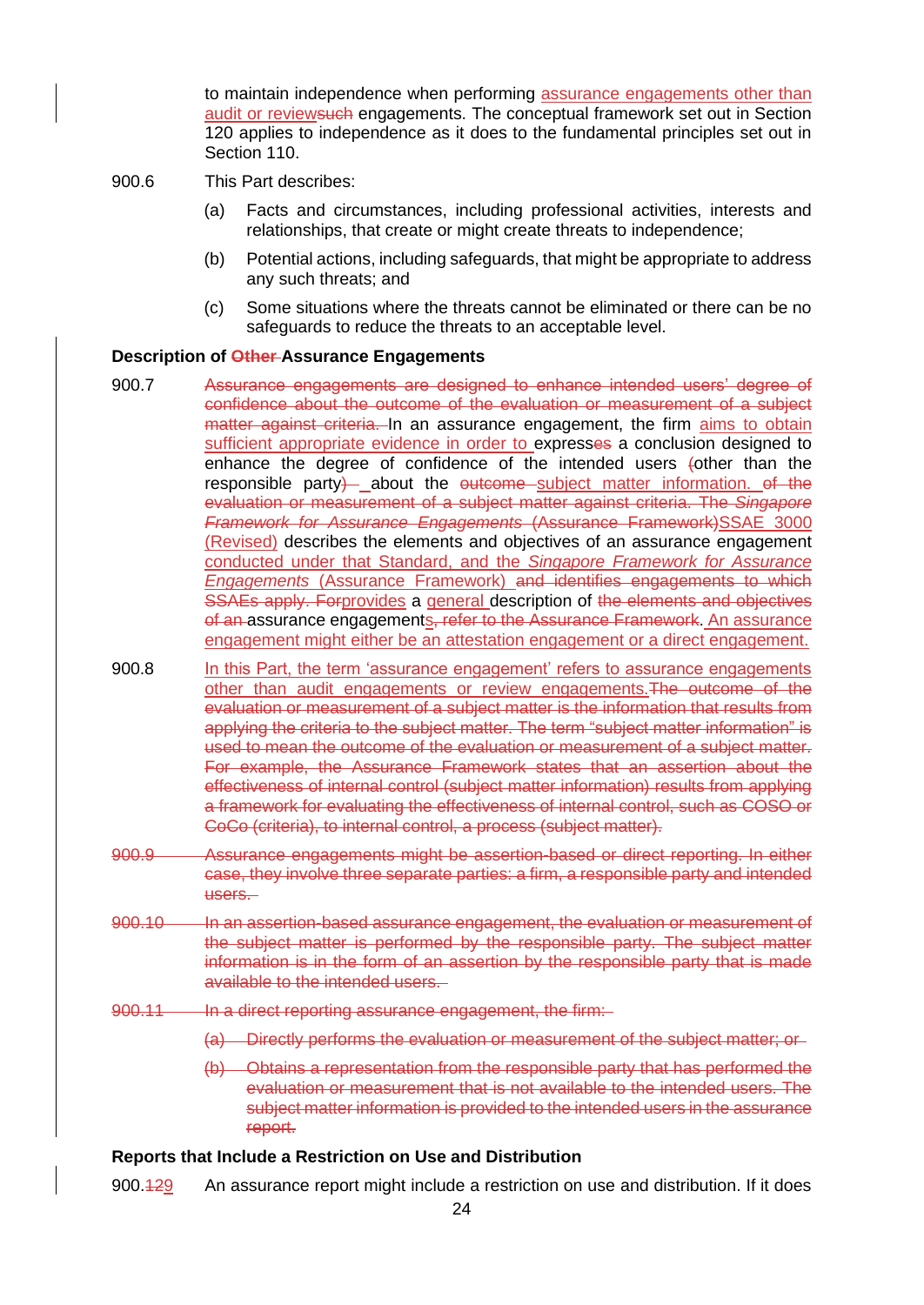and the conditions set out in Section 990 are met, then the independence requirements in this Part may be modified as provided in Section 990.

#### **Audit and Review Engagements**

900.103 Independence standards for audit and review engagements are set out in Part 4A – *Independence for Audit and Review Engagements*. If a firm performs both an assurance engagement and an audit or review engagement for the same client, the requirements in Part 4A continue to apply to the firm, a network firm and the audit or review team members.

#### **Requirements and Application Material**

#### **General**

- **R900.1411** A firm performing an assurance engagement shall be independent of the assurance client.
- 900.11 A1 For the purposes of this Part, the assurance client in an assurance engagement is the responsible party and also, in an attestation engagement, the party taking responsibility for the subject matter information (who might be the same as the responsible party).
- 900.11 A2 The roles of the parties involved in an assurance engagement might differ and affect the application of the independence provisions in this Part. In the majority of attestation engagements, the responsible party and the party taking responsibility for the subject matter information are the same. This includes those circumstances where the responsible party involves another party to measure or evaluate the underlying subject matter against the criteria (the measurer or evaluator) where the responsible party takes responsibility for the subject matter information as well as the underlying subject matter. However, the responsible party or the engaging party might appoint another party to prepare the subject matter information on the basis that this party is to take responsibility for the subject matter information. In this circumstance, the responsible party and the party responsible for the subject matter information are both assurance clients for the purposes of this Part.
- 900.11 A3 In addition to the responsible party and, in an attestation engagement, the party taking responsibility for the subject matter information, there might be other parties in relation to the engagement. For example, there might be a separate engaging party or a party who is a measurer or evaluator other than the party taking responsibility for the subject matter information. In these circumstances, applying the conceptual framework requires the professional accountant to identify and evaluate threats to the fundamental principles created by any interests or relationships with such parties, including whether any conflicts of interest might exist as described in Section 310.
- **R900.1512** A firm shall apply the conceptual framework set out in Section 120 to identify, evaluate and address threats to independence in relation to an assurance engagement.

*Multiple Responsible Parties and Parties Taking Responsibility for the Subject Matter Information*

900.13 A1 In some assurance engagements, whether an attestation engagement or direct engagement, there might be several responsible parties or, in an attestation engagement, several parties taking responsibility for the subject matter information. In determining whether it is necessary to apply the provisions in this Part to each individual responsible party or each individual party taking responsibility for the subject matter information in such engagements, the firm may take into account certain matters. These matters include whether an interest or relationship between the firm, or an assurance team member, and a particular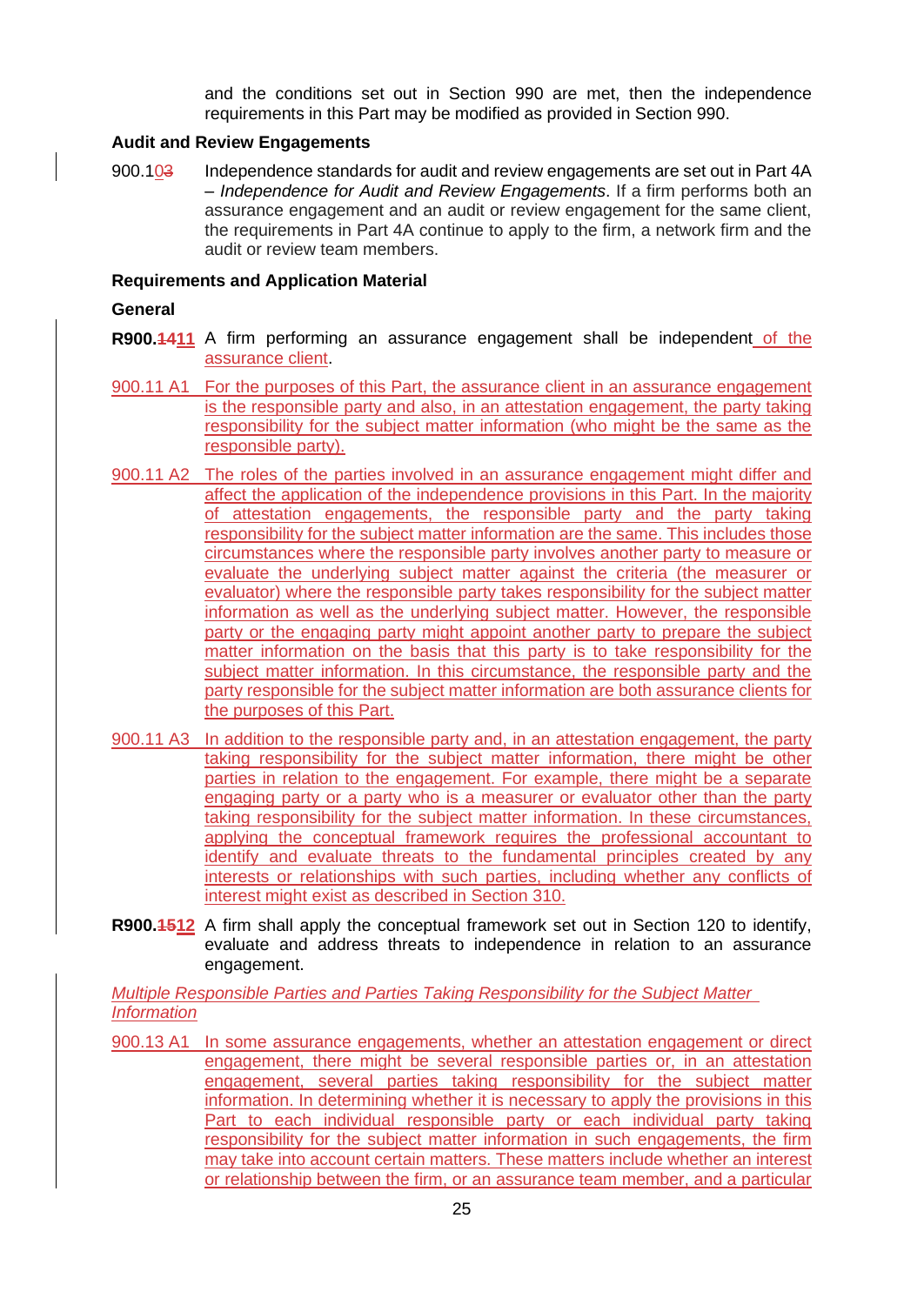responsible party or party taking responsibility for the subject matter information would create a threat to independence that is not trivial and inconsequential in the context of the subject matter information. This determination will take into account factors such as:

- (a) The materiality of the underlying subject matter or subject matter information for which the particular party is responsible in the context of the overall assurance engagement.
- (b) The degree of public interest associated with the assurance engagement.

If the firm determines that the threat created by any such interest or relationship with a particular party would be trivial and inconsequential, it might not be necessary to apply all of the provisions of this section to that party.

#### **Network firmsFirms**

- **R900.1614** When a firm knows or has reason to believe that interests and relationships of a network firm create a threat to the firm's independence, the firm shall evaluate and address any such threat.
- 900.146 A1 Network firms are discussed in paragraphs 400.50 A1 to 400.54 A1.

#### **Related Entities**

**R900.1715** When the assurance team knows or has reason to believe that a relationship or circumstance involving a related entity of the assurance client is relevant to the evaluation of the firm's independence from the client, the assurance team shall include that related entity when identifying, evaluating and addressing threats to independence.

#### **Types of Assurance Engagements**

*Assertion-based Assurance Engagements*

- **R900.18** When performing an assertion-based assurance engagement:
	- **(a)** The assurance team members and the firm shall be independent of the assurance client (the party responsible for the subject matter information, and which might be responsible for the subject matter) as set out in this Part. The independence requirements set out in this Part prohibit certain relationships between assurance team members and (i) directors or officers, and (ii) individuals at the client in a position to exert significant influence over the subject matter information;
	- **(b)** The firm shall apply the conceptual framework set out in Section 120 to relationships with individuals at the client in a position to exert significant influence over the subject matter of the engagement; and
	- **(c)** The firm shall evaluate and address any threats that the firm has reason to believe are created by network firm interests and relationships.
- **R900.19** When performing an assertion-based assurance engagement where the responsible party is responsible for the subject matter information but not the subject matter:
	- **(a)** The assurance team members and the firm shall be independent of the party responsible for the subject matter information (the assurance client); and
	- **(b)** The firm shall evaluate and address any threats the firm has reason to believe are created by interests and relationships between an assurance team member, the firm, a network firm and the party responsible for the subject matter.
- 900.19 A1 In the majority of assertion-based assurance engagements, the responsible party is responsible for both the subject matter information and the subject matter.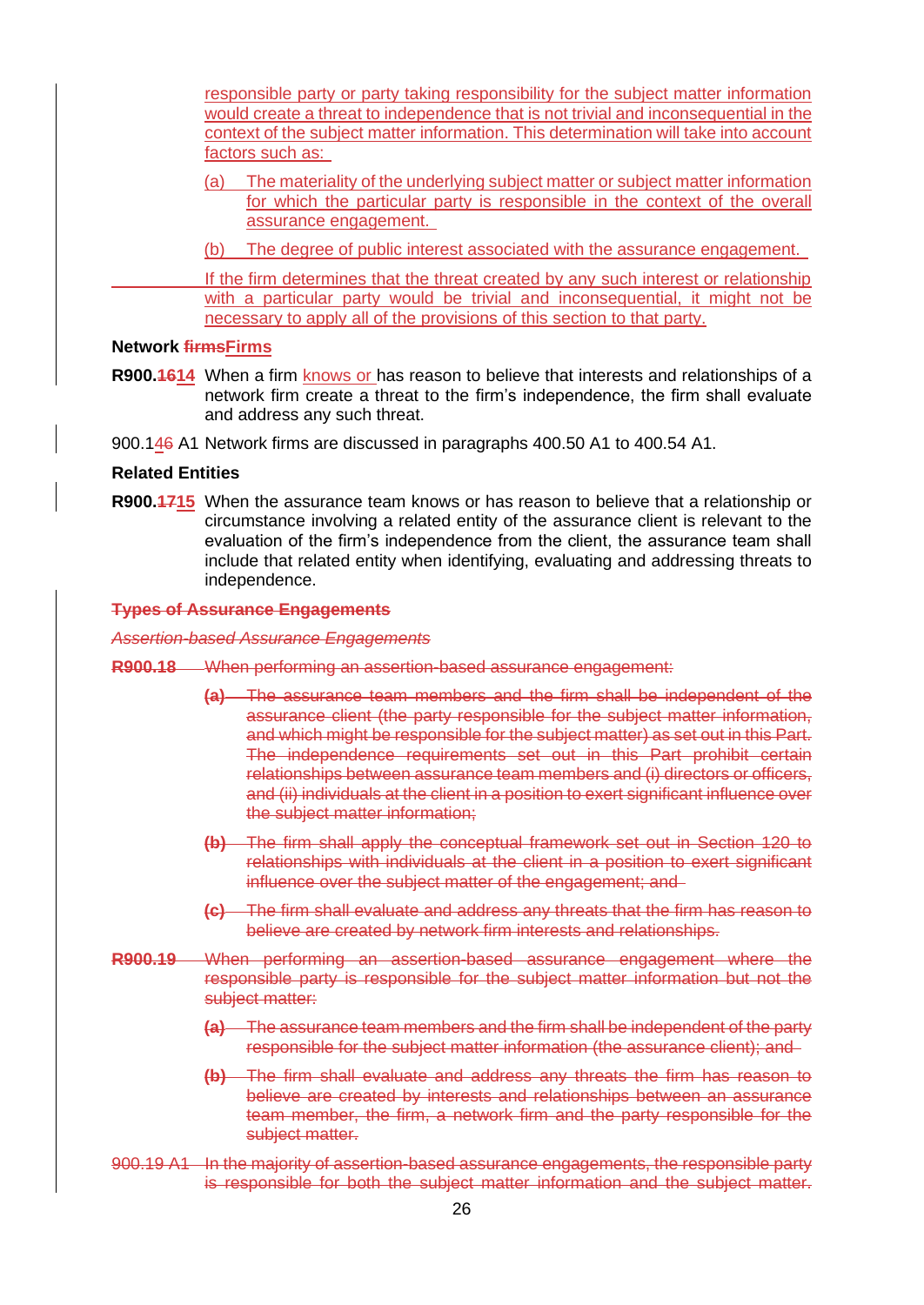However, in some engagements, the responsible party might not be responsible for the subject matter. An example might be when a firm is engaged to perform an assurance engagement regarding a report that an environmental consultant has prepared about a company's sustainability practices for distribution to intended users. In this case, the environmental consultant is the responsible party for the subject matter information but the company is responsible for the subject matter (the sustainability practices).

#### *Direct Reporting Assurance Engagements*

- **R900.20** When performing a direct reporting assurance engagement:
	- **(a)** The assurance team members and the firm shall be independent of the assurance client (the party responsible for the subject matter); and
	- **(b)** The firm shall evaluate and address any threats to independence the firm has reason to believe are created by network firm interests and relationships.

#### *Multiple Responsible Parties*

- 900.21 A1 In some assurance engagements, whether assertion-based or direct reporting, there might be several responsible parties. In determining whether it is necessary to apply the provisions in this Part to each responsible party in such engagements, the firm may take into account certain matters. These matters include whether an interest or relationship between the firm, or an assurance team member, and a particular responsible party would create a threat to independence that is not trivial and inconsequential in the context of the subject matter information. This determination will take into account factors such as:
	- (a) The materiality of the subject matter information (or of the subject matter) for which the particular responsible party is responsible.
	- (b) The degree of public interest associated with the engagement.

If the firm determines that the threat created by any such interest or relationship with a particular responsible party would be trivial and inconsequential, it might not be necessary to apply all of the provisions of this section to that responsible party.

#### **[Paragraphs 900.22 16 to 900.29 are intentionally left blank]**

#### **Period During which Independence is Required**

- **R900.30** Independence, as required by this Part, shall be maintained during both:
	- **(a)** The engagement period; and
	- **(b)** The period covered by the subject matter information.
- 900.30 A1 The engagement period starts when the assurance team begins to perform assurance services with respect to the particular engagement. The engagement period ends when the assurance report is issued. When the engagement is of a recurring nature, it ends at the later of the notification by either party that the professional relationship has ended or the issuance of the final assurance report.
- **R900.31** If an entity becomes an assurance client during or after the period covered by the subject matter information on which the firm will express a conclusion, the firm shall determine whether any threats to independence are created by:
	- **(a)** Financial or business relationships with the assurance client during or after the period covered by the subject matter information but before accepting the assurance engagement; or
	- **(b)** Previous services provided to the assurance client.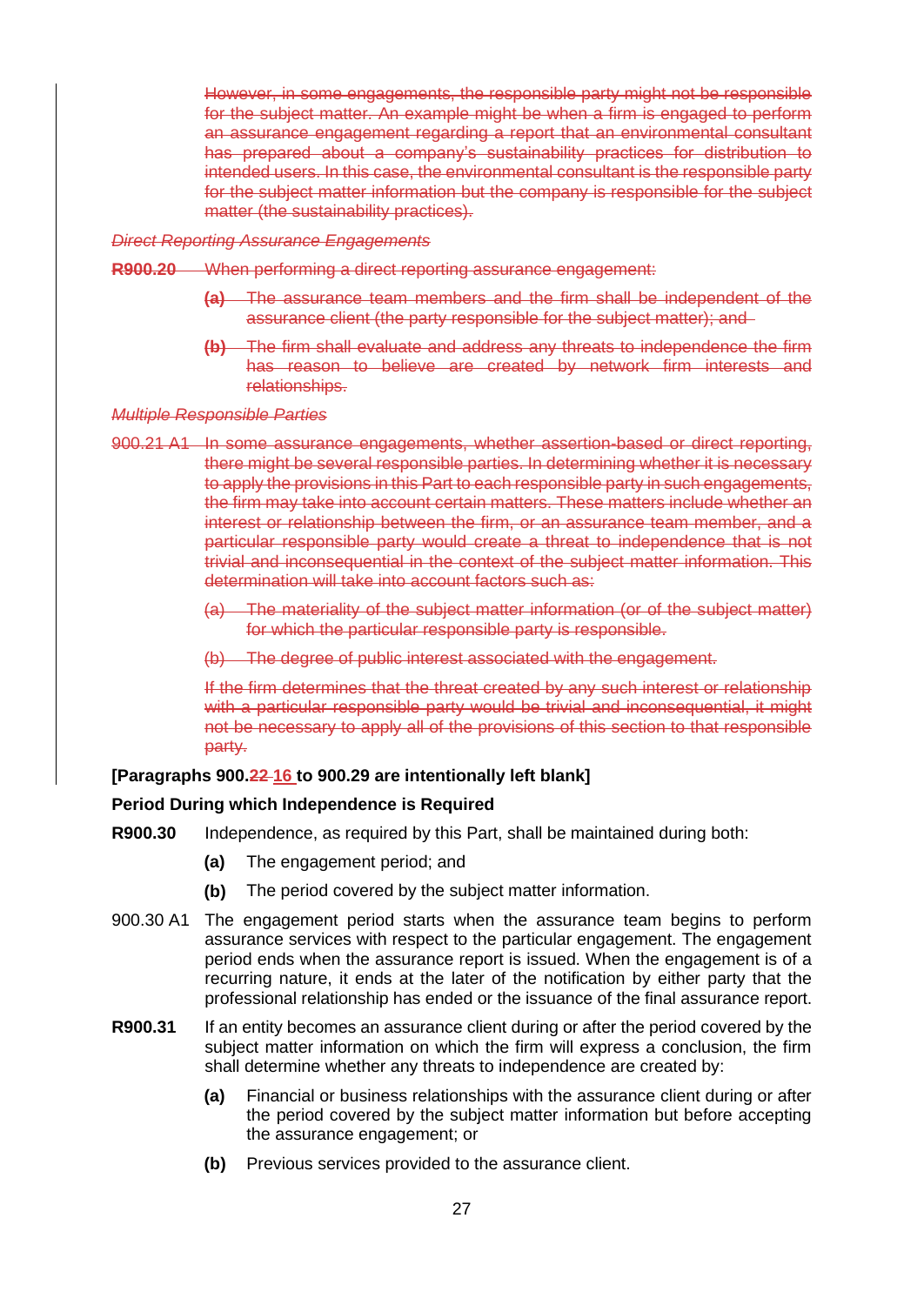- **R900.32** Threats to independence are created if a non-assurance service was provided to the assurance client during, or after the period covered by the subject matter information, but before the assurance team begins to perform assurance services, and the service would not be permitted during the engagement period. In such circumstances, the firm shall evaluate and address any threat to independence created by the service. If the threats are not at an acceptable level, the firm shall only accept the assurance engagement if the threats are reduced to an acceptable level.
- 900.32 A1 Examples of actions that might be safeguards to address such threats include:
	- Using professionals who are not assurance team members to perform the service.
	- Having an appropriate reviewer review the assurance and non-assurance work as appropriate.
- **R900.33** If a non-assurance service that would not be permitted during the engagement period has not been completed and it is not practical to complete or end the service before the commencement of professional services in connection with the assurance engagement, the firm shall only accept the assurance engagement if:
	- **(a)** The firm is satisfied that:
		- **(i)** The non-assurance service will be completed within a short period of time; or
		- **(ii)** The client has arrangements in place to transition the service to another provider within a short period of time;
	- **(b)** The firm applies safeguards when necessary during the service period; and
	- **(c)** The firm discusses the matter with those charged with governance.

#### **[Paragraphs 900.34 to 900.39 are intentionally left blank]**

**General Documentation of Independence for Assurance Engagements Other than Audit and Review Engagements**

- **R900.40** A firm shall document conclusions regarding compliance with this Part, and the substance of any relevant discussions that support those conclusions. In particular:
	- **(a)** When safeguards are applied to address a threat, the firm shall document the nature of the threat and the safeguards in place or applied; and
	- **(b)** When a threat required significant analysis and the firm concluded that the threat was already at an acceptable level, the firm shall document the nature of the threat and the rationale for the conclusion.
- 900.40 A1 Documentation provides evidence of the firm's judgements in forming conclusions regarding compliance with this Part. However, a lack of documentation does not determine whether a firm considered a particular matter or whether the firm is independent.

#### **[Paragraphs 900.41 to 900.49 are intentionally left blank]**

#### **Breach of an Independence Provision for Assurance Engagements Other than Audit and Review Engagements**

*When a Firm Identifies a Breach*

- **R900.50** If a firm concludes that a breach of a requirement in this Part has occurred, the firm shall:
	- **(a)** End, suspend or eliminate the interest or relationship that created the breach;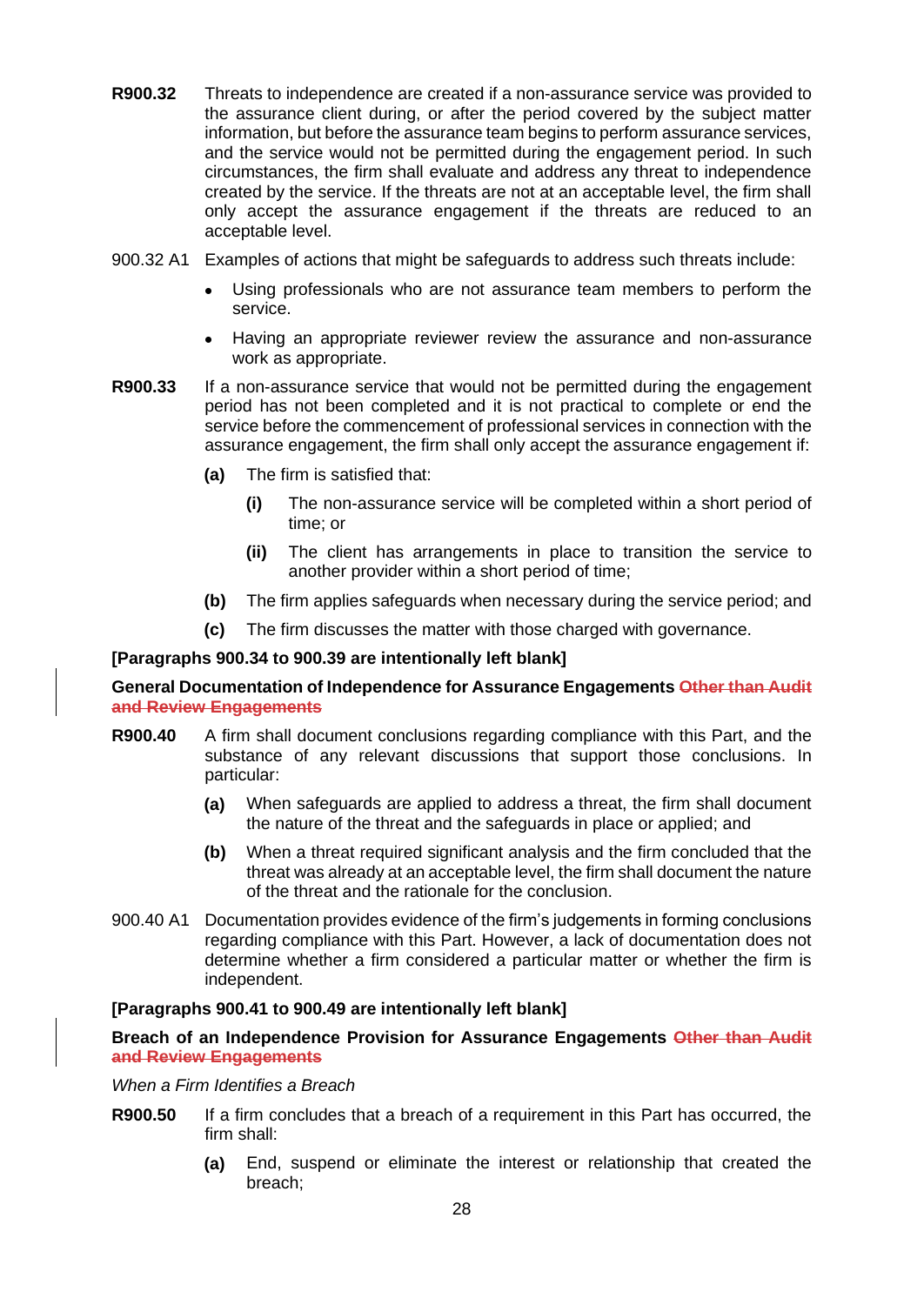- **(b)** Evaluate the significance of the breach and its impact on the firm's objectivity and ability to issue an assurance report; and
- **(c)** Determine whether action can be taken that satisfactorily addresses the consequences of the breach.

In making this determination, the firm shall exercise professional judgement and take into account whether a reasonable and informed third party would be likely to conclude that the firm's objectivity would be compromised, and therefore, the firm would be unable to issue an assurance report.

- **R900.51** If the firm determines that action cannot be taken to address the consequences of the breach satisfactorily, the firm shall, as soon as possible, inform the party that engaged the firm or those charged with governance, as appropriate. The firm shall also take the steps necessary to end the assurance engagement in compliance with any applicable legal or regulatory requirements relevant to ending the assurance engagement.
- **R900.52** If the firm determines that action can be taken to address the consequences of the breach satisfactorily, the firm shall discuss the breach and the action it has taken or proposes to take with the party that engaged the firm or those charged with governance, as appropriate. The firm shall discuss the breach and the proposed action on a timely basis, taking into account the circumstances of the engagement and the breach.
- **R900.53** If the party that engaged the firm does not, or those charged with governance do not concur that the action proposed by the firm in accordance with paragraph R900.50(c) satisfactorily addresses the consequences of the breach, the firm shall take the steps necessary to end the assurance engagement in compliance with any applicable legal or regulatory requirements relevant to ending the assurance engagement.

#### *Documentation*

- **R900.54** In complying with the requirements in paragraphs R900.50 to R900.53, the firm shall document:
	- **(a)** The breach;
	- **(b)** The actions taken;
	- **(c)** The key decisions made; and
	- **(d)** All the matters discussed with the party that engaged the firm or those charged with governance.
- **R900.55** If the firm continues with the assurance engagement, it shall document:
	- **(a)** The conclusion that, in the firm's professional judgement, objectivity has not been compromised; and
	- **(b)** The rationale for why the action taken satisfactorily addressed the consequences of the breach so that the firm could issue an assurance report.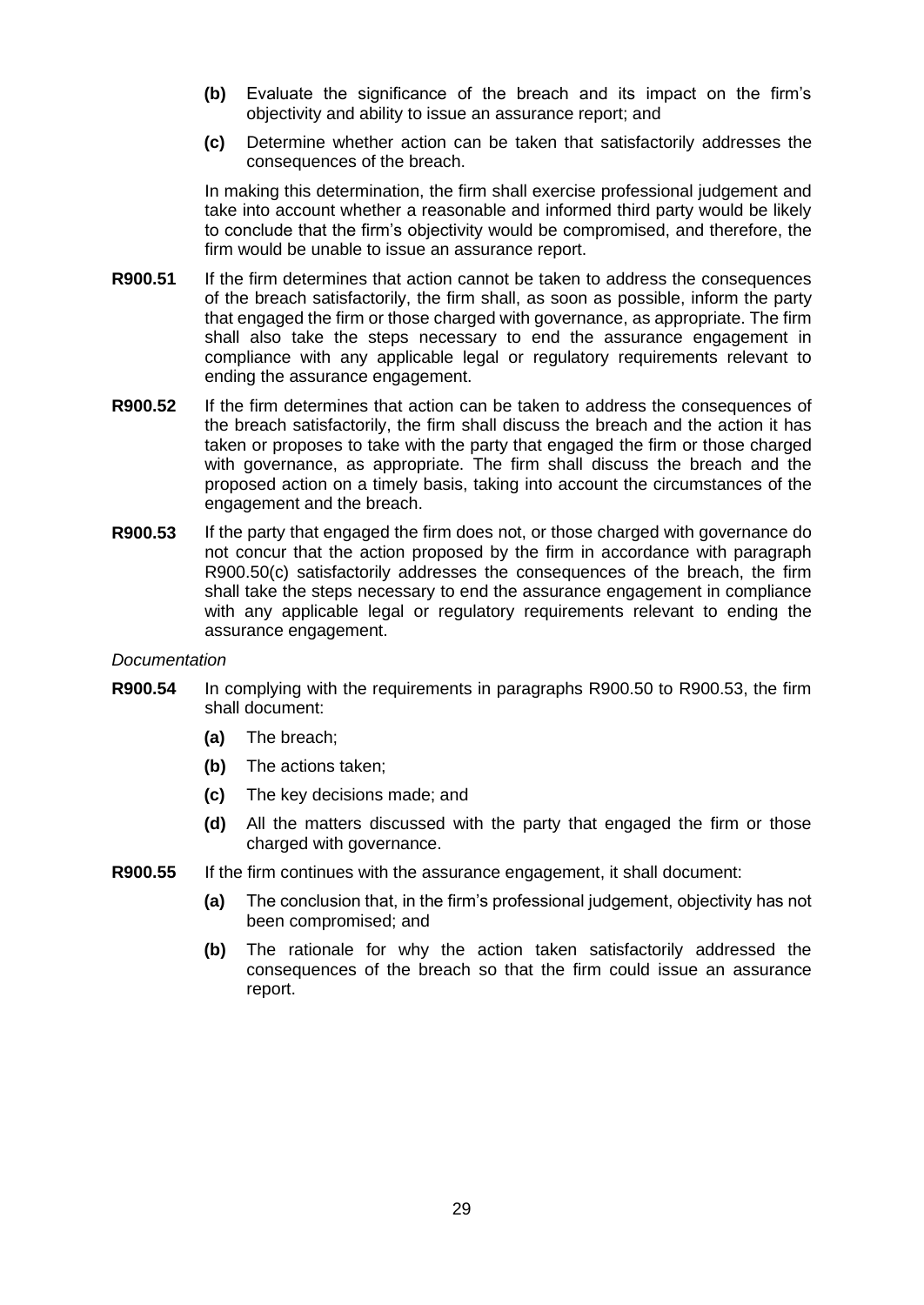## **BUSINESS RELATIONSHIPS**

…

#### **Requirements and Application Material**

#### **General**

- 920.3 A2 Examples of a close business relationship arising from a commercial relationship or common financial interest include:
	- Having a financial interest in a joint venture with either the assurance client or a controlling owner, director or officer or other individual who performs senior managerial activities for that client.
	- Arrangements to combine one or more services or products of the firm with one or more services or products of the client and to market the package with reference to both parties.
	- Distribution or marketing arrangements under which the firm distributes or markets the client's products or services, or the client distributes or markets the firm's products or services.

…

[Other paragraphs of extant Section 920 remain unchanged.]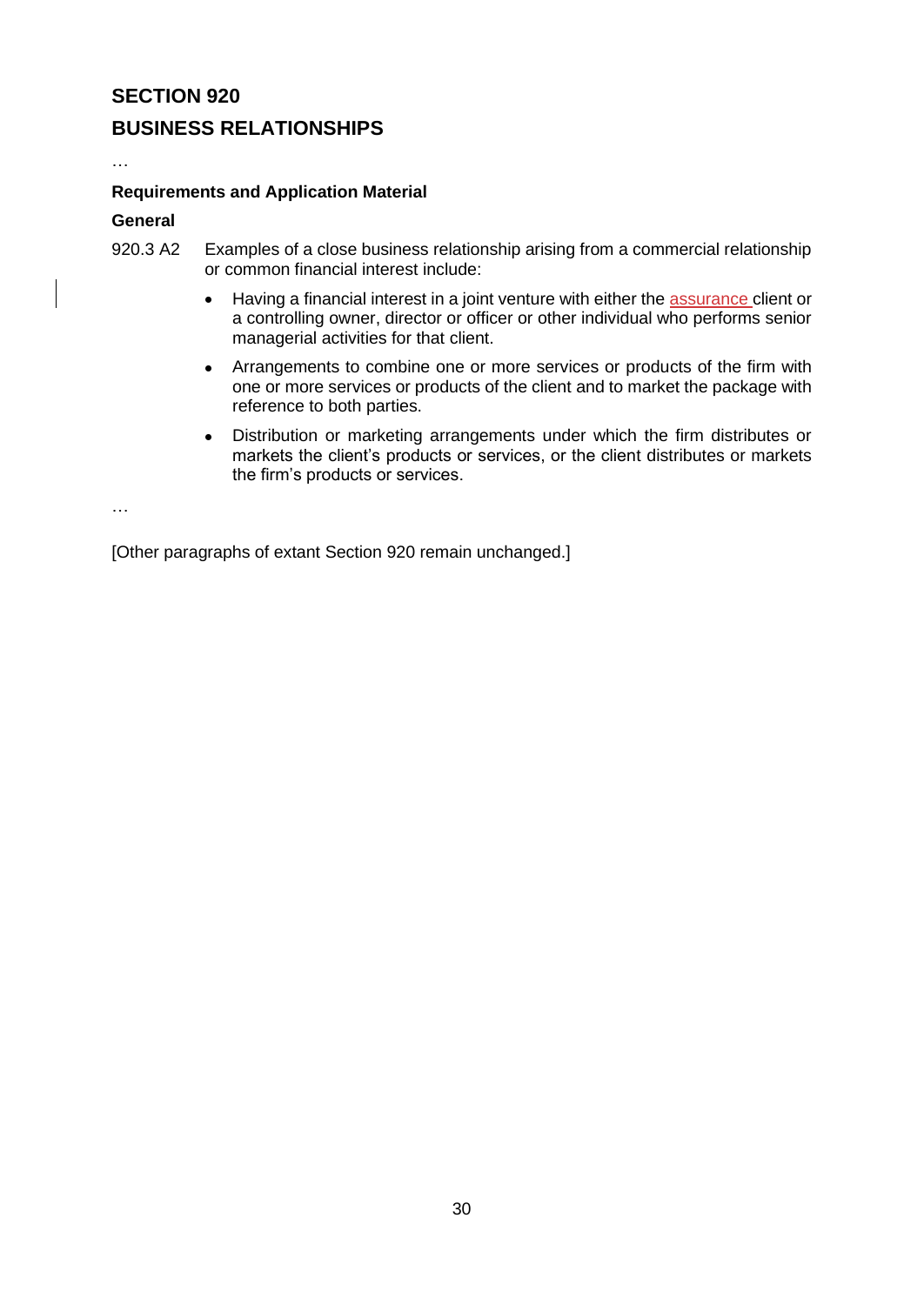## **FAMILY AND PERSONAL RELATIONSHIPS**

## **Requirements and Application Material General**

…

…

- 921.3 A2 Factors that are relevant in evaluating the level of such threats include:
	- The individual's responsibilities on the assurance team.
	- The role of the family member or other individual within the assurance client, and the closeness of the relationship.

#### **Immediate Family of an Assurance Team Member**

921.4 A1 A self-interest, familiarity or intimidation threat is created when an immediate family member of an assurance team member is an employee in a position to exert significant influence over the underlying subject matter of the assurance engagement.

…

- **R921.5** An individual shall not participate as an assurance team member when any of that individual's immediate family:
	- **(a)** Is a director or officer of the assurance client;
	- **(b)** In an attestation engagement, Iis an employee in a position to exert significant influence over the subject matter information of the assurance engagement; or
	- **(c)** Was in such a position during any period covered by the engagement or the subject matter information.

#### **Close Family of an Assurance Team Member**

- 921.6 A1 A self-interest, familiarity or intimidation threat is created when a close family member of an assurance team member is:
	- (a) A director or officer of the assurance client; or
	- (b) An employee in a position to exert significant influence over the underlying subject matter or, in an attestation engagement, An an employee in a position to exert significant influence over the subject matter information of the assurance engagement.

…

…

#### **Other Close Relationships of an Assurance Team Member**

- **R921.7** An assurance team member shall consult in accordance with firm policies and procedures if the assurance team member has a close relationship with an individual who is not an immediate or close family member, but who is:
	- **(a)** A director or officer of the assurance client; or
	- **(b)** An employee in a position to exert significant influence over the underlying subject matter or, in an attestation engagement, An an employee in a position to exert significant influence over the subject matter information of the assurance engagement.

31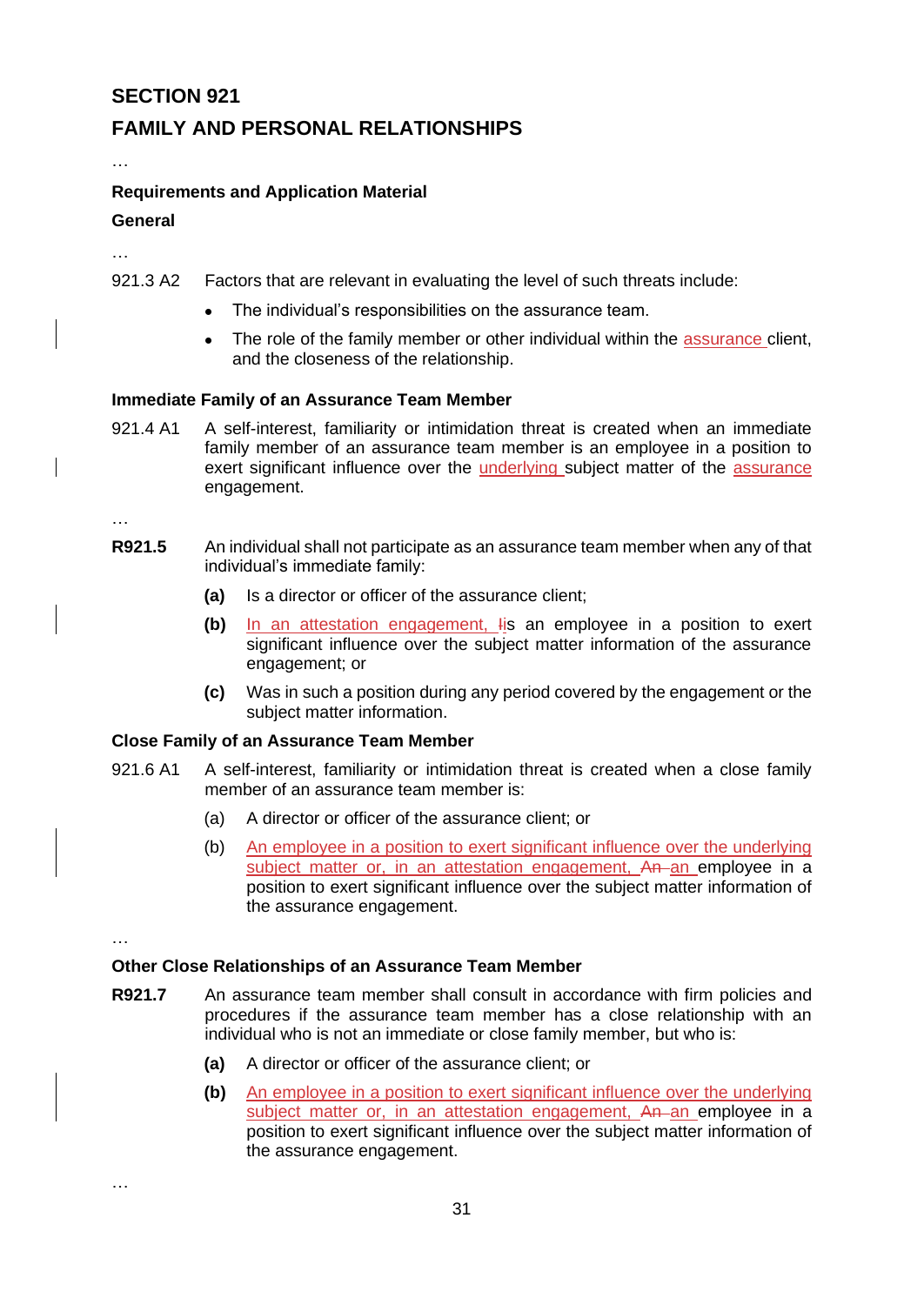#### **Relationships of Partners and Employees of the Firm**

- 921.8 A1 A self-interest, familiarity or intimidation threat might be created by a personal or family relationship between:
	- (a) A partner or employee of the firm who is not an assurance team member; and
	- (b) Any of the following individuals at the assurance client:
		- (i) A director or officer; of the assurance client or
		- (ii) An employee in a position to exert significant influence over the underlying subject matter, or in an attestation engagement, an employee in a position to exert significant influence over the subject matter information of the assurance engagement.

…

[Other paragraphs of extant Section 921 remain unchanged.]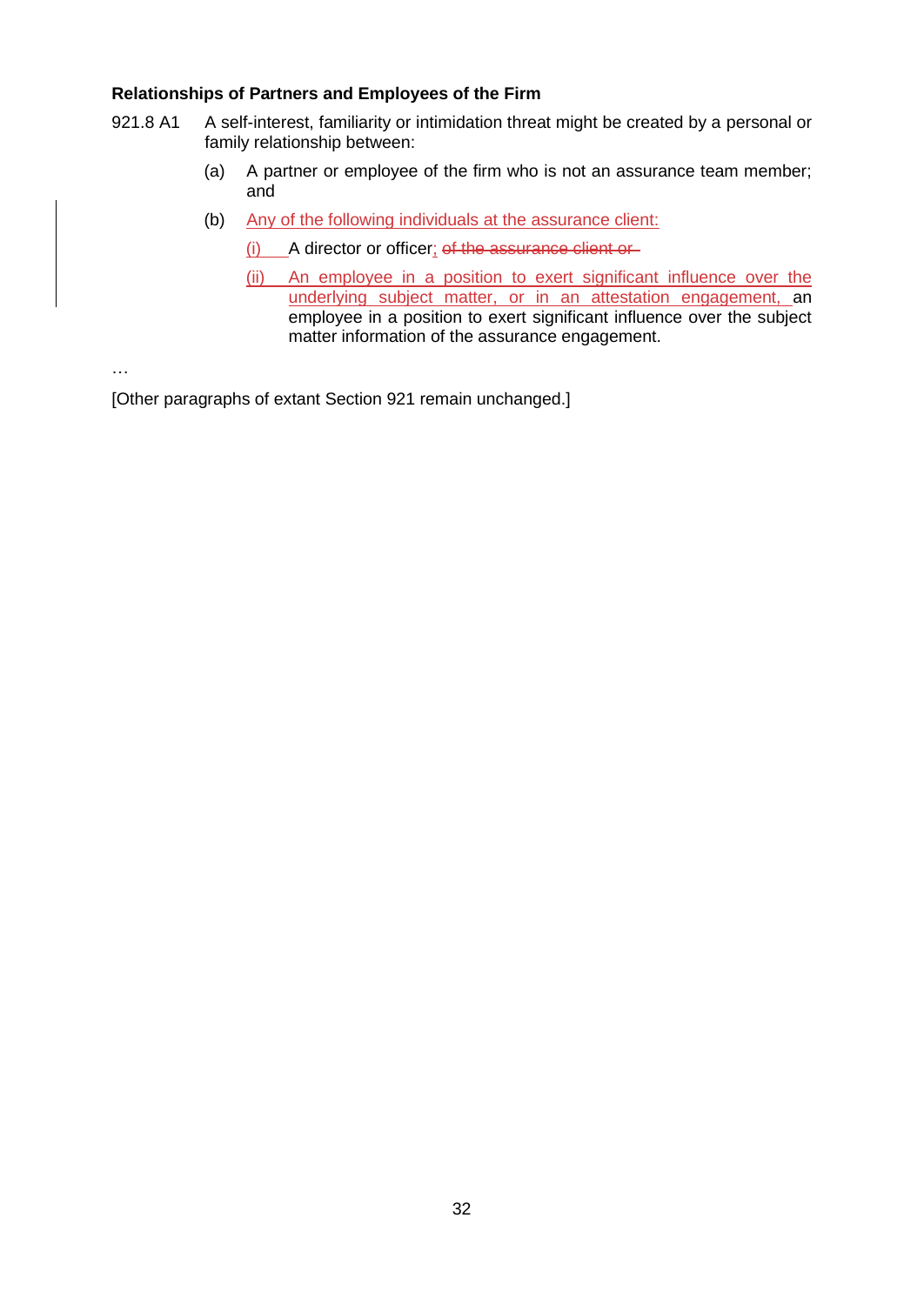## **RECENT SERVICE WITH AN ASSURANCE CLIENT**

…

#### **Requirements and Application Material**

#### **Service During the Period Covered by the Assurance Report**

- **R922.3** The assurance team shall not include an individual who, during the period covered by the assurance report:
	- **(a)** Had served as a director or officer of the assurance client; or
	- **(b)** Was an employee in a position to exert significant influence over the underlying subject matter or, in an attestation engagement, an employee in a position to exert significant influence over the subject matter information of the assurance engagement.

#### **Service Prior to the Period Covered by the Assurance Report**

- 922.4 A1 A self-interest, self-review or familiarity threat might be created if, before the period covered by the assurance report, an assurance team member:
	- (a) Had served as a director or officer of the assurance client; or
	- (b) Was an employee in a position to exert significant influence over the underlying subject matter or, in an attestation engagement, an employee in a position to exert significant influence over the subject matter information of the assurance engagement.

For example, a threat would be created if a decision made or work performed by the individual in the prior period, while employed by the client, is to be evaluated in the current period as part of the current assurance engagement.

…

[Other paragraphs of extant Section 922 remain unchanged.]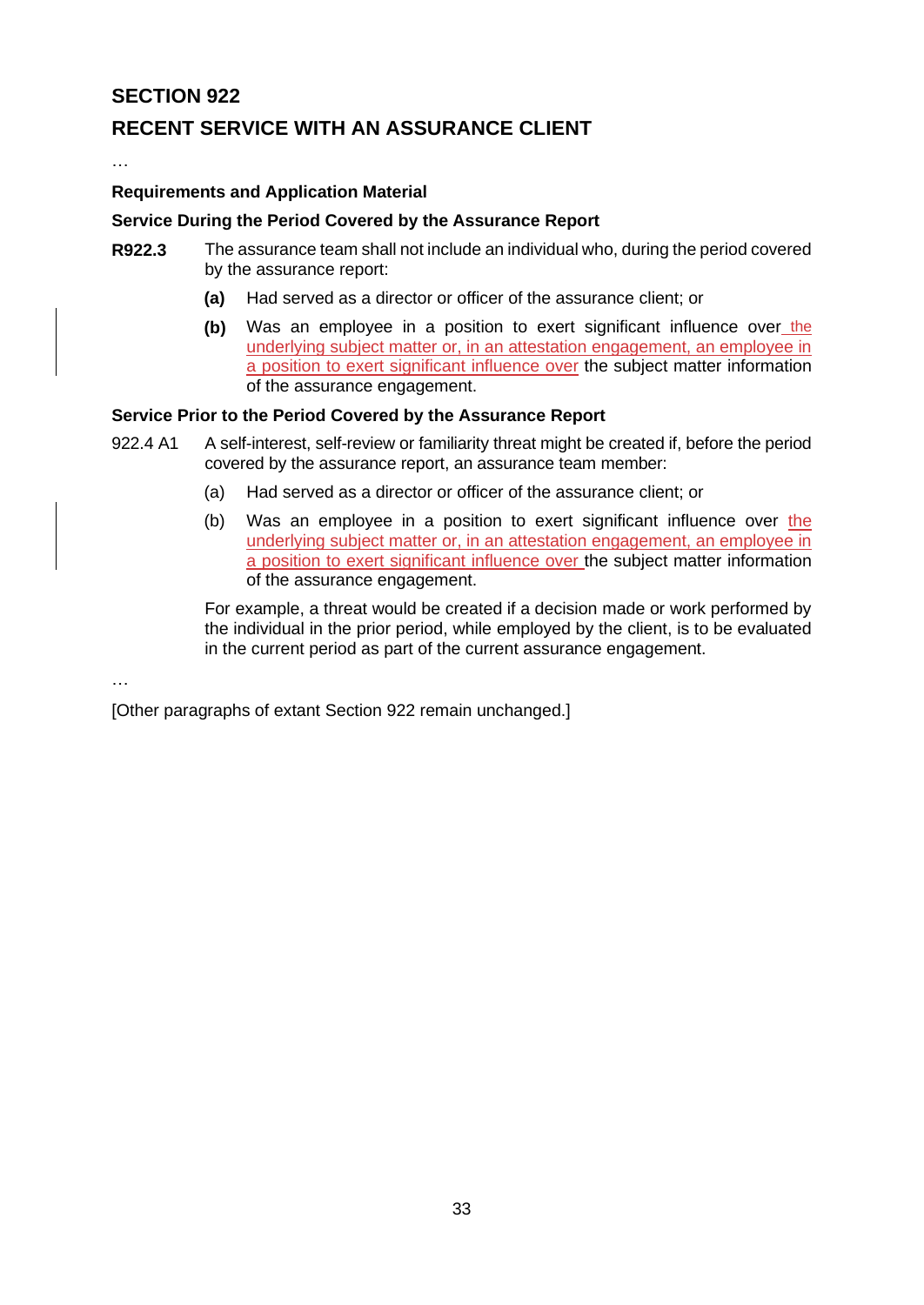## **SERVING AS A DIRECTOR OR OFFICER OF AN ASSURANCE CLIENT**

…

#### **Requirements and Application Material**

…

#### **Service as Company Secretary**

…

923.4 A1 The position of Company Secretary has different implications in different jurisdictions. Duties might range from: administrative duties (such as personnel management and the maintenance of company records and registers) to duties as diverse as ensuring that the company complies with regulations or providing advice on corporate governance matters. Usually this position is seen to imply a close association with the entity. Therefore, a threat is created if a partner or employee of the firm serves as Company Secretary for an assurance client. (More information on providing non-assurance services to an assurance client is set out in Section 950, *Provision of Non-assurances Services to an Assurance Client.)*

[Other paragraphs of extant Section 923 remain unchanged.]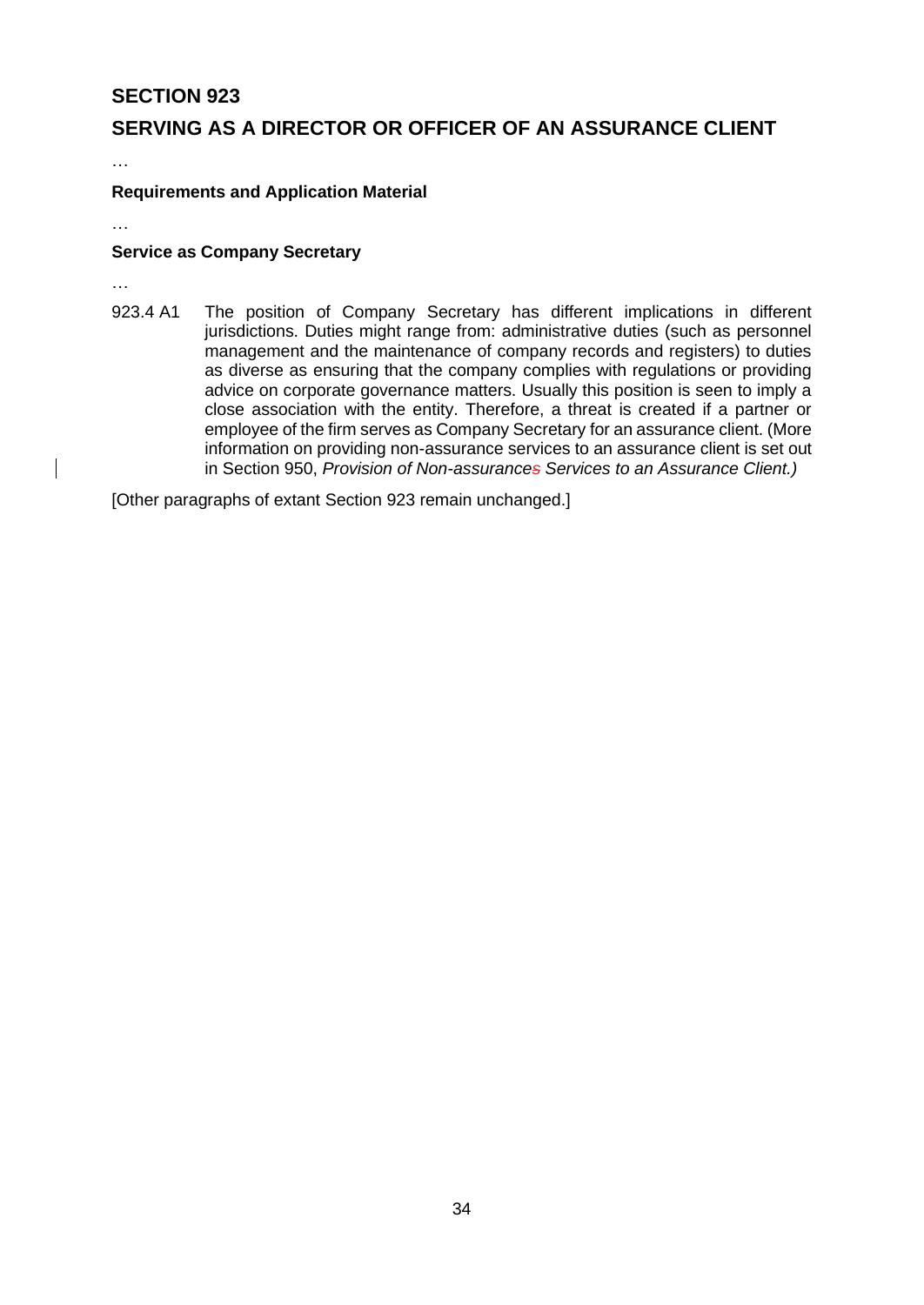## **EMPLOYMENT WITH AN ASSURANCE CLIENT**

…

#### **Requirements and Application Material**

#### **General**

- 924.3 A1 A familiarity or intimidation threat might be created if any of the following individuals have been an assurance team member or partner of the firm:
	- A director or officer of the assurance client.
	- An employee in a position to exert significant influence over the underlying subject matter or, in an attestation engagement, An an employee who is in a position to exert significant influence over the subject matter information of the assurance engagement.

#### *Former Partner or Assurance Team Member Restrictions*

- **R924.4** If a former partner has joined an assurance client of the firm or a former assurance team member has joined the assurance client as:
	- **(a)** A director or officer; or
	- **(b)** An employee in a position to exert significant influence over the underlying subject matter or, in an attestation engagement, An an employee in a position to exert significant influence over the subject matter information of the assurance engagement, the individual shall not continue to participate in the firm's business or professional activities.

…

[Other paragraphs of extant Section 924 remain unchanged.]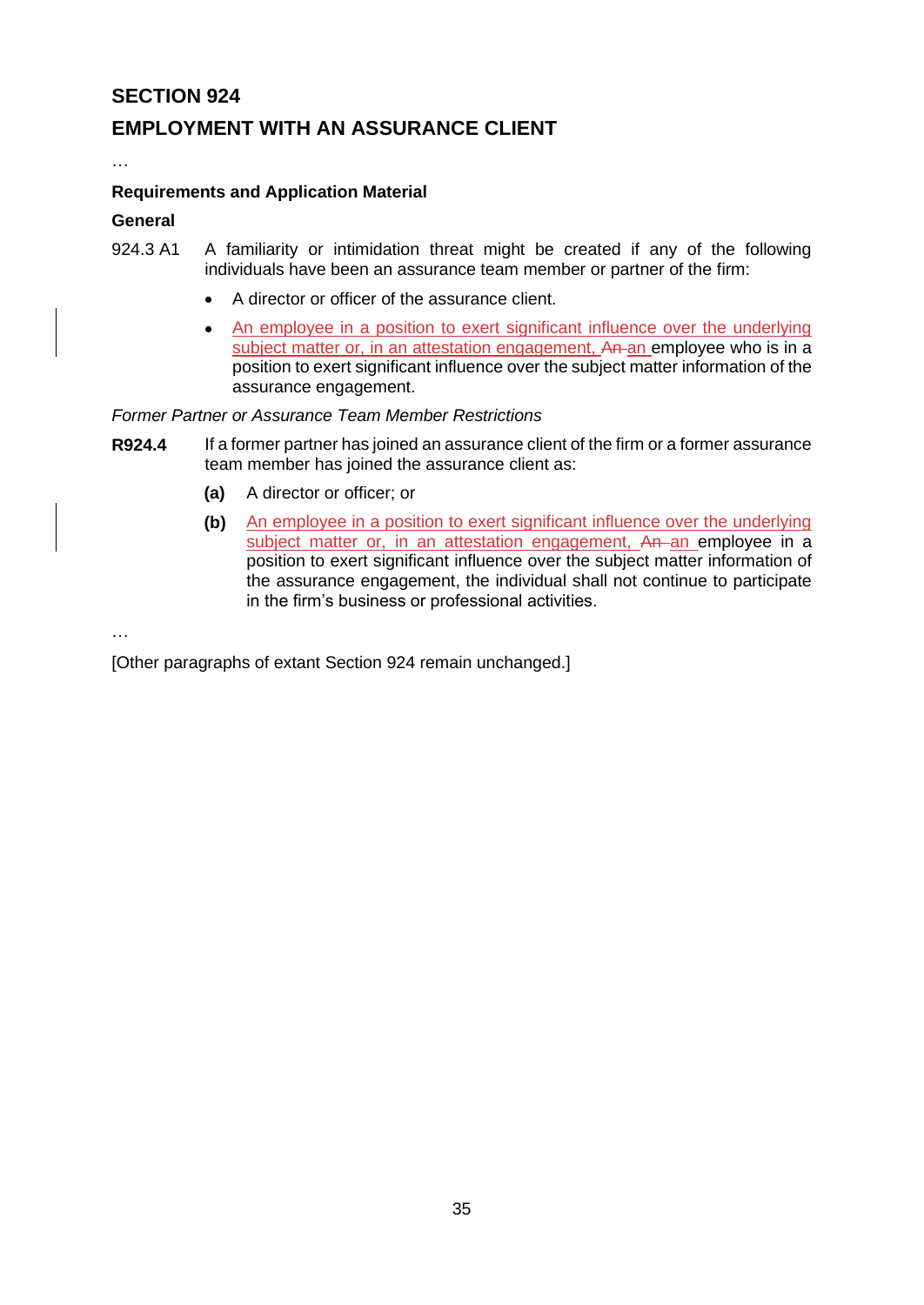## **LONG ASSOCIATION OF PERSONNEL WITH AN ASSURANCE CLIENT**

…

#### **Requirements and Application Material**

#### **General**

- 940.3 A1 A familiarity threat might be created as a result of an individual's long association with:
	- (a) The assurance client;
	- (b) The assurance client's senior management; or
	- (c) The underlying subject matter or, in an attestation engagement, and subject matter information of the assurance engagement.

…

- 940.3 A3 Factors that are relevant to evaluating the level of such familiarity or self-interest threats include:
	- The nature of the assurance engagement.
	- How long the individual has been an assurance team member, the individual's seniority on the team, and the nature of the roles performed, including if such a relationship existed while the individual was at a prior firm.
	- The extent to which the work of the individual is directed, reviewed and supervised by more senior personnel.
	- The extent to which the individual, due to the individual's seniority, has the ability to influence the outcome of the assurance engagement, for example, by making key decisions or directing the work of other engagement team members.
	- The closeness of the individual's personal relationship with the assurance client or, if relevant, senior management.
	- The nature, frequency and extent of interaction between the individual and the assurance client.
	- Whether the nature or complexity of the underlying subject matter or subject matter information has changed.
	- Whether there have been any recent changes in the individual or individuals at the assurance client who are the responsible for the underlying subject matter or, in an attestation engagement, the subject matter informationparty or, if relevant, senior management.
- 940.3 A4 The combination of two or more factors might increase or reduce the level of the threats. For example, familiarity threats created over time by the increasingly close relationship between an assurance team member and an individual and at the assurance client who is in a position to exert significant influence over the underlying subject matter or, in an attestation engagement, the subject matter information, would be reduced by the departure of the that individual who is the responsible partyfrom the client.

…

[Other paragraphs of extant Section 940 remain unchanged.]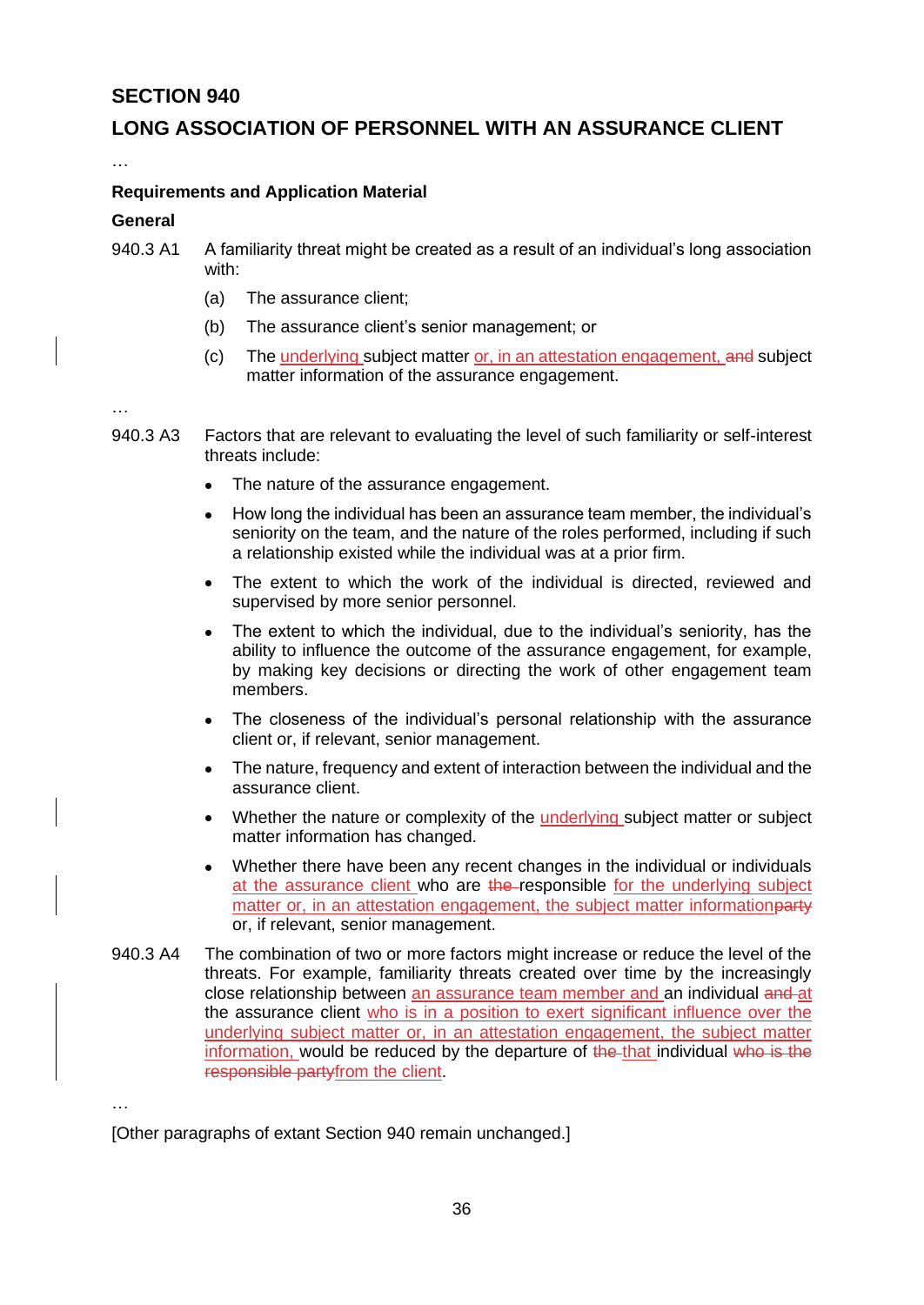## **PROVISION OF NON-ASSURANCE SERVICES TO ASSURANCE CLIENTS OTHER THAN AUDIT AND REVIEW ENGAGEMENT CLIENTS**

#### **Requirements and Application Material**

…

…

#### *Evaluating Threats*

- 950.4 A1 Factors that are relevant in evaluating the level of threats created by providing a non-assurance service to an assurance client include:
	- The nature, scope and purpose of the service.
	- The degree of reliance that will be placed on the outcome of the service as part of the assurance engagement.
	- The legal and regulatory environment in which the service is provided.
	- Whether the outcome of the service will affect the underlying subject matter and, in an attestation engagement, matters reflected in the subject matter or subject matter information of the assurance engagement, and, if so:
		- o The extent to which the outcome of the service will have a material or significant effect on the underlying subject matter and, in an attestation engagement, the subject matter information of the assurance engagement.
		- o The extent of the assurance client's involvement in determining significant matters of judgement.
	- The level of expertise of the client's management and employees with respect to the type of service provided.

Materiality in Relation to an Assurance Client's Information

950.4 A2 The concept of materiality in relation to an assurance client's subject matter information is addressed in *SSAE 3000 (Revised), Assurance Engagements Other than Audits or Reviews of Historical Financial Information*. The determination of materiality involves the exercise of professional judgement and is impacted by both quantitative and qualitative factors. It is also affected by perceptions of the financial or other information needs of users.

…

#### *Prohibition on Assuming Management Responsibilities*

**R950.6** A firm shall not assume a management responsibility related to the underlying subject matter and, in an attestation engagement, the er-subject matter information of an assurance engagement provided by the firm. If the firm assumes a management responsibility as part of any other service provided to the assurance client, the firm shall ensure that the responsibility is not related to the underlying subject matter and, in an attestation engagement, the er-subject matter information of the assurance engagement provided by the firm.

…

950.6 A2 Providing a non-assurance service to an assurance client creates self-review and self-interest threats if the firm assumes a management responsibility when performing the service. In relation to providing a service related to the underlying subject matter and, in an attestation engagement, the er-subject matter information of an assurance engagement provided by the firm, assuming a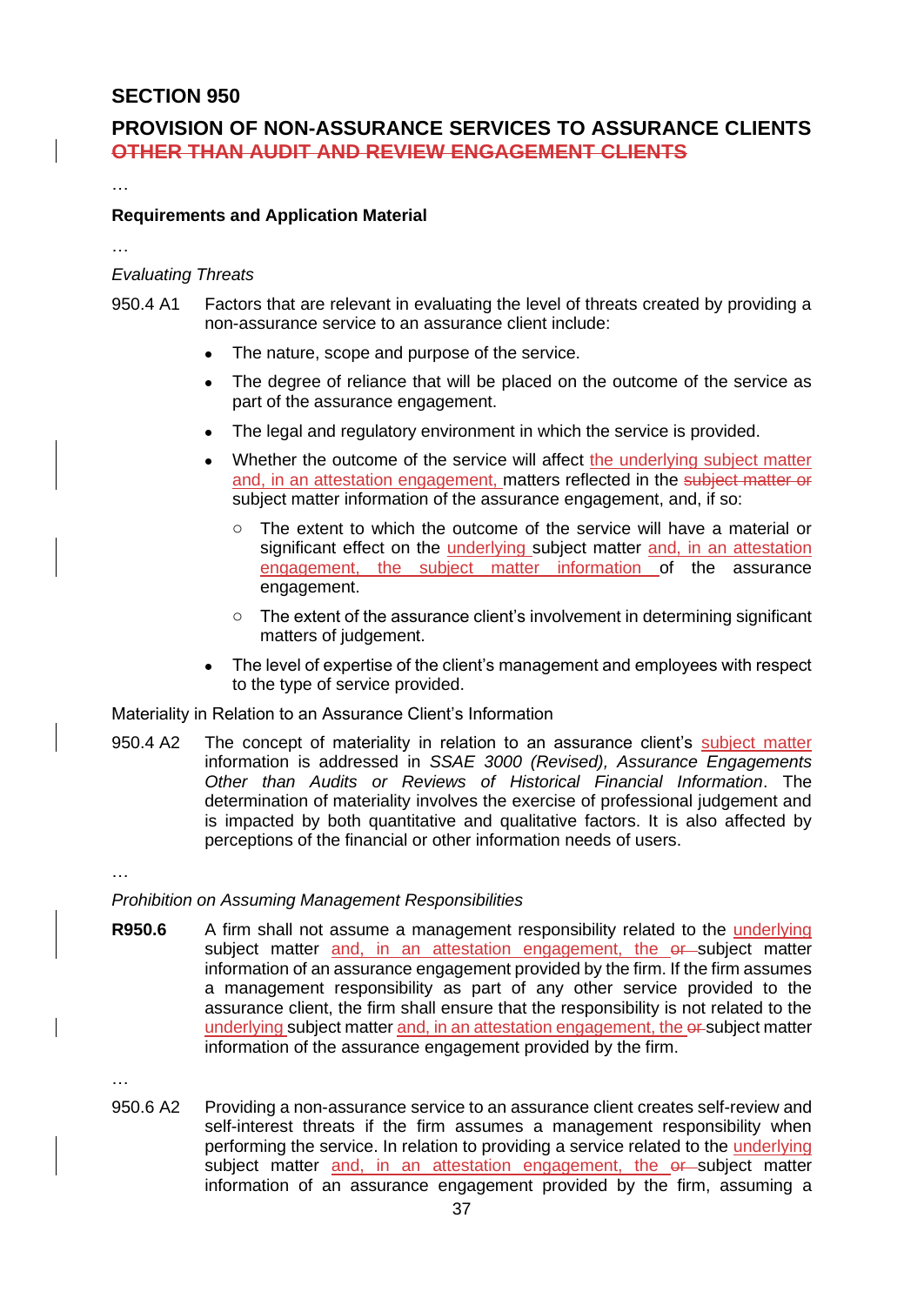management responsibility also creates a familiarity threat and might create an advocacy threat because the firm becomes too closely aligned with the views and interests of management.

…

- **R950.7** To avoid assuming a management responsibility when providing non-assurance services to an assurance client that are related to the underlying subject matter and, in an attestation engagement, the er-subject matter information of the assurance engagement, the firm shall be satisfied that client management makes all related judgements and decisions that are the proper responsibility of management. This includes ensuring that the client's management:
	- **(a)** Designates an individual who possesses suitable skill, knowledge and experience to be responsible at all times for the client's decisions and to oversee the services. Such an individual, preferably within senior management, would understand:
		- **(i)** The objectives, nature and results of the services; and
		- **(ii)** The respective client and firm responsibilities.

However, the individual is not required to possess the expertise to perform or re-perform the services.

- **(b)** Provides oversight of the services and evaluates the adequacy of the results of the service performed for the client's purpose; and
- **(c)** Accepts responsibility for the actions, if any, to be taken arising from the results of the services.

#### *Other Considerations Related to Providing Specific Non-Assurance Services*

- 950.8 A1 A self-review threat might be created if, in an attestation engagement, the firm is involved in the preparation of subject matter information which is subsequently becomes the subject matter information of an assurance engagement. Examples of non-assurance services that might create such self-review threats when providing services related to the subject matter information of an assurance engagement include:
	- (a) Developing and preparing prospective information and subsequently providing issuing an assurance report on this information.
	- (b) Performing a valuation that is related to or forms part of the subject matter information of an assurance engagement.

[Other paragraphs of extant Section 950 remain unchanged.]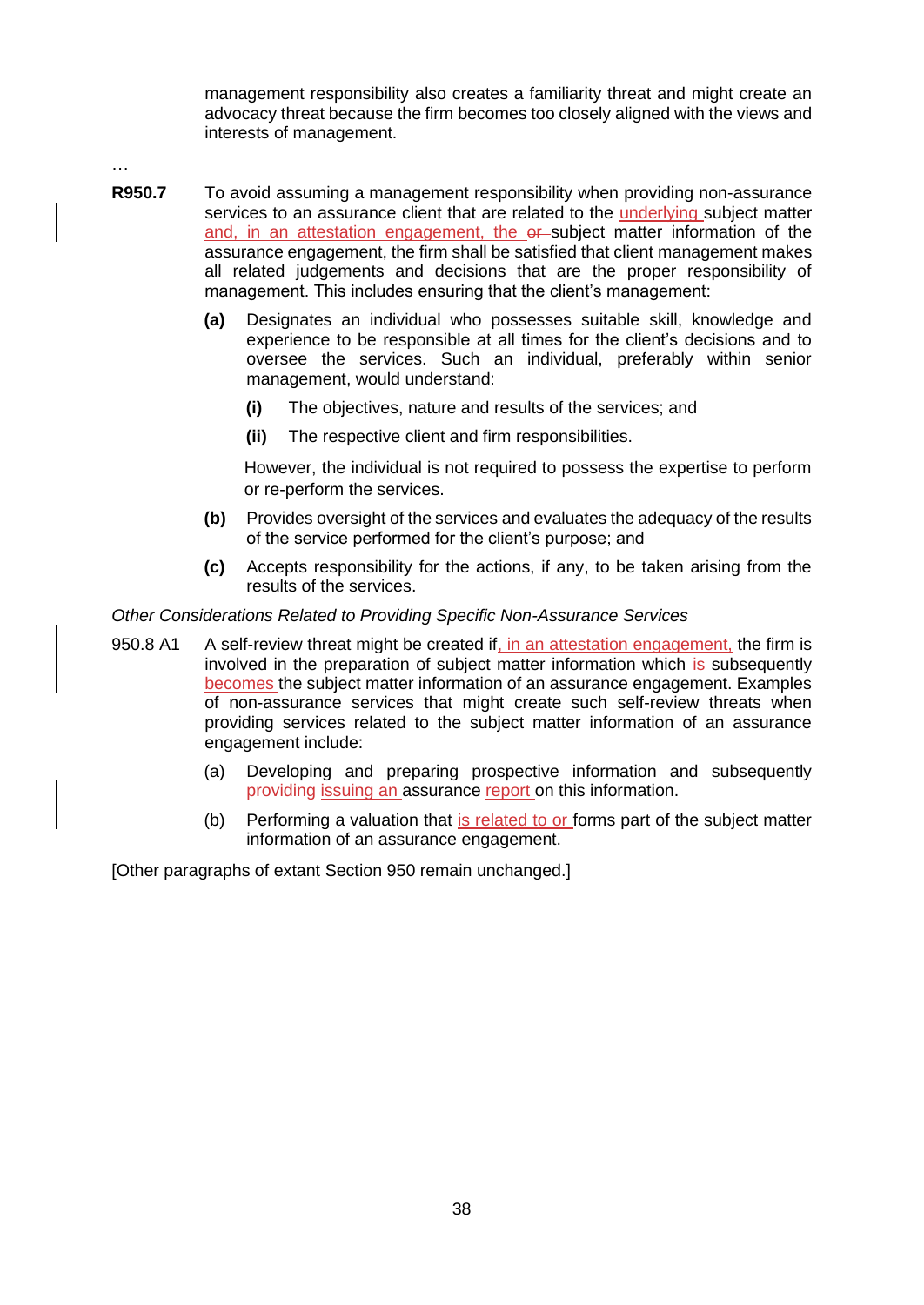## **GLOSSARY, INCLUDING LISTS OF ABBREVIATIONS**

In the *Code of Professional Conduct and Ethics*, the singular shall be construed as including the plural as well as the reverse, and the terms below have the following meanings assigned to them.

In this Glossary, explanations of defined terms are shown in regular font; italics are used for explanations of described terms which have a specific meaning in certain parts of the Code or for additional explanations of defined terms. References are also provided to terms described in the Code.

| Acceptable level        | A level at which a professional accountant using the reasonable and<br>informed third party test would likely conclude that the accountant<br>complies with the fundamental principles.                                                                                                                                                                                                                                                                                                                                                                                                                                                                                                                                                                                                                                                                                                                                 |  |
|-------------------------|-------------------------------------------------------------------------------------------------------------------------------------------------------------------------------------------------------------------------------------------------------------------------------------------------------------------------------------------------------------------------------------------------------------------------------------------------------------------------------------------------------------------------------------------------------------------------------------------------------------------------------------------------------------------------------------------------------------------------------------------------------------------------------------------------------------------------------------------------------------------------------------------------------------------------|--|
| Advertising             | The communication to the public of information as to the services or skills<br>provided by professional accountants in public practice with a view to<br>procuring professional business.                                                                                                                                                                                                                                                                                                                                                                                                                                                                                                                                                                                                                                                                                                                               |  |
| Appropriate<br>reviewer | An appropriate reviewer is a professional with the necessary knowledge,<br>skills, experience and authority to review, in an objective manner, the<br>relevant work performed or service provided. Such an individual might be a<br>professional accountant.<br>This term is described in paragraph 300.8 A4.                                                                                                                                                                                                                                                                                                                                                                                                                                                                                                                                                                                                           |  |
| Assurance client        | The responsible party and also, in an attestation engagement, the party<br>taking responsibility for the subject matter information (who might be<br>the same as the responsible party). The responsible party that is the<br>person (or persons) who:<br>(a) In a direct reporting engagement, is responsible for the subject<br>matter; or<br>(b) In an assertion-based engagement, is responsible for the<br>subject matter information and might be responsible for the subject<br>matter.                                                                                                                                                                                                                                                                                                                                                                                                                          |  |
| Assurance<br>engagement | An engagement in which a professional accountant in public practice<br>aims to obtain sufficient appropriate evidence in order to expresses a<br>conclusion designed to enhance the degree of confidence of the<br>intended users other than the responsible party about the subject<br>matter informationeutcome of the evaluation or measurement of a<br>subject matter against criteria.<br>(For guidance on assurance engagements, see the Singapore<br>Framework for Assurance Engagements (Assurance Framework)<br>issued by ISCA. The Assurance FrameworkSSAE 3000 (Revised)<br>describes the elements and objectives of an assurance engagement<br>conducted under that Standard and the Assurance Framework provides<br>a general description of assurance engagements and identifies<br>engagements to which SSAs, SSREs and SSAEs apply.)<br>In Part 4B, the term 'assurance engagement' addresses assurance |  |
|                         | engagements other than audit engagements or review engagements.                                                                                                                                                                                                                                                                                                                                                                                                                                                                                                                                                                                                                                                                                                                                                                                                                                                         |  |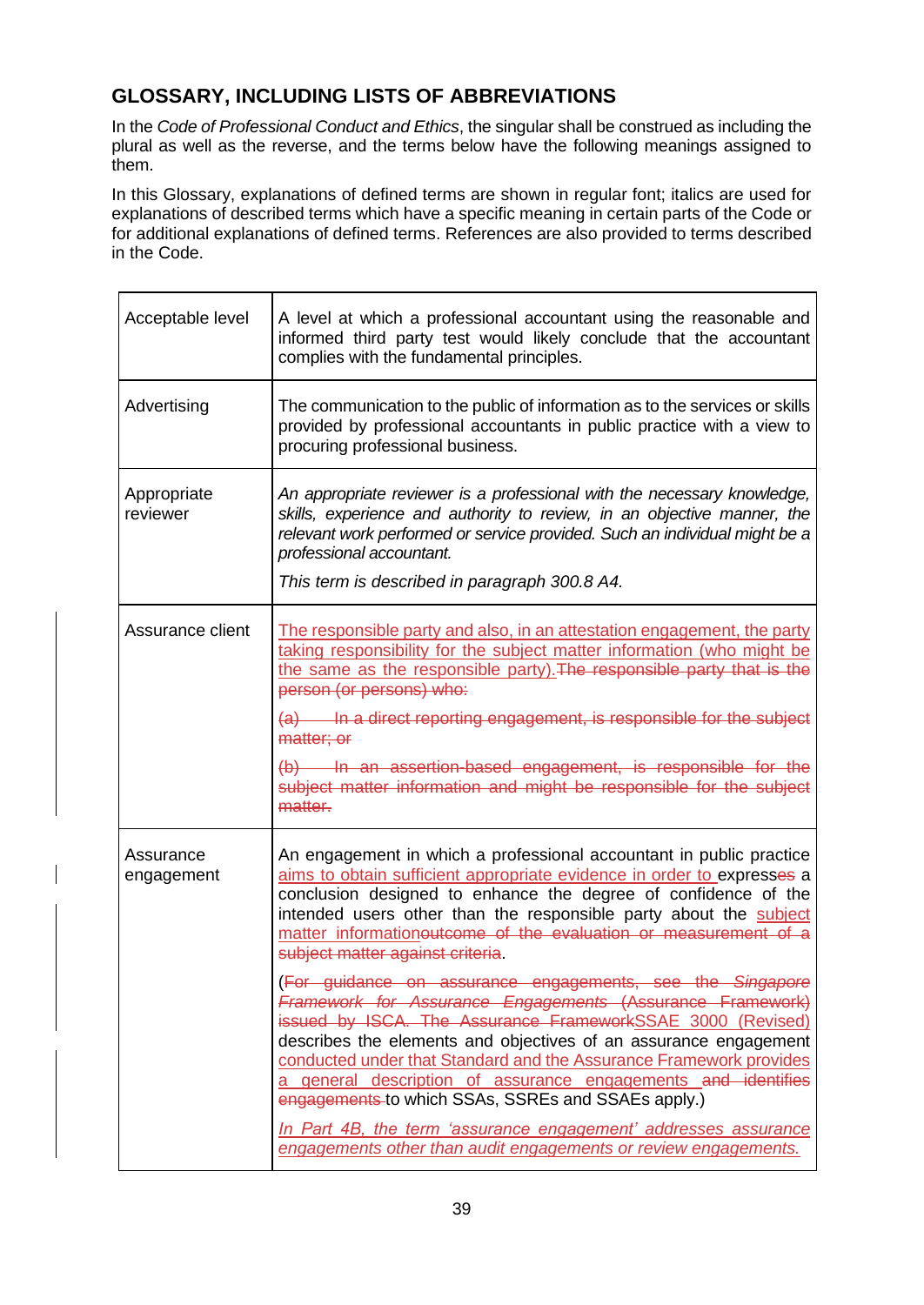| Assurance team            | (a)<br>All members of the engagement team for the assurance<br>engagement;                                                                                                                                                                                                                                                                                                                                                                                                                                    |
|---------------------------|---------------------------------------------------------------------------------------------------------------------------------------------------------------------------------------------------------------------------------------------------------------------------------------------------------------------------------------------------------------------------------------------------------------------------------------------------------------------------------------------------------------|
|                           | (b) All others within a firm who can directly influence the outcome<br>of the assurance engagement, including:                                                                                                                                                                                                                                                                                                                                                                                                |
|                           | Those who recommend the compensation of, or who<br>(i)<br>provide direct supervisory, management or other oversight of the<br>assurance engagement partner in connection with the performance of the<br>assurance engagement;                                                                                                                                                                                                                                                                                 |
|                           | Those who provide consultation regarding technical or<br>(ii)<br>industry specific issues, transactions or events for the assurance<br>engagement; and                                                                                                                                                                                                                                                                                                                                                        |
|                           | (iii)<br>Those who provide quality control for the assurance<br>engagement, including those who perform the engagement quality<br>control review for the assurance engagement.                                                                                                                                                                                                                                                                                                                                |
| Attestation<br>engagement | An assurance engagement in which a party other than the professional<br>accountant in public practice measures or evaluates the underlying<br>subject matter against the criteria.                                                                                                                                                                                                                                                                                                                            |
|                           | A party other than the accountant also often presents the resulting subject<br>matter information in a report or statement.  In some cases, however, the<br>subject matter information may be presented by the accountant in the<br>assurance report. In an attestation engagement, the accountant's<br>conclusion addresses whether the subject matter information is free from<br>material misstatement.                                                                                                    |
|                           | The accountant's conclusion may be phrased in terms of:                                                                                                                                                                                                                                                                                                                                                                                                                                                       |
|                           | (i)<br>The underlying subject matter and the applicable criteria;                                                                                                                                                                                                                                                                                                                                                                                                                                             |
|                           | (ii)<br>The subject matter information and the applicable criteria; or                                                                                                                                                                                                                                                                                                                                                                                                                                        |
|                           | (iii)<br>A statement made by the appropriate party(ies).                                                                                                                                                                                                                                                                                                                                                                                                                                                      |
| Audit                     | In Part 4A, the term "audit" applies equally to "review."                                                                                                                                                                                                                                                                                                                                                                                                                                                     |
| Audit client              | An entity in respect of which a firm conducts an audit engagement.<br>When the client is a listed entity, audit client will always include its<br>related entities. When the audit client is not a listed entity, audit client<br>includes those related entities over which the client has direct or indirect<br>control. (See also paragraph R400.20.)<br>In Part 4A, the term "audit client" applies equally to "review client."                                                                           |
| Audit engagement          | A reasonable assurance engagement in which a professional accountant<br>in public practice expresses an opinion whether financial statements are<br>prepared, in all material respects (or give a true and fair view or are<br>presented fairly, in all material respects), in accordance with an applicable<br>financial reporting framework, such as an engagement conducted in<br>accordance with SSAs. This includes a Statutory Audit, which is an audit<br>required by legislation or other regulation. |
|                           | In Part 4A, the term "audit engagement" applies equally to "review                                                                                                                                                                                                                                                                                                                                                                                                                                            |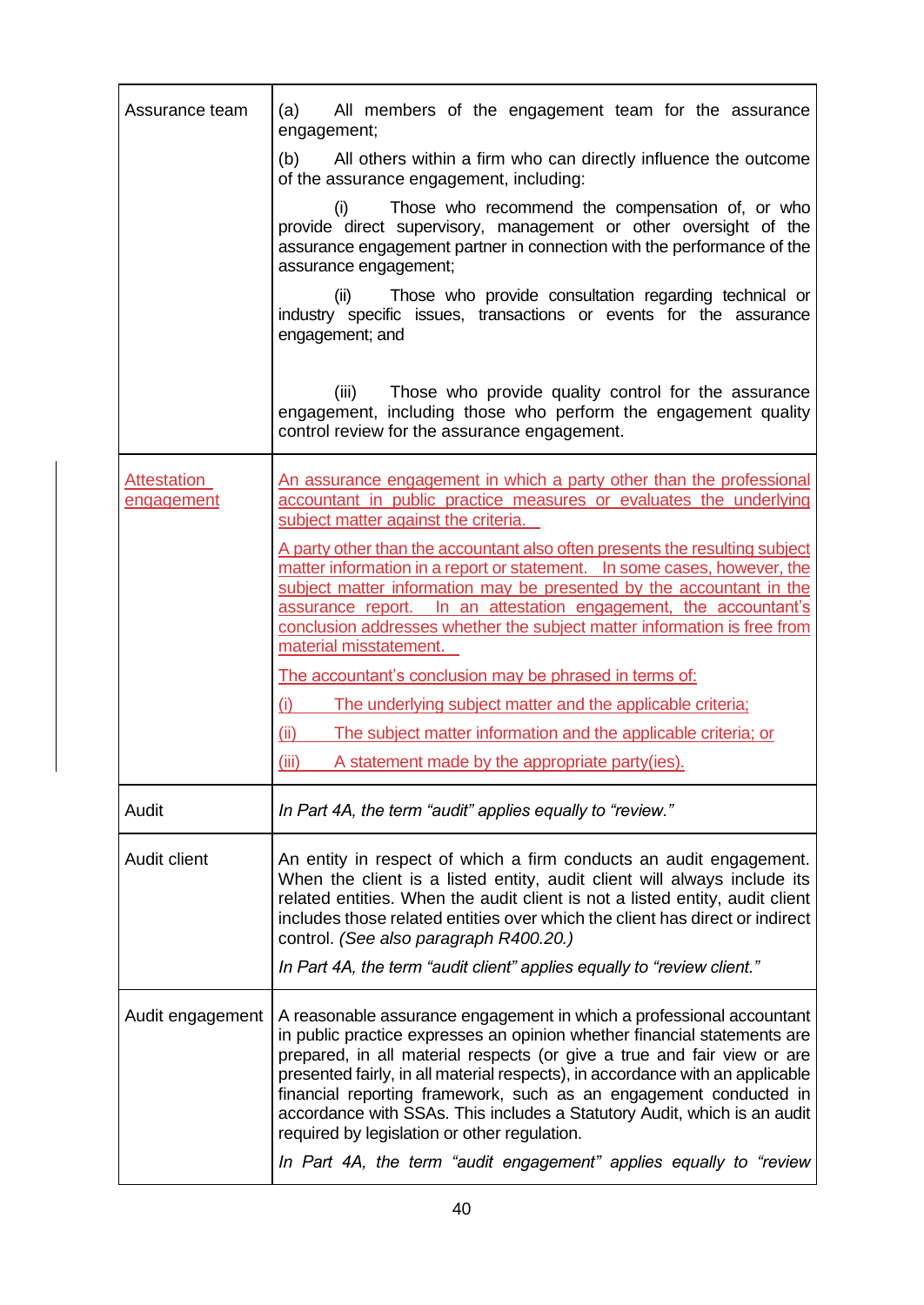|                             | engagement."                                                                                                                                                                                                                                                                                                                                                                                                    |
|-----------------------------|-----------------------------------------------------------------------------------------------------------------------------------------------------------------------------------------------------------------------------------------------------------------------------------------------------------------------------------------------------------------------------------------------------------------|
|                             | Paragraphs R320.8, SG320.8A to SG320.8C and SG410.4A are not<br>applicable for engagements pertaining to a component of a complete<br>set of general purpose or special purpose financial statements, such<br>as a single financial statement, specified accounts, elements of<br>accounts, or items in a financial statement.                                                                                  |
| Audit report                | In Part 4A, the term "audit report" applies equally to "review report."                                                                                                                                                                                                                                                                                                                                         |
| Audit team                  | All members of the engagement team for the audit engagement;<br>(a)                                                                                                                                                                                                                                                                                                                                             |
|                             | (b)<br>All others within a firm who can directly influence the outcome<br>of the audit engagement, including:                                                                                                                                                                                                                                                                                                   |
|                             | Those who recommend the compensation of, or who<br>(i)<br>provide direct supervisory, management or other oversight<br>of the engagement partner in connection with the<br>performance of the audit engagement, including those at all<br>successively senior levels above the engagement partner<br>through to the individual who is the firm's Senior or<br>Managing Partner (Chief Executive or equivalent); |
|                             | (ii)<br>Those who provide consultation regarding technical or<br>industry-specific issues, transactions or events for the<br>engagement; and                                                                                                                                                                                                                                                                    |
|                             | Those who provide quality control for the engagement,<br>(iii)<br>including those who perform the engagement quality<br>control review for the engagement; and                                                                                                                                                                                                                                                  |
|                             | (c)<br>All those within a network firm who can directly influence the<br>outcome of the audit engagement.                                                                                                                                                                                                                                                                                                       |
|                             | In Part 4A, the term "audit team" applies equally to "review team."                                                                                                                                                                                                                                                                                                                                             |
| Close family                | A parent, child or sibling who is not an immediate family member.                                                                                                                                                                                                                                                                                                                                               |
| Conceptual<br>framework     | This term is described in Section 120.                                                                                                                                                                                                                                                                                                                                                                          |
| Contingent fee              | A fee calculated on a predetermined basis relating to the outcome of a<br>transaction or the result of the services performed by the firm. A fee that<br>is established by a court or other public authority is not a contingent fee.                                                                                                                                                                           |
| Cooling-off period          | This term is described in paragraph R540.5 for the purposes of<br>paragraphs R540.11 to R540.19.                                                                                                                                                                                                                                                                                                                |
| <b>Criteria</b>             | In an assurance engagement, the benchmarks used to measure or<br>evaluate the underlying subject matter. The "applicable criteria" are the<br>criteria used for the particular engagement.                                                                                                                                                                                                                      |
| Direct<br><u>engagement</u> | <u>An assurance engagement in which the professional accountant in</u><br>public practice measures or evaluates the underlying subject matter                                                                                                                                                                                                                                                                   |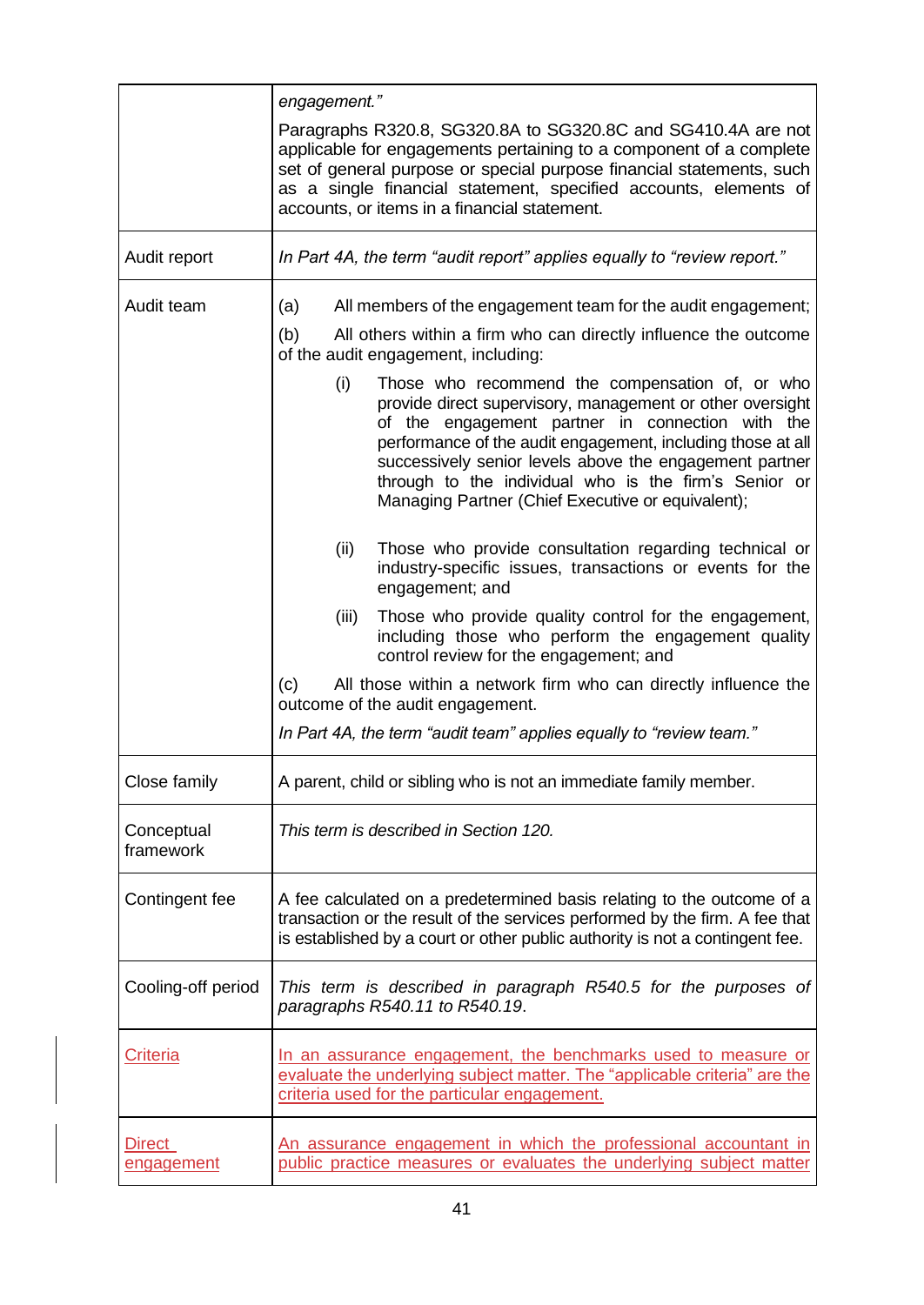|                                                                                                     | against the applicable criteria and the accountant presents the resulting<br>subject matter information as part of, or accompanying, the assurance<br>report. In a direct engagement, the accountant's conclusion addresses<br>the reported outcome of the measurement or evaluation of the<br>underlying subject matter against the criteria.                                                                         |
|-----------------------------------------------------------------------------------------------------|------------------------------------------------------------------------------------------------------------------------------------------------------------------------------------------------------------------------------------------------------------------------------------------------------------------------------------------------------------------------------------------------------------------------|
| Direct financial<br>interest                                                                        | A financial interest:<br>Owned directly by and under the control of an individual or entity<br>(a)<br>(including those managed on a discretionary basis by others); or<br>Beneficially owned through a collective investment vehicle,<br>(b)<br>estate, trust or other intermediary over which the individual or entity has<br>control, or the ability to influence investment decisions.                              |
| Director or officer                                                                                 | Those charged with the governance of an entity, or acting in an equivalent<br>capacity, regardless of their title, which might vary from jurisdiction to<br>jurisdiction.                                                                                                                                                                                                                                              |
| Eligible audit<br>engagement                                                                        | This term is described in paragraph 800.2 for the purposes of Section<br>800.                                                                                                                                                                                                                                                                                                                                          |
| Eligible assurance<br>engagement                                                                    | This term is described in paragraph 990.2 for the purposes of Section<br>990.                                                                                                                                                                                                                                                                                                                                          |
| Engagement<br>partner                                                                               | The partner or other person in the firm who is responsible for the<br>engagement and its performance, and for the report that is issued on<br>behalf of the firm, and who, where required, has the appropriate authority<br>from a professional, legal or regulatory body.                                                                                                                                             |
| Engagement<br>period<br>(Audit and Review<br>Engagements)                                           | The engagement period starts when the audit team begins to perform the<br>audit. The engagement period ends when the audit report is issued. When<br>the engagement is of a recurring nature, it ends at the later of the<br>notification by either party that the professional relationship has ended or<br>the issuance of the final audit report.                                                                   |
| Engagement<br>period<br>(Assurance<br>Engagements<br>Other than Audit<br>and Review<br>Engagements) | The engagement period starts when the assurance team begins to<br>perform assurance services with respect to the particular engagement.<br>The engagement period ends when the assurance report is issued.<br>When the engagement is of a recurring nature, it ends at the later of the<br>notification by either party that the professional relationship has ended<br>or the issuance of the final assurance report. |
| Engagement<br>quality control<br>review                                                             | A process designed to provide an objective evaluation, on or before the<br>report is issued, of the significant judgements the engagement team made<br>and the conclusions it reached in formulating the report.                                                                                                                                                                                                       |
| Engagement team                                                                                     | All partners and staff performing the engagement, and any individuals<br>engaged by the firm or a network firm who perform assurance<br>procedures on the engagement. This excludes external experts                                                                                                                                                                                                                   |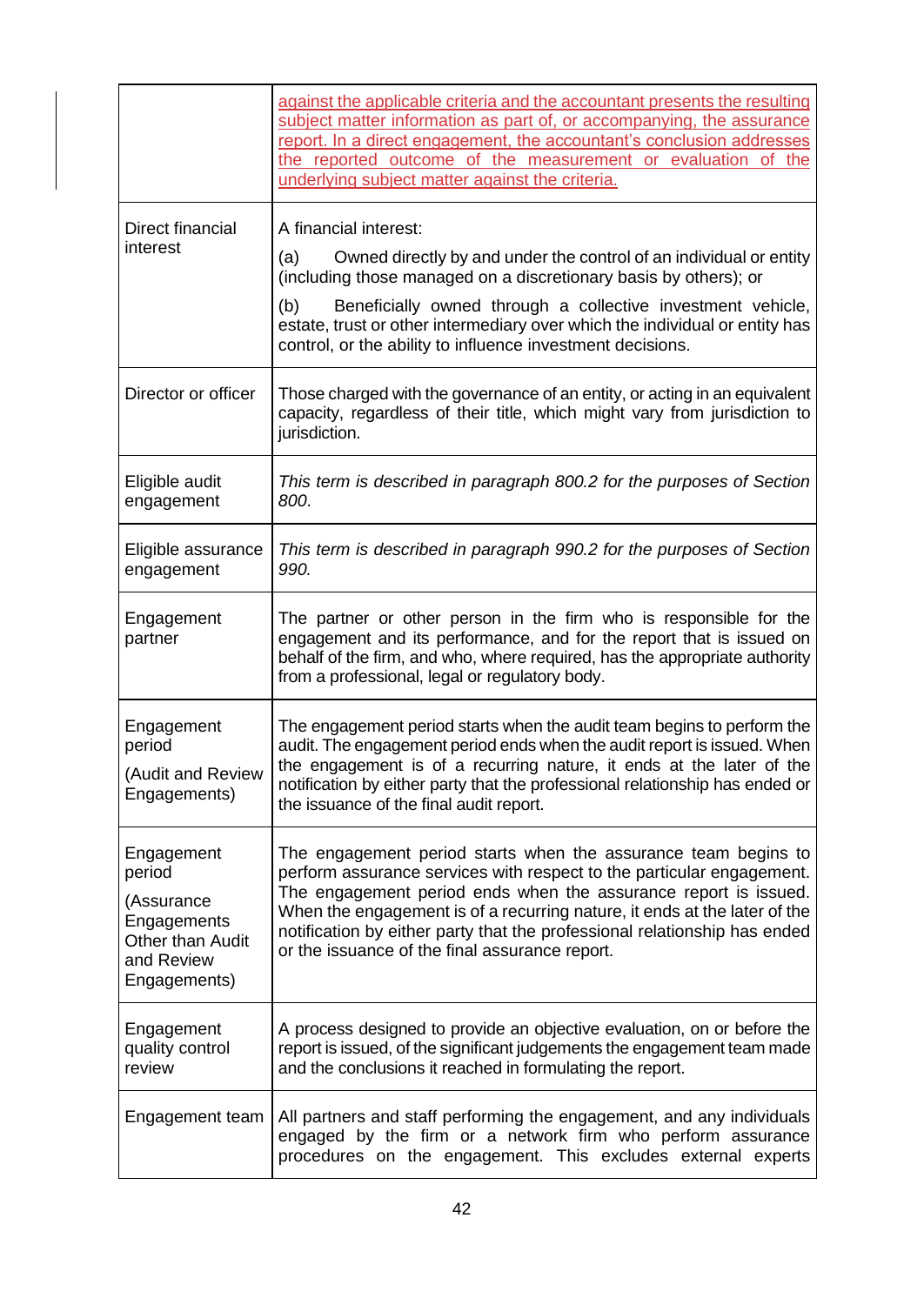|                        | engaged by the firm or by a network firm.                                                                                                                                                                                                                                                                                                                                                                                                                                                                                                                                                                                                                                                               |
|------------------------|---------------------------------------------------------------------------------------------------------------------------------------------------------------------------------------------------------------------------------------------------------------------------------------------------------------------------------------------------------------------------------------------------------------------------------------------------------------------------------------------------------------------------------------------------------------------------------------------------------------------------------------------------------------------------------------------------------|
|                        | The term "engagement team" also excludes individuals within the client's<br>internal audit function who provide direct assistance on an audit<br>engagement when the external auditor complies with the requirements of<br>SSA 610 (Revised 2013), Using the Work of Internal Auditors <sup>1</sup> .                                                                                                                                                                                                                                                                                                                                                                                                   |
| Existing<br>accountant | A professional accountant in public practice currently holding an audit<br>appointment or carrying out accounting, tax, consulting or similar<br>professional services for a client.                                                                                                                                                                                                                                                                                                                                                                                                                                                                                                                    |
| <b>External expert</b> | An individual (who is not a partner or a member of the professional staff,<br>including temporary staff, of the firm or a network firm) or organisation<br>possessing skills, knowledge and experience in a field other than<br>accounting or auditing, whose work in that field is used to assist the<br>professional accountant in obtaining sufficient appropriate evidence.                                                                                                                                                                                                                                                                                                                         |
| Financial              | Financial institutions are:                                                                                                                                                                                                                                                                                                                                                                                                                                                                                                                                                                                                                                                                             |
| Institutions           | Licensed banks, financial institutions approved under section<br>(a)<br>28 of the Monetary Authority of Singapore Act (Chapter 186),<br>operators of payments systems designated under section 42<br>of the Payment Services Act 2019 (Act 2 of 2019), settlement<br>institutions of payment systems designated under section 42 of<br>the Payment Services Act 2019, persons that have in force a<br>standard payment institution licence granted under section 6 of<br>the Payment Services Act 2019, persons that have in force a<br>major payment institution licence granted or deemed to have<br>been granted under section 6 of the Payment Services Act 2019<br>and licensed finance companies; |
|                        | (b)<br>Licensed insurers, foreign insurers under Lloyd's Asia<br>Scheme, authorised reinsurers and registered insurance<br>brokers;                                                                                                                                                                                                                                                                                                                                                                                                                                                                                                                                                                     |
|                        | Capital market infrastructure providers (namely, approved<br>(c)<br>holding companies, approved exchanges, recognised market<br>operators, approved clearing houses and recognised clearing<br>houses under the Securities and Futures Act (Chapter 289));                                                                                                                                                                                                                                                                                                                                                                                                                                              |
|                        | (d)<br>Capital markets intermediaries (namely, holders of capital<br>licence, licensed financial<br>markets services<br>advisers,<br>registered fund management companies, licensed trust<br>companies and approved trustee for collective investment<br>scheme);                                                                                                                                                                                                                                                                                                                                                                                                                                       |

 $\overline{\phantom{a}}$ 

<sup>1</sup> SSA 610 (Revised 2013) establishes limits on the use of direct assistance. It also acknowledges that the external auditor may be prohibited by law or regulation from obtaining direct assistance from internal auditors. Therefore, the use of direct assistance is restricted to situations where it is permitted.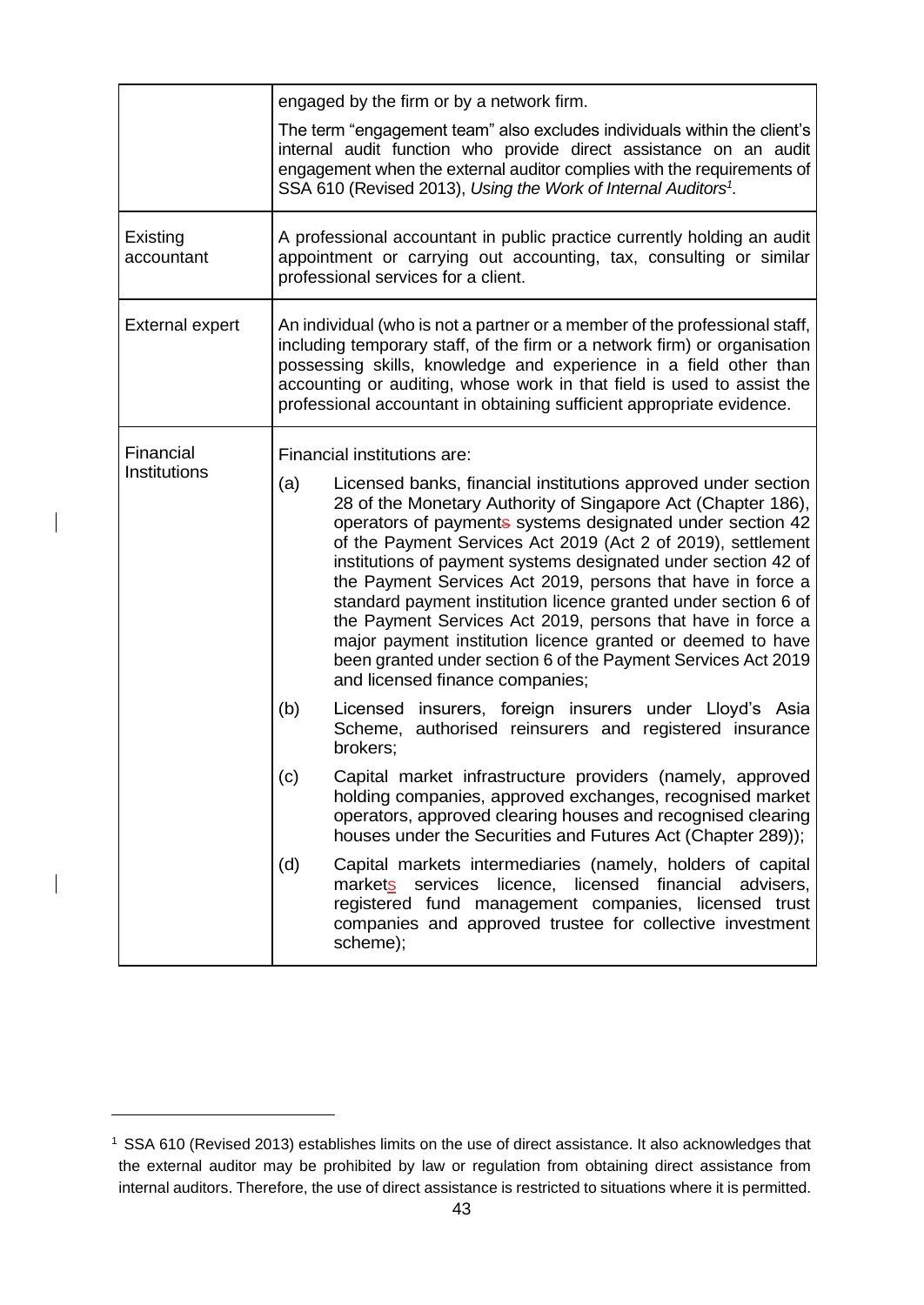|                                                                            | (e)                                                                                                                                                                                                                                                                                                                                                                                                                                                                                                                                                                                                                                                                                                                                                          | Licensed trade repositories, authorised<br>and<br>exempt<br>benchmark administrators under the Securities and Futures<br>Act (Chapter 289);                                                                             |
|----------------------------------------------------------------------------|--------------------------------------------------------------------------------------------------------------------------------------------------------------------------------------------------------------------------------------------------------------------------------------------------------------------------------------------------------------------------------------------------------------------------------------------------------------------------------------------------------------------------------------------------------------------------------------------------------------------------------------------------------------------------------------------------------------------------------------------------------------|-------------------------------------------------------------------------------------------------------------------------------------------------------------------------------------------------------------------------|
|                                                                            | (f)                                                                                                                                                                                                                                                                                                                                                                                                                                                                                                                                                                                                                                                                                                                                                          | Operator of the Central Depository System under the<br>Securities and Futures Act (Chapter 289);                                                                                                                        |
|                                                                            | (g)                                                                                                                                                                                                                                                                                                                                                                                                                                                                                                                                                                                                                                                                                                                                                          | Trustee-managers of listed registered business trusts;                                                                                                                                                                  |
|                                                                            | (h)                                                                                                                                                                                                                                                                                                                                                                                                                                                                                                                                                                                                                                                                                                                                                          | Designated financial holding companies under the Financial<br>Holding Companies Act 2013 (No. 13 of 2013) (this category<br>is applicable once the Act commences); and                                                  |
|                                                                            | (i)                                                                                                                                                                                                                                                                                                                                                                                                                                                                                                                                                                                                                                                                                                                                                          | Licensed credit bureaus under the Credit Bureau Act 2016<br>(No. 27 of 2016) (this category is applicable once the Act<br>commences).                                                                                   |
| <b>Financial interest</b>                                                  | An interest in an equity or other security, debenture, loan or other debt<br>instrument of an entity, including rights and obligations to acquire such an<br>interest and derivatives directly related to such interest.                                                                                                                                                                                                                                                                                                                                                                                                                                                                                                                                     |                                                                                                                                                                                                                         |
| Financial<br>statements                                                    | A structured representation of historical financial information, including<br>related notes, intended to communicate an entity's economic resources<br>or obligations at a point in time or the changes therein for a period of time<br>in accordance with a financial reporting framework. The related notes<br>ordinarily comprise a summary of significant accounting policies and other<br>explanatory information. The term can relate to a complete set of financial<br>statements, but it can also refer to a single financial statement, for<br>example, a balance sheet, or a statement of revenues and expenses, and<br>related explanatory notes.<br>The term does not refer to specific elements, accounts or items of a<br>financial statement. |                                                                                                                                                                                                                         |
| Financial<br>statements on<br>which the firm will<br>express an<br>opinion |                                                                                                                                                                                                                                                                                                                                                                                                                                                                                                                                                                                                                                                                                                                                                              | In the case of a single entity, the financial statements of that entity. In<br>the case of consolidated financial statements, also referred to as group<br>financial statements, the consolidated financial statements. |
| Firm                                                                       |                                                                                                                                                                                                                                                                                                                                                                                                                                                                                                                                                                                                                                                                                                                                                              | (a) A sole practitioner, partnership or corporation of professional<br>accountants;                                                                                                                                     |
|                                                                            |                                                                                                                                                                                                                                                                                                                                                                                                                                                                                                                                                                                                                                                                                                                                                              | (b) An entity that controls such parties, through ownership,<br>management or other means; and                                                                                                                          |
|                                                                            | (c)                                                                                                                                                                                                                                                                                                                                                                                                                                                                                                                                                                                                                                                                                                                                                          | An entity controlled by such parties, through ownership,<br>management or other means.                                                                                                                                  |
|                                                                            |                                                                                                                                                                                                                                                                                                                                                                                                                                                                                                                                                                                                                                                                                                                                                              | Paragraphs 400.4 and 900.3 explain how the word "firm" is used to<br>address the responsibility of professional accountants and firms for<br>compliance with Parts 4A and 4B, respectively.                             |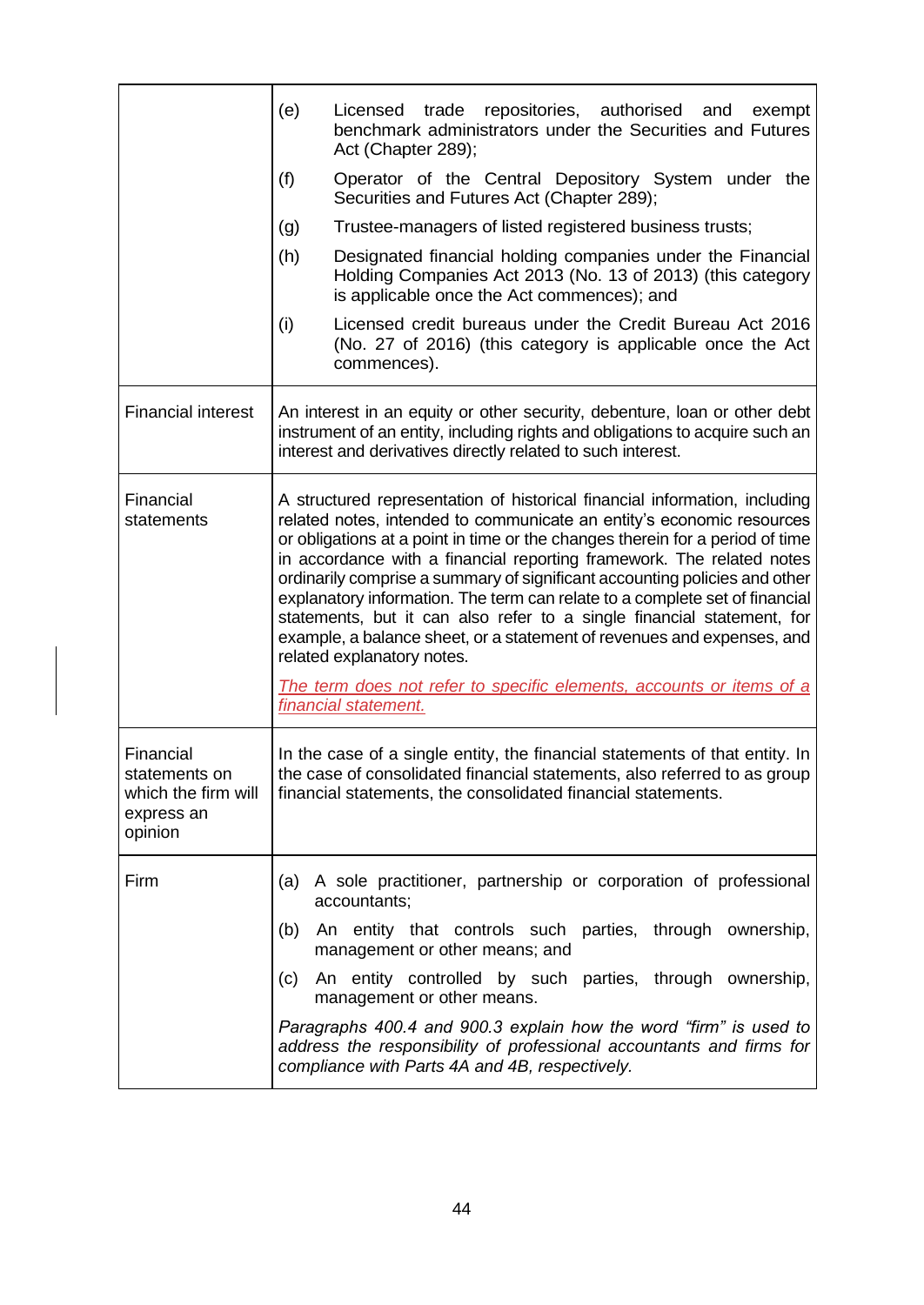| Fundamental<br>principles                  | This term is described in paragraph 110.1 A1. Each of the fundamental<br>principles is, in turn, described in the following paragraphs:                                                                                                                                                                                                                                                            |
|--------------------------------------------|----------------------------------------------------------------------------------------------------------------------------------------------------------------------------------------------------------------------------------------------------------------------------------------------------------------------------------------------------------------------------------------------------|
|                                            | R <sub>111.1</sub><br><b>Integrity</b><br><b>Objectivity</b><br>R <sub>112.1</sub><br>Professional competence and due care R113.1<br>Confidentiality<br>R <sub>114.1</sub><br>Professional behaviour<br>R <sub>115.1</sub>                                                                                                                                                                         |
| <b>Historical financial</b><br>information | Information expressed in financial terms in relation to a particular entity,<br>derived primarily from that entity's accounting system, about economic<br>events occurring in past time periods or about economic conditions or<br>circumstances at points in time in the past.                                                                                                                    |
| Immediate family                           | A spouse (or equivalent) or dependent.                                                                                                                                                                                                                                                                                                                                                             |
| Independence                               | Independence comprises:                                                                                                                                                                                                                                                                                                                                                                            |
|                                            | Independence of mind $-$ the state of mind that permits the<br>(a)<br>expression of a conclusion without being affected by influences that<br>compromise professional judgement, thereby allowing an individual to<br>act with integrity, and exercise objectivity and professional scepticism.                                                                                                    |
|                                            | (b) Independence in appearance – the avoidance of facts and<br>circumstances that are so significant that a reasonable and informed third<br>party would be likely to conclude that a firm's, or an audit or assurance<br>team member's, integrity, objectivity or professional scepticism has been<br>compromised.                                                                                |
|                                            | As set out in paragraphs 400.5 and 900.4, references to an individual or<br>firm being "independent" mean that the individual or firm has complied<br>with Parts 4A and 4B, as applicable.                                                                                                                                                                                                         |
| Indirect financial<br>ınterest             | A financial interest beneficially owned through a collective investment<br>vehicle, estate, trust or other intermediary over which the individual or<br>entity has no control or ability to influence investment decisions.                                                                                                                                                                        |
| Inducement                                 | An object, situation, or action that is used as a means to influence<br>another individual's behaviour, but not necessarily with the intent to<br>improperly influence that individual's behaviour.                                                                                                                                                                                                |
|                                            | Inducements can range from minor acts of hospitality between business<br>colleagues (for professional accountants in business), or between<br>professional accountants and existing or prospective clients (for<br>professional accountants in public practice), to acts that result in non-<br>compliance with laws and regulations. An inducement can take many<br>different forms, for example: |
|                                            | Gifts.<br>٠                                                                                                                                                                                                                                                                                                                                                                                        |
|                                            | Hospitality.<br>$\bullet$                                                                                                                                                                                                                                                                                                                                                                          |
|                                            | Entertainment.<br>$\bullet$                                                                                                                                                                                                                                                                                                                                                                        |
|                                            | Political or charitable donations.<br>$\bullet$                                                                                                                                                                                                                                                                                                                                                    |
|                                            | Appeals to friendship and loyalty.<br>$\bullet$                                                                                                                                                                                                                                                                                                                                                    |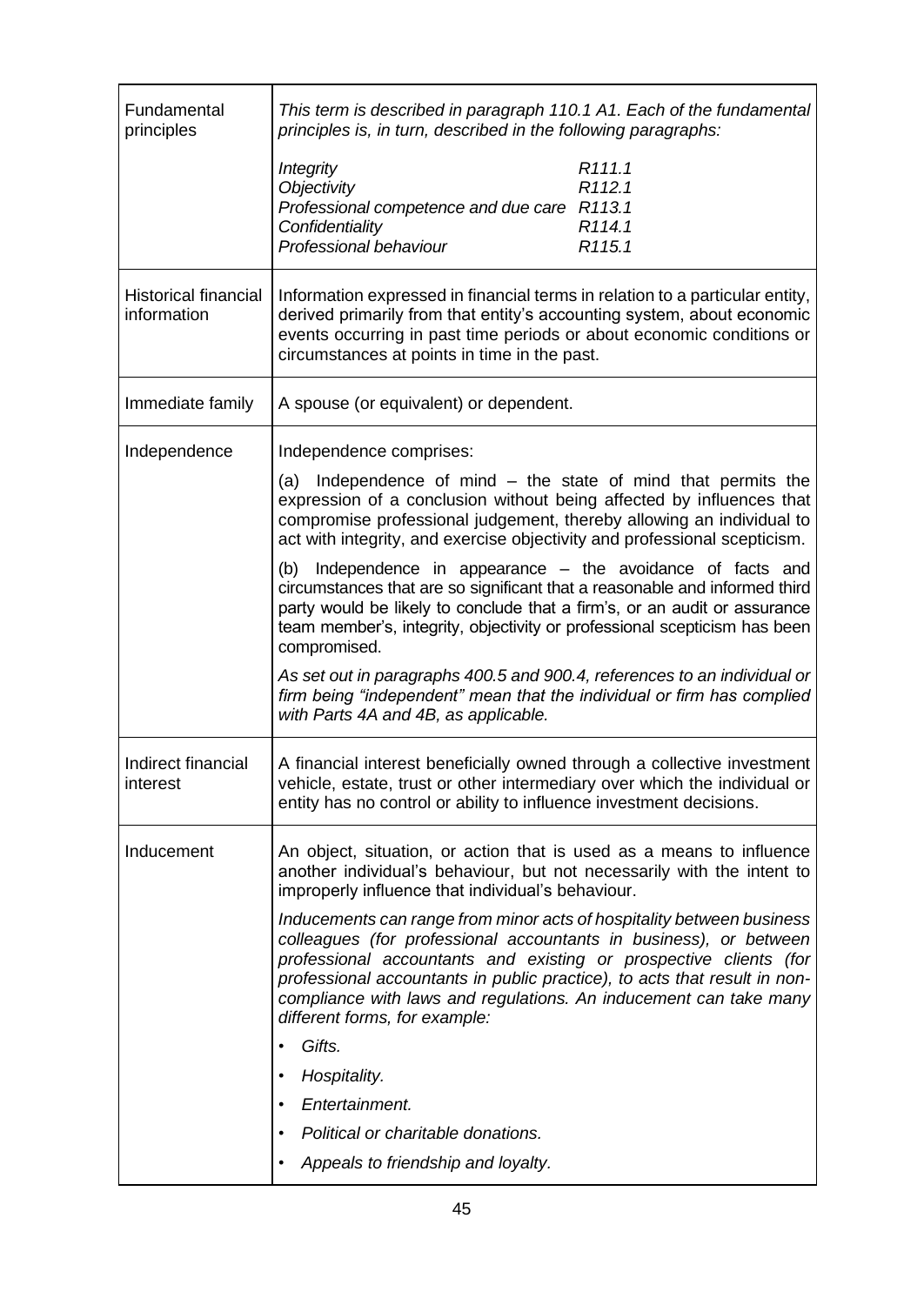|                                            | Employment or other commercial opportunities.<br>$\bullet$<br>Preferential treatment, rights or privileges.                                                                                                                                                                                                                                                                                                                                                                                                                                      |
|--------------------------------------------|--------------------------------------------------------------------------------------------------------------------------------------------------------------------------------------------------------------------------------------------------------------------------------------------------------------------------------------------------------------------------------------------------------------------------------------------------------------------------------------------------------------------------------------------------|
| Key audit partner                          | The engagement partner, the individual responsible for the engagement<br>quality control review, and other audit partners, if any, on the engagement<br>team who make key decisions or judgements on significant matters with<br>respect to the audit of the financial statements on which the firm will<br>express an opinion. Depending upon the circumstances and the role of<br>the individuals on the audit, "other audit partners" might include, for<br>example, audit partners responsible for significant subsidiaries or<br>divisions. |
| Large charity                              | An entity that is defined as a large charity in the Charities (Large<br>Charities) Regulations (Cap. 37, Rg 9)                                                                                                                                                                                                                                                                                                                                                                                                                                   |
| Large institution of<br>a public character | An entity that is defined as a large institution of a public character in the<br>Charities (Institutions of a Public Character) Regulations (Cap. 37, Rg<br>5).                                                                                                                                                                                                                                                                                                                                                                                  |
| Listed entity                              | An entity whose shares, stock or debt are quoted or listed on a recognised<br>stock exchange, or are marketed under the regulations of a recognised<br>stock exchange or other equivalent body.                                                                                                                                                                                                                                                                                                                                                  |
| May                                        | This term is used in the Code to denote permission to take a particular<br>action in certain circumstances, including as an exception to a<br>requirement. It is not used to denote possibility.                                                                                                                                                                                                                                                                                                                                                 |
| Might                                      | This term is used in the Code to denote the possibility of a matter<br>arising, an event occurring or a course of action being taken. The term<br>does not ascribe any particular level of possibility or likelihood when<br>used in conjunction with a threat, as the evaluation of the level of a<br>threat depends on the facts and circumstances of any particular matter,<br>event or course of action.                                                                                                                                     |
| Member                                     | An individual who is a member of ISCA.                                                                                                                                                                                                                                                                                                                                                                                                                                                                                                           |
| <b>Network</b>                             | A larger structure:<br>That is aimed at co-operation; and<br>(a)<br>(b)<br>That is clearly aimed at profit or cost sharing or shares common<br>ownership, control or management, common quality control policies<br>and procedures, common business strategy, the use of a common<br>brand-name, or a significant part of professional resources.                                                                                                                                                                                                |
| Network firm                               | A firm or entity that belongs to a network.<br>For further information, see paragraphs 400.50 A1 to 400.54 A1.                                                                                                                                                                                                                                                                                                                                                                                                                                   |
| Non-compliance                             | Non-compliance<br>("non-compliance")<br>with<br>laws<br>regulations<br>and                                                                                                                                                                                                                                                                                                                                                                                                                                                                       |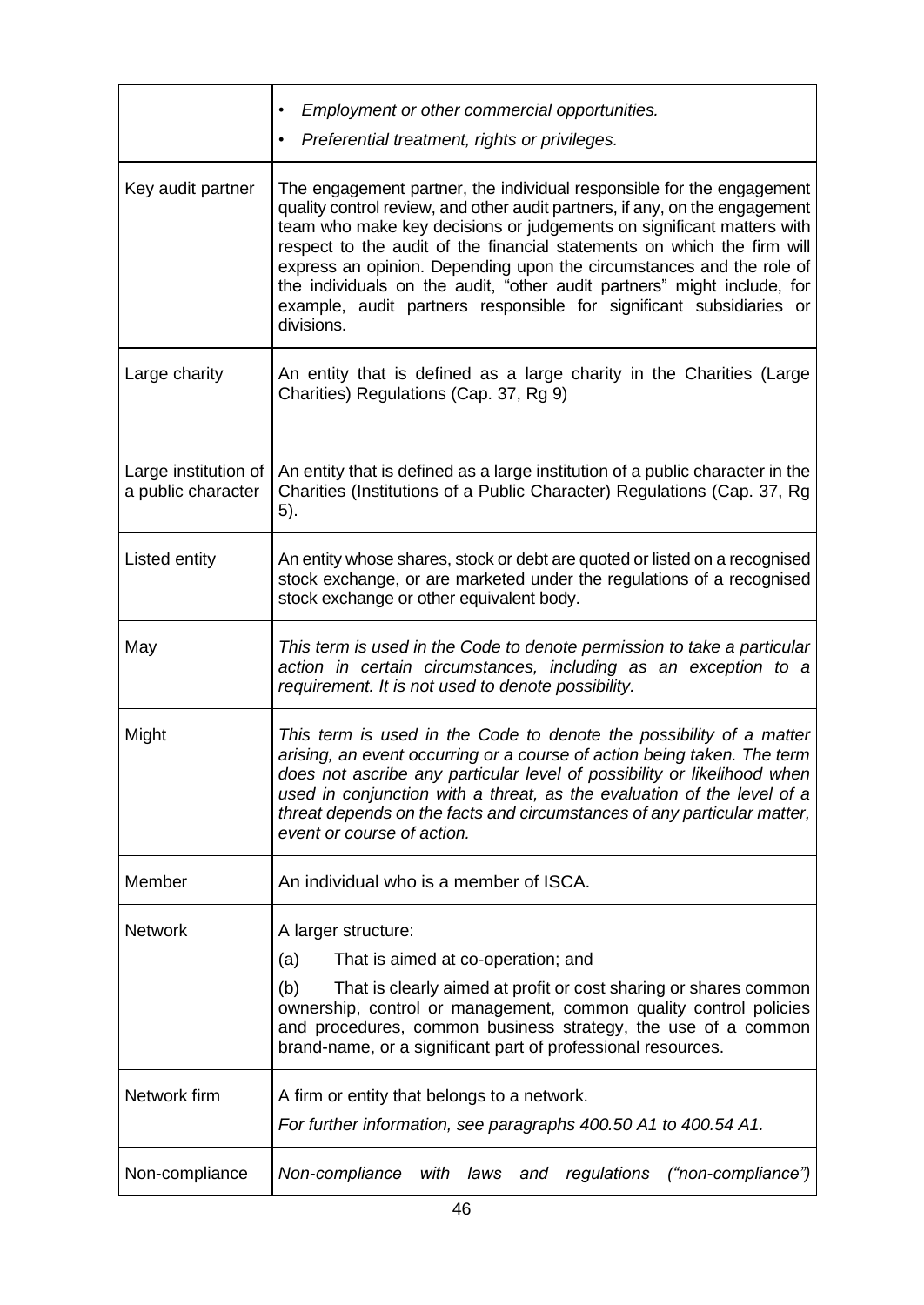| with laws and<br>regulations<br>(Professional<br>Accountants in<br>Business)                                 | comprises acts of omission or commission, intentional or unintentional,<br>which are contrary to the prevailing laws or regulations committed by<br>the following parties:<br>The professional accountant's employing organisation;<br>(a)<br>Those charged with governance of the employing organisation;<br>(b)<br>Management of the employing organisation; or<br>(c)<br>Other individuals working for or under the direction of the<br>(d)<br>employing organisation.<br>This term is described in paragraph 260.5 A1. |
|--------------------------------------------------------------------------------------------------------------|----------------------------------------------------------------------------------------------------------------------------------------------------------------------------------------------------------------------------------------------------------------------------------------------------------------------------------------------------------------------------------------------------------------------------------------------------------------------------------------------------------------------------|
| Non-compliance<br>with laws and<br>regulations<br>(Professional<br>Accountants in<br><b>Public Practice)</b> | Non-compliance with laws and<br>regulations ("non-compliance")<br>comprises acts of omission or commission, intentional or unintentional,<br>which are contrary to the prevailing laws or regulations committed by<br>the following parties:<br>A client;<br>(a)<br>(b)<br>Those charged with governance of a client;<br>(c)<br>Management of a client; or<br>(d)<br>Other individuals working for or under the direction of a client.<br>This term is described in paragraph 360.5 A1.                                    |
| Office                                                                                                       | A distinct sub-group, whether organised on geographical or practice<br>lines.                                                                                                                                                                                                                                                                                                                                                                                                                                              |
| Predecessor<br>accountant                                                                                    | A professional accountant in public practice who most recently held an<br>audit appointment or carried out accounting, tax, consulting or similar<br>professional services for a client, where there is no existing accountant.                                                                                                                                                                                                                                                                                            |
| Professional<br>accountant                                                                                   | An individual who is a member of ISCA.<br>In Part 1, the term "professional accountant" refers to individual<br>professional accountants in business and to professional accountants in<br>public practice and their firms.<br>In Part 2, the term "professional accountant" refers to professional<br>accountants in business.<br>In Parts 3, 4A and 4B, the term "professional accountant" refers to<br>professional accountants in public practice and their firms.                                                     |
| Professional<br>accountant in<br>business                                                                    | A professional accountant working in areas such as commerce,<br>industry, service, the public sector, education, the not-for-profit sector,<br>or in regulatory or professional bodies, who might be an employee,<br>contractor, partner, director (executive or non-executive), owner-<br>manager or volunteer.                                                                                                                                                                                                           |
| Professional<br>accountant in<br>public practice                                                             | A professional accountant, irrespective of functional classification (for<br>example, audit, tax or consulting) in a firm that provides professional<br>services.<br>The term "professional accountant in public practice" is also used to<br>refer to a firm of professional accountants in public practice.                                                                                                                                                                                                              |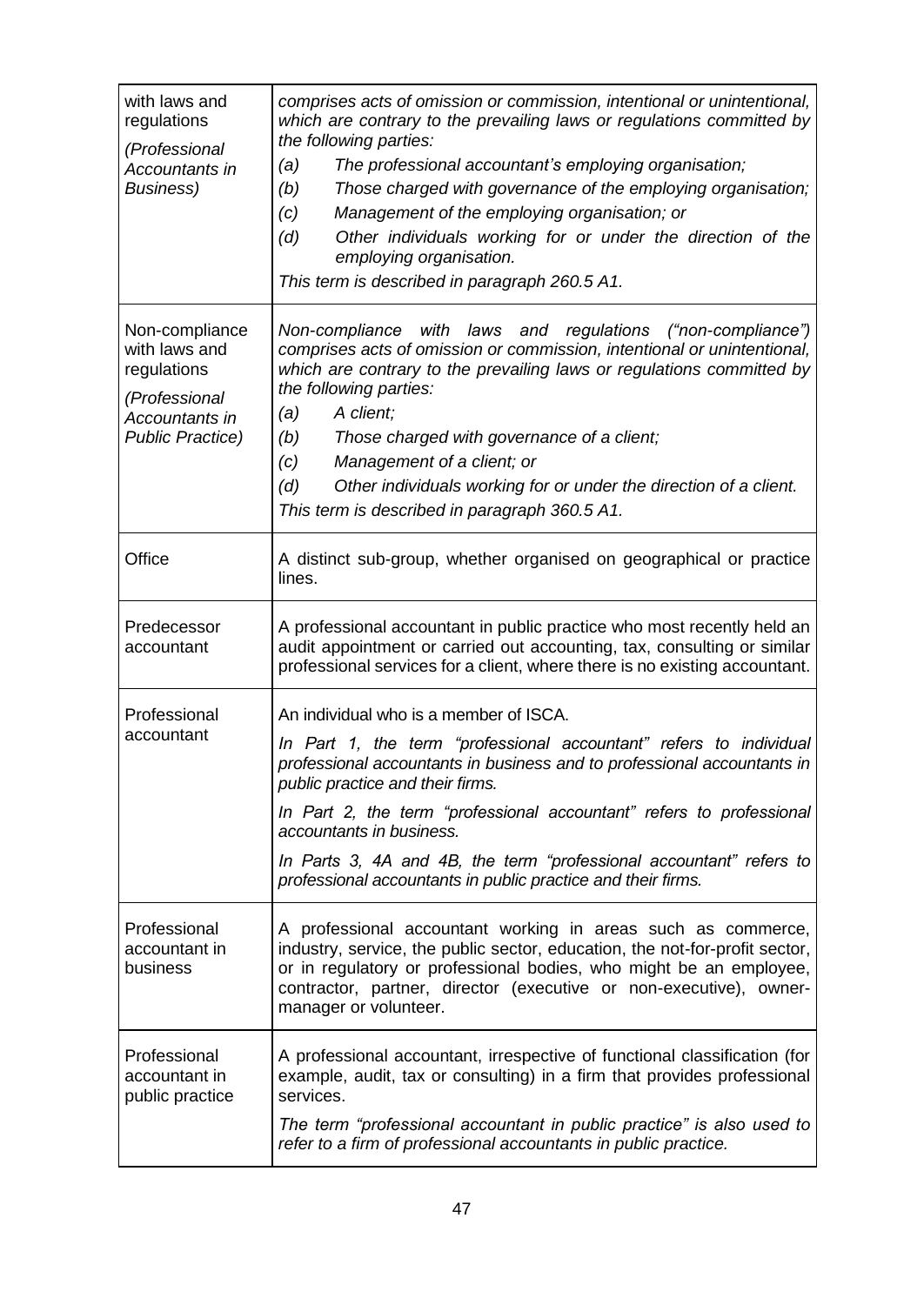| Professional<br>activity                                                                    | An activity requiring accountancy or related skills undertaken by a<br>professional accountant, including accounting,<br>auditing,<br>tax,<br>management consulting, and financial management.                                                                                                                                                                                                                                                                                                                                                                                                                                                                                                                                                                      |
|---------------------------------------------------------------------------------------------|---------------------------------------------------------------------------------------------------------------------------------------------------------------------------------------------------------------------------------------------------------------------------------------------------------------------------------------------------------------------------------------------------------------------------------------------------------------------------------------------------------------------------------------------------------------------------------------------------------------------------------------------------------------------------------------------------------------------------------------------------------------------|
| <b>Professional</b><br>judgement                                                            | Professional judgement involves the application of relevant training,<br>professional knowledge, skill and experience commensurate with the<br>facts and circumstances, taking into account the nature and scope of<br>the particular professional activities, and the interests and relationships<br>involved.<br>This term is described in paragraph 120.5 A4.                                                                                                                                                                                                                                                                                                                                                                                                    |
| Professional<br>services                                                                    | Professional activities performed for clients.                                                                                                                                                                                                                                                                                                                                                                                                                                                                                                                                                                                                                                                                                                                      |
| Proposed<br>accountant                                                                      | A professional accountant in public practice who is considering<br>accepting an audit appointment or an engagement to perform<br>accounting, tax, consulting or similar professional services for a<br>prospective client (or in some cases, an existing client).                                                                                                                                                                                                                                                                                                                                                                                                                                                                                                   |
| Public company                                                                              | A public company as defined under the Companies Act (Cap. 50).                                                                                                                                                                                                                                                                                                                                                                                                                                                                                                                                                                                                                                                                                                      |
| <b>Public interest</b><br>entity                                                            | (a)<br>A listed entity; or<br>(b)<br>An entity:<br>(i)<br>Defined by regulation or legislation as a public interest<br>entity; or<br>For which the audit is required by regulation or<br>(ii)<br>legislation to be conducted in compliance with the same<br>independence requirements that apply to the audit of<br>listed entities. Such regulation might be promulgated by<br>any relevant regulator, including an audit regulator.<br>Other entities might also be considered to be public interest entities, as<br>set out in paragraph 400.8.                                                                                                                                                                                                                  |
| Reasonable and<br>informed third<br>party<br>Reasonable and<br>informed third<br>party test | The reasonable and informed third party test is a consideration by the<br>professional accountant about whether the same conclusions would<br>likely be reached by another party. Such consideration is made from<br>the perspective of a reasonable and informed third party, who weighs<br>all the relevant facts and circumstances that the accountant knows, or<br>could reasonably be expected to know, at the time that the conclusions<br>are made. The reasonable and informed third party does not need to<br>be an accountant, but would possess the relevant knowledge and<br>experience to understand and evaluate the appropriateness of the<br>accountant's conclusions in an impartial manner.<br>These terms are described in paragraph R120.5 A64. |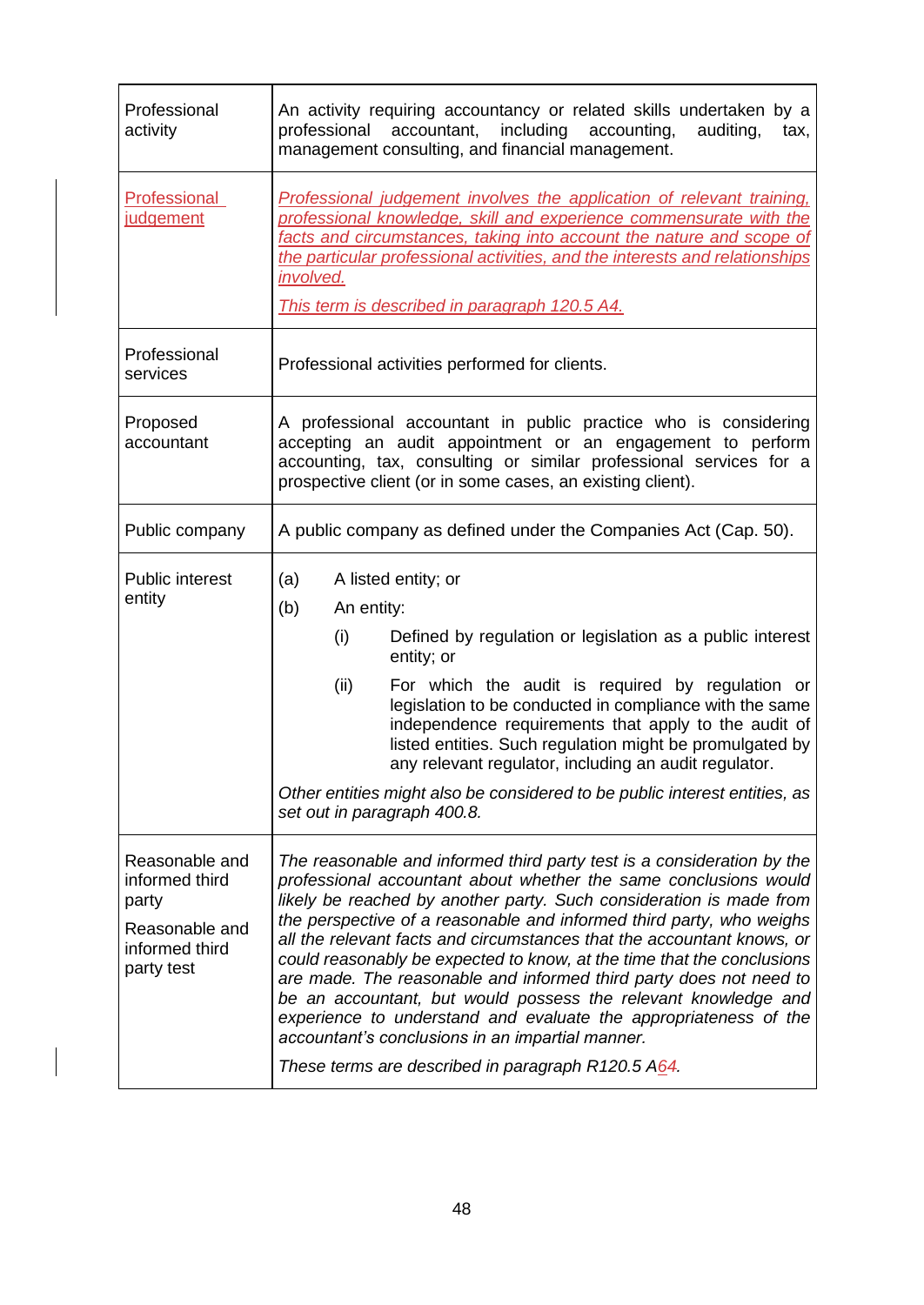| <b>Related entity</b>       | An entity that has any of the following relationships with the client:                                                                                                                                                                                                                                                                                                                                                                                                                                                         |                                                                                                                                                                                                                                                                                                                                                                                                               |  |
|-----------------------------|--------------------------------------------------------------------------------------------------------------------------------------------------------------------------------------------------------------------------------------------------------------------------------------------------------------------------------------------------------------------------------------------------------------------------------------------------------------------------------------------------------------------------------|---------------------------------------------------------------------------------------------------------------------------------------------------------------------------------------------------------------------------------------------------------------------------------------------------------------------------------------------------------------------------------------------------------------|--|
|                             | (a)                                                                                                                                                                                                                                                                                                                                                                                                                                                                                                                            | An entity that has direct or indirect control over the client if the<br>client is material to such entity;                                                                                                                                                                                                                                                                                                    |  |
|                             | (b)                                                                                                                                                                                                                                                                                                                                                                                                                                                                                                                            | An entity with a direct financial interest in the client if that entity<br>has significant influence over the client and the interest in the<br>client is material to such entity;                                                                                                                                                                                                                            |  |
|                             | (c)                                                                                                                                                                                                                                                                                                                                                                                                                                                                                                                            | An entity over which the client has direct or indirect control;                                                                                                                                                                                                                                                                                                                                               |  |
|                             | (d)                                                                                                                                                                                                                                                                                                                                                                                                                                                                                                                            | An entity in which the client, or an entity related to the client<br>under (c) above, has a direct financial interest that gives it<br>significant influence over such entity and the interest is<br>material to the client and its related entity in (c); and                                                                                                                                                |  |
|                             | (e)                                                                                                                                                                                                                                                                                                                                                                                                                                                                                                                            | An entity which is under common control with the client (a<br>"sister entity") if the sister entity and the client are both material<br>to the entity that controls both the client and sister entity.                                                                                                                                                                                                        |  |
| <b>Responsible party</b>    | In an assurance engagement, the party responsible for the underlying<br>subject matter.                                                                                                                                                                                                                                                                                                                                                                                                                                        |                                                                                                                                                                                                                                                                                                                                                                                                               |  |
| <b>Review client</b>        | An entity in respect of which a firm conducts a review engagement.                                                                                                                                                                                                                                                                                                                                                                                                                                                             |                                                                                                                                                                                                                                                                                                                                                                                                               |  |
| <b>Review</b><br>engagement | An assurance engagement, conducted in accordance with SSREs or<br>equivalent, in which a professional accountant in public practice<br>expresses a conclusion on whether, on the basis of the procedures which<br>do not provide all the evidence that would be required in an audit, anything<br>has come to the accountant's attention that causes the accountant to<br>believe that the financial statements are not prepared, in all material<br>respects, in accordance with an applicable financial reporting framework. |                                                                                                                                                                                                                                                                                                                                                                                                               |  |
| <b>Review team</b>          | (a)<br>All members of the engagement team for the review<br>engagement; and<br>(b)<br>All others within a firm who can directly influence the outcome<br>of the review engagement, including:                                                                                                                                                                                                                                                                                                                                  |                                                                                                                                                                                                                                                                                                                                                                                                               |  |
|                             |                                                                                                                                                                                                                                                                                                                                                                                                                                                                                                                                |                                                                                                                                                                                                                                                                                                                                                                                                               |  |
|                             | (i)                                                                                                                                                                                                                                                                                                                                                                                                                                                                                                                            | Those who recommend the compensation of, or who<br>provide direct supervisory, manage-ment or other<br>oversight of the engagement partner in connection<br>with the performance of the review engagement,<br>including those at all successively senior levels above<br>the engagement partner through to the individual who<br>is the firm's Senior or Managing Partner (Chief<br>Executive or equivalent); |  |
|                             | (ii)                                                                                                                                                                                                                                                                                                                                                                                                                                                                                                                           | Those who provide consultation regarding technical or<br>industry specific issues, transactions or events for the<br>engagement; and                                                                                                                                                                                                                                                                          |  |
|                             | (iii)                                                                                                                                                                                                                                                                                                                                                                                                                                                                                                                          | Those<br>who<br>provide<br>control<br>for<br>the<br>quality<br>the<br>including<br>those who perform<br>engagement,<br>quality<br>control<br>review<br>for<br>the<br>engagement<br>engagement; and                                                                                                                                                                                                            |  |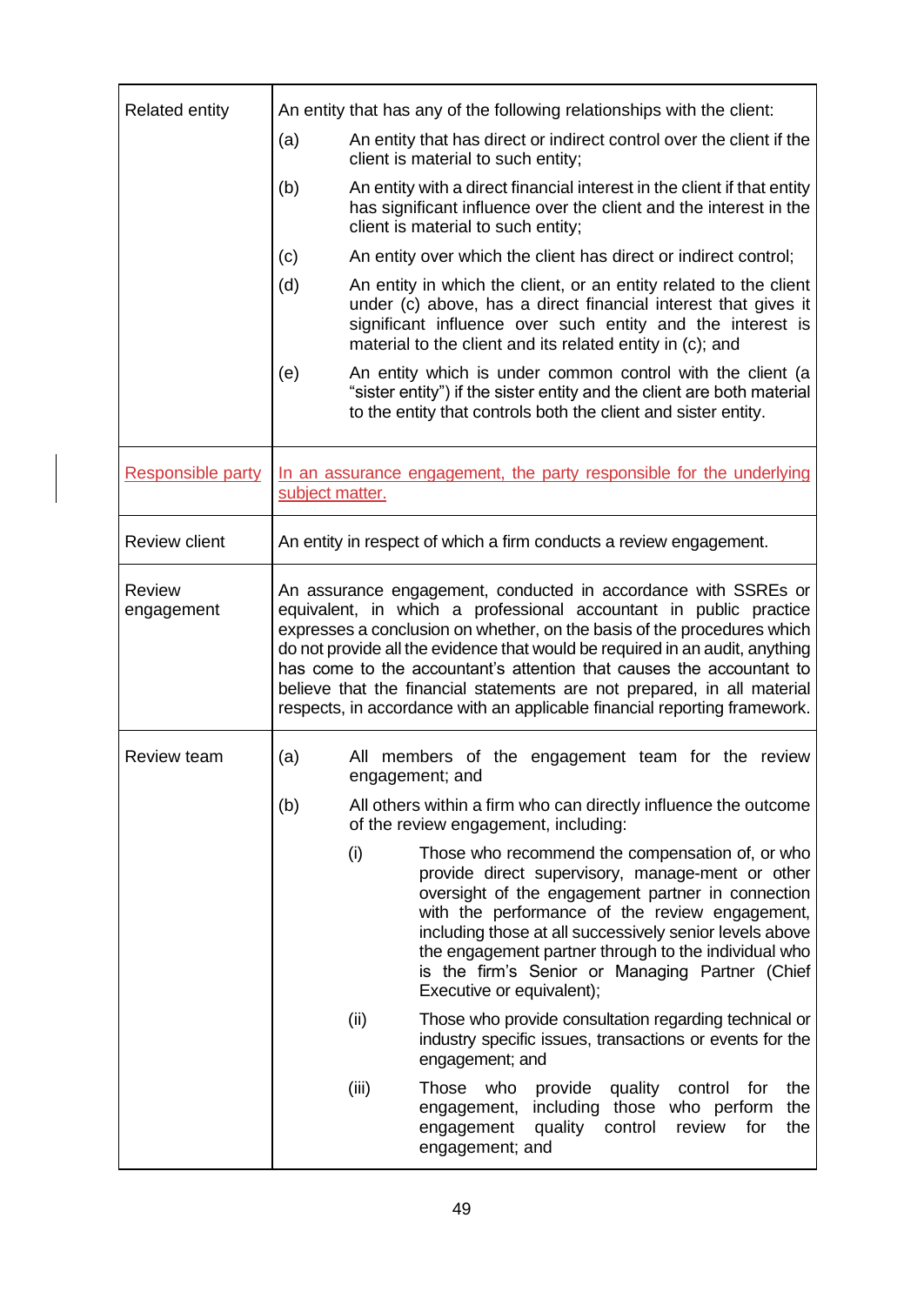|                                                     | (c)                                                                                                                                                                                                                                                                                                                                                                                                                                                                                                                              | All those within a network firm who can directly influence the<br>outcome of the review engagement.                                                                                                                                                                                            |  |
|-----------------------------------------------------|----------------------------------------------------------------------------------------------------------------------------------------------------------------------------------------------------------------------------------------------------------------------------------------------------------------------------------------------------------------------------------------------------------------------------------------------------------------------------------------------------------------------------------|------------------------------------------------------------------------------------------------------------------------------------------------------------------------------------------------------------------------------------------------------------------------------------------------|--|
| Safeguards                                          | Safeguards are actions, individually or in combination, that the<br>professional accountant takes that effectively reduce threats to<br>compliance with the fundamental principles to an acceptable level.<br>This term is described in paragraph 120.10 A2.                                                                                                                                                                                                                                                                     |                                                                                                                                                                                                                                                                                                |  |
| Senior<br>professional<br>accountant in<br>business | intangible resources.<br>This term is described in paragraph 260.11 A1.                                                                                                                                                                                                                                                                                                                                                                                                                                                          | Senior professional accountants in business are directors, officers or<br>senior employees able to exert significant influence over, and make<br>decisions regarding, the acquisition, deployment and control of the<br>employing organisation's human, financial, technological, physical and |  |
| Substantial harm                                    |                                                                                                                                                                                                                                                                                                                                                                                                                                                                                                                                  | This term is described in paragraphs 260.5 A3 and 360.5 A3.                                                                                                                                                                                                                                    |  |
|                                                     |                                                                                                                                                                                                                                                                                                                                                                                                                                                                                                                                  |                                                                                                                                                                                                                                                                                                |  |
| Special purpose<br>financial<br>statements          | Financial statements prepared in accordance with a financial reporting<br>framework designed to meet the financial information needs of specified<br>users.                                                                                                                                                                                                                                                                                                                                                                      |                                                                                                                                                                                                                                                                                                |  |
| <b>Subject matter</b><br>information                | The outcome of the measurement or evaluation of the underlying<br>subject matter against the criteria, i.e., the information that results from<br>applying the criteria to the underlying subject matter.                                                                                                                                                                                                                                                                                                                        |                                                                                                                                                                                                                                                                                                |  |
| Those charged<br>with governance                    | The person(s) or organisation(s) (for example, a corporate trustee) with<br>responsibility for overseeing the strategic direction of the entity and<br>obligations related to the accountability of the entity. This includes<br>overseeing the financial reporting process. For some entities in some<br>jurisdictions,<br>those<br>charged with governance<br>might<br>include<br>management personnel, for example, executive members of a<br>governance board of a private or public sector entity, or an owner-<br>manager. |                                                                                                                                                                                                                                                                                                |  |
| <b>Threats</b>                                      | This term is described in paragraph 120.6 A3 and includes the following<br>categories:                                                                                                                                                                                                                                                                                                                                                                                                                                           |                                                                                                                                                                                                                                                                                                |  |
|                                                     | Self interest                                                                                                                                                                                                                                                                                                                                                                                                                                                                                                                    | 120.6 A3(a)                                                                                                                                                                                                                                                                                    |  |
|                                                     | Self-review                                                                                                                                                                                                                                                                                                                                                                                                                                                                                                                      | 120.6 A3(b)                                                                                                                                                                                                                                                                                    |  |
|                                                     | Advocacy                                                                                                                                                                                                                                                                                                                                                                                                                                                                                                                         | 120.6 A3(c)                                                                                                                                                                                                                                                                                    |  |
|                                                     | Familiarity                                                                                                                                                                                                                                                                                                                                                                                                                                                                                                                      | 120.6 A3(d)                                                                                                                                                                                                                                                                                    |  |
|                                                     | Intimidation                                                                                                                                                                                                                                                                                                                                                                                                                                                                                                                     | 120.6 A3(e)                                                                                                                                                                                                                                                                                    |  |
| Time-on period                                      | This term is described in paragraph R540.5.                                                                                                                                                                                                                                                                                                                                                                                                                                                                                      |                                                                                                                                                                                                                                                                                                |  |
| <b>Underlying subject</b><br>matter                 |                                                                                                                                                                                                                                                                                                                                                                                                                                                                                                                                  | The phenomenon that is measured or evaluated by applying criteria.                                                                                                                                                                                                                             |  |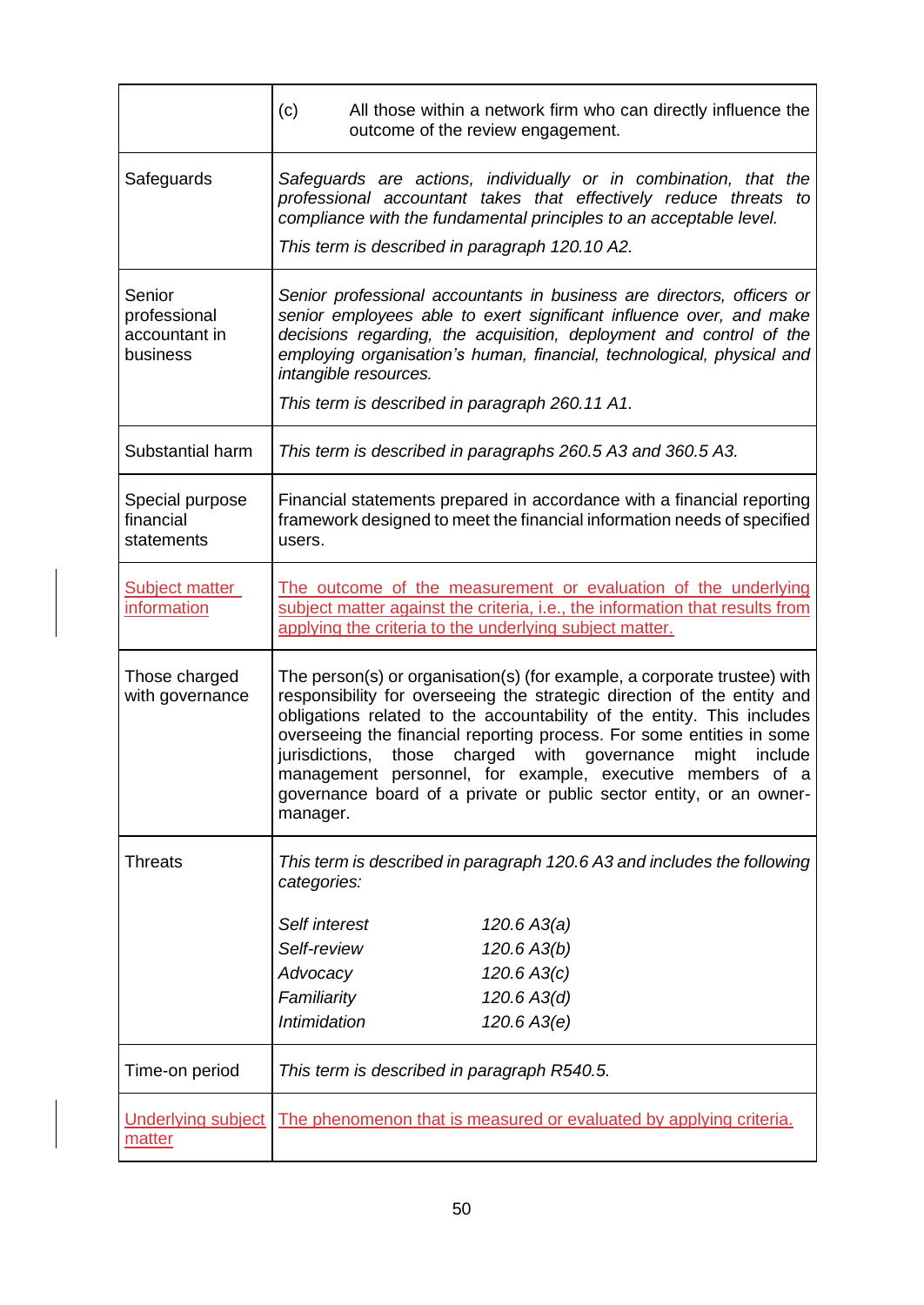## **LISTS OF ABBREVIATIONS AND STANDARDS REFERRED TO IN THE CODE**

## **LIST OF ABBREVIATIONS**

| <b>Abbreviation</b>           | <b>Explanation</b>                                               |
|-------------------------------|------------------------------------------------------------------|
| Assurance<br><b>Framework</b> | Singapore Framework for Assurance Engagements                    |
| COSO                          | Committee of Sponsoring Organisations of the Treadway Commission |
| CoCo                          | Chartered Professional Accountants of Canada Criteria of Control |
| <b>IESBA</b>                  | International Ethics Standards Board for Accountants             |
| <b>IFAC</b>                   | International Federation of Accountants                          |
| <b>SSAs</b>                   | Singapore Standards on Auditing                                  |
| <b>SSAEs</b>                  | Singapore Standards on Assurance Engagements                     |
| <b>SSQCs</b>                  | Singapore Standards on Quality Control                           |
| <b>SSREs</b>                  | Singapore Standards on Review Engagements                        |

## **LIST OF STANDARDS REFERRED TO IN THE CODE**

| <b>Standard</b>                  | <b>Full Title</b>                                                                                                                          |
|----------------------------------|--------------------------------------------------------------------------------------------------------------------------------------------|
| <b>SSA 320</b>                   | Materiality In Planning and Performing an Audit                                                                                            |
| SSA 610 (Revised)<br>2013)       | Using the Work of Internal Auditors                                                                                                        |
| <b>SSAE</b><br>3000<br>(Revised) | Assurance Engagements Other than Audits or Reviews of Historical<br><b>Financial Information</b>                                           |
| SSQC <sub>1</sub>                | Quality Control for Firms that Perform Audits and Reviews of Financial<br>Statements, and Other Assurance and Related Services Engagements |
| <b>SSRE</b><br>2400<br>(Revised) | <b>Engagements to Review Historical Financial Statements</b>                                                                               |